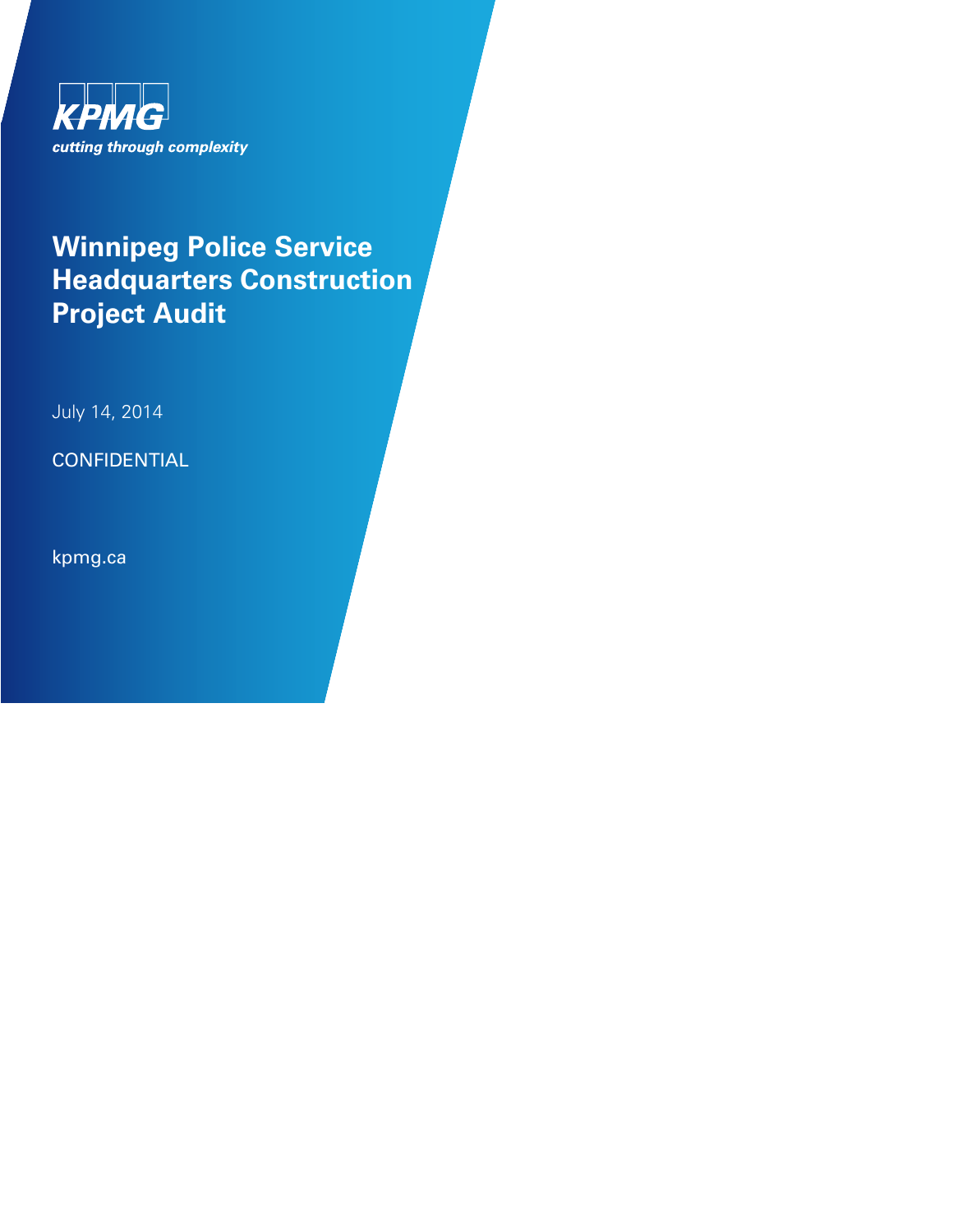# Table of Contents

| <b>Summary</b>                               |    |
|----------------------------------------------|----|
| Approach                                     | 3  |
| <b>Observations</b>                          | 5  |
| <b>Recommendations</b>                       | 23 |
| Roadmap for Implementation                   | 30 |
| Appendix A – Key Documents                   | 31 |
| Appendix B - Key Individuals                 | 33 |
| Appendix C - Managemet Reply to Draft Report | 35 |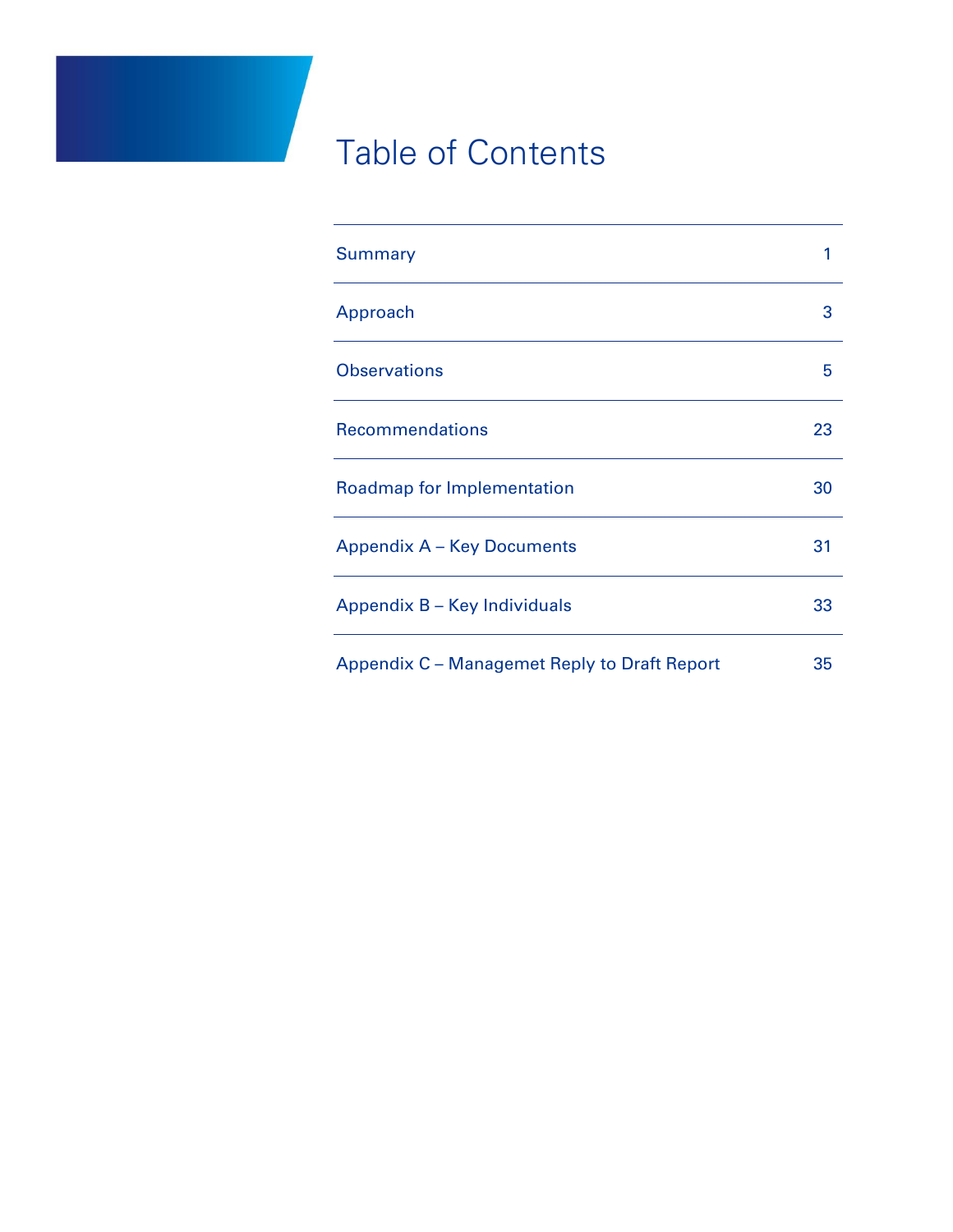# **Notice**

This report (the "Report") is provided to The City of Winnipeg (the "City") pursuant to our engagement to conduct a constuction project audit of the capital project to relocate the Winnipeg Police Service ("WPS") Headquarters to the former Canada Post facilities at 245 Smith Street (the "Project").

If the Report is received by anyone other than the City, the recipient is placed on notice that the Report has been prepared solely for the City for its own internal use and its contents may not be shared with or disclosed to anyone by the recipient without the express written consent of the City. KPMG LLP ("KPMG") does not accept any liability or responsibility to any third party who may use or place reliance on our report.

Our scope is limited to the procedures conducted over a ten (10) week timeframe from April 22, 2014 to June 25, 2014. The procedures we performed were limited in nature and extent, and those procedures will not necessarily disclose all matters about the Project, or reveal errors in the underlying information.

Our procedures consisted of inquiry, review, discussion and analysis of City-provided Project information and documentation. In addition, we considered capital project leading practices employed at other comparable organizations.

These services are not intended to be an audit, examination, attestation, review or agreed-upon procedures engagement as those services are defined in Canadian Institute of Chartered Accountants (CICA) literature applicable to such engagements conducted by independent auditors. Accordingly, these services do not result in the issuance of a written communication to third parties by KPMG directly reporting on internal control or expressing an audit conclusion or any other form of assurance. Furthermore, comments in our Report are not intended to be, nor should they be interpreted to be, legal advice or legal opinion.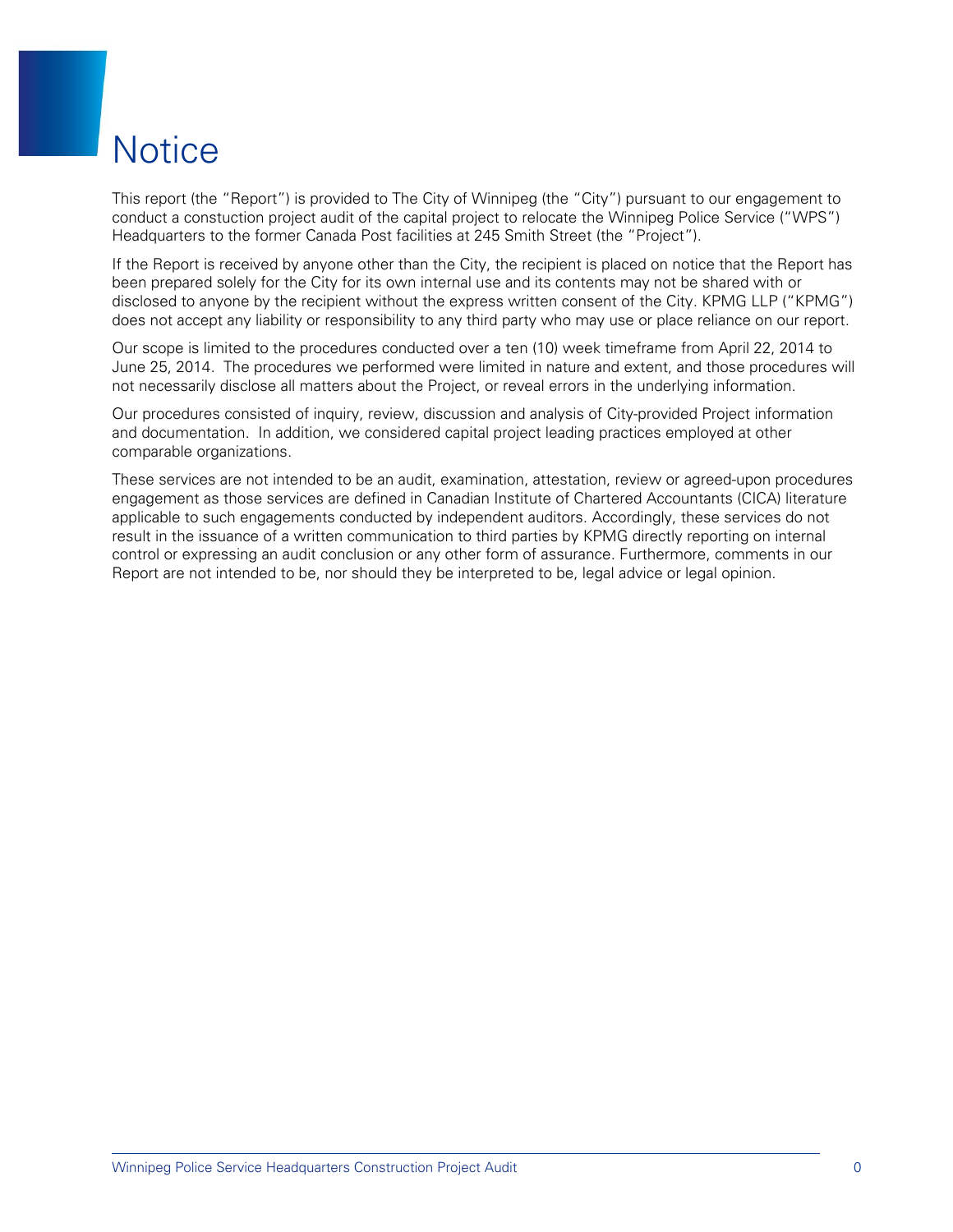# <span id="page-3-0"></span>Summary

This report is being issued for the City Auditor of the City of Winnipeg (the "City") following completion of an independent and objective audit of the processes followed to construct the new Winnipeg Police Service (the "WPS") Headquarters building. It is presented to the City by KPMG LLP ("KPMG") pursuant to our appointment under RFP No. 84-2014: Audit of Winnipeg Police Station Headquarters Construction Project pursuant to a January 29, 2014 motion of City Council to engage an external auditor to review the WPS Headquarters Construction Project. The scope of this report covers capital project oversight and reporting, estimating and budgeting processes, procurement and project management, as well as the results of our examination of key contracts entered into by the City and compliance with legislation and established City policy and processes.

# **The Project**

The WPS Headquarters Construction Project (the "Project") involves the renovation and conversion of the former Canada Post building at 245 Smith Street to serve as the new WPS Headquarters building, and the Project is currently nearing completion. The Project is expected to bring together and house 14 WPS divisions and approximately 1,250 people over approximately 606,000 square feet.

## **Observations**

We identified a number of gaps between the City's capital project governance, processes and controls and leading practice during the performance of our procedures. As we identified gaps they were documented and assessed to determine the degree of risk each gap represented to assist in the development of remediation recommendations. The key gaps or themes identified include:

- Inconsistent compliance with the City's capital project management policies and requirements as outlined in Administrative Directive FM-004: Capital Project Administration
- Reporting on project status against the baseline budget, scope and schedule was not consistent, timely or at an appropriate level of detail to allow for effective oversight by senior City staff and Committees of Council
- Inadequate project management discipline related to contract management, scope and change management, schedule management, risk management and design management
- Lack of appropriate segregation of roles and responsibilities between project management personnel and end-user department representatives during the design and construction phases
- Lack of consistent understanding and application of the City's procurement policies and guidance to promote open, competitive and transparent procurement related to major capital projects

For the construction of the WPS Headquarters building, a project charter was established but not approved; and the Project encountered significant issues that prevented it from meeting several of the key budget, scope and schedule objectives that may define successful delivery or performance.

- Regarding performance against budget, over the four years from November 2009, Council approved additional funding amounting to \$67m, excluding a further \$7m in construction period interest charges.
- Reporting to Council currently anticipates on time occupancy by WPS by "summer 2014". In terms of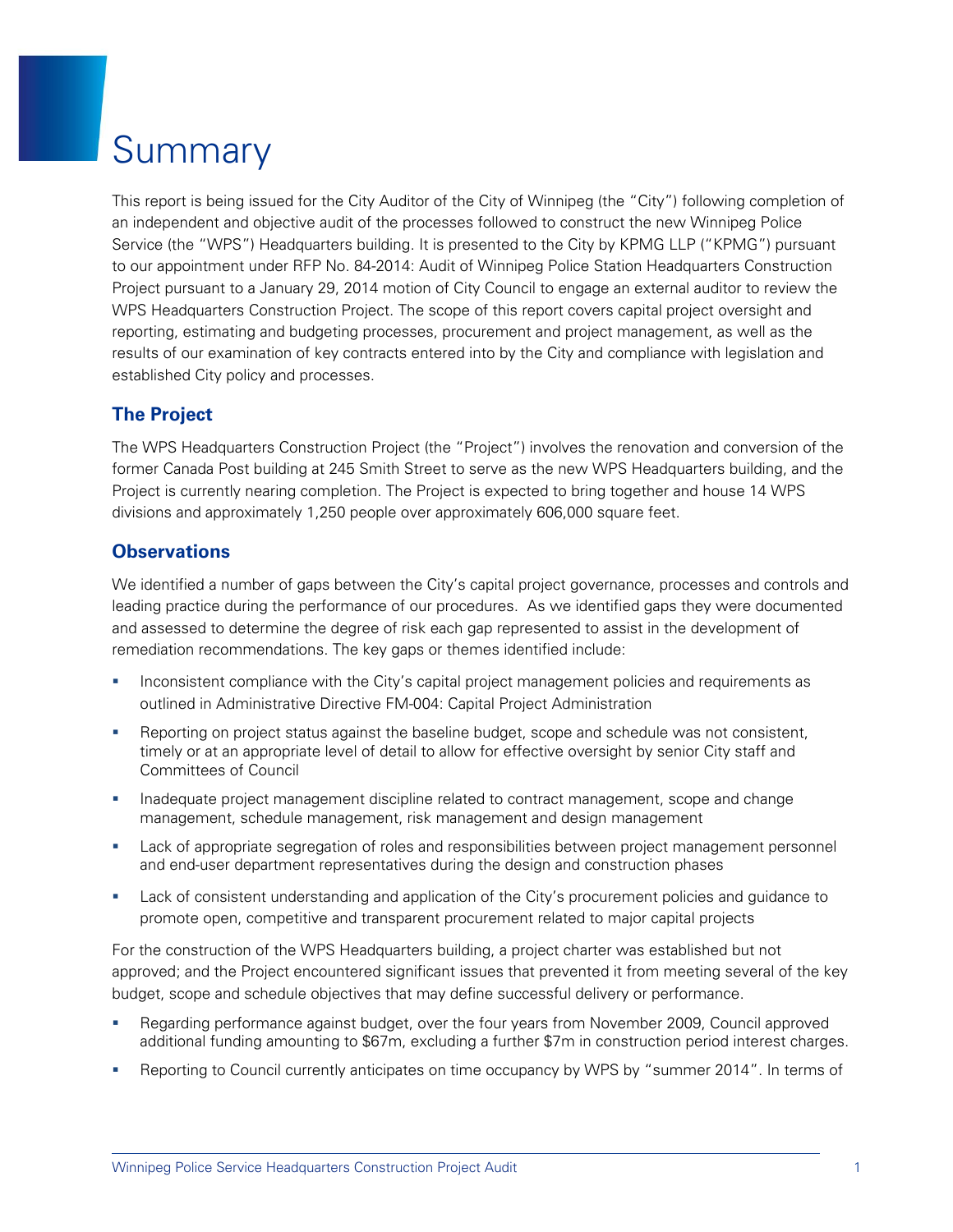construction progress, the anticipated Scheduled Completion Date of June 30, 2014<sup>1</sup> is six months later than the Scheduled Completion Date that was specified in the original construction contract<sup>2</sup>.

 The Project will not deliver the planned on-site indoor shooting range, instead an outdoor range has been constructed about 20 km away. It was accepted that while less costly to construct, this scope compromise may have operational implications.

### **Recommendations**

We provide recommendations that address the gaps or issues identified during our procedures in order to assist the City align its major capital project practices and processes with leading practices. The key recommendations include:

- To promote improved governance and transparency, consider enhancing the current risk and financial reporting under FM-004's standard major capital project report format to include additional information required by oversight bodies and/or key stakeholders to understand project status, including: a baseline schedule with progress to date; detailed budget versus cost incurred, committed cost to date, and forecast total estimated cost that also takes into account approved/pending scope changes and trends; and the status of key risks and issues previously identified.
- For major capital projects that involve both a department responsible for delivery as well as another City department as the end-user and/or budget holder; clarify their respective project-related roles and responsibilities to ensure appropriate segregation of project manager and end-user representative roles.
- Evaluate options for ensuring that internal City project managers have access to a documented project management governance and control framework and/or a project management centre / support function that provides training, support and infrastructure (policy, process, procedure, templates, etc.).
- Develop and implement a suite of standard construction contracts for the City's preferred contract strategies, including appropriate training for internal project managers and team members to better protect the City's interests and manage its retained risks.
- Revisit the City's procurement policy and develop and deliver training sessions for City personnel involved with capital projects to improve understanding and consistent application of policy and to achieve increased competition and transparency of the City's procurement activity related to capital construction projects.

### **Action Plan**

 $\overline{a}$ 

A detailed action plan should be developed to address the observations and recommendations in this report, possibly combined with the validation of the proposed implementation roadmap, with a view to improving or developing an effective capital project governance and control framework at the City's desired level of maturity for capital project management.

We recommend that a detailed action plan be prepared to clearly articulate the vision of the transformation and the steps required to reach the City's desired future state for capital project management. Such a roadmap should outline the vision, objectives, and key initiatives to move the City from its current state to its desired state; the roadmap must take into consideration its relationship with any other planned or ongoing transformation initiatives at the City.

<sup>&</sup>lt;sup>1</sup> Supplemental Agreement between the City and Caspian Projects Inc. dated December 11, 2013

<sup>2</sup> *GMP Contract between the City and Caspian Projects Inc.* dated November 18, 2011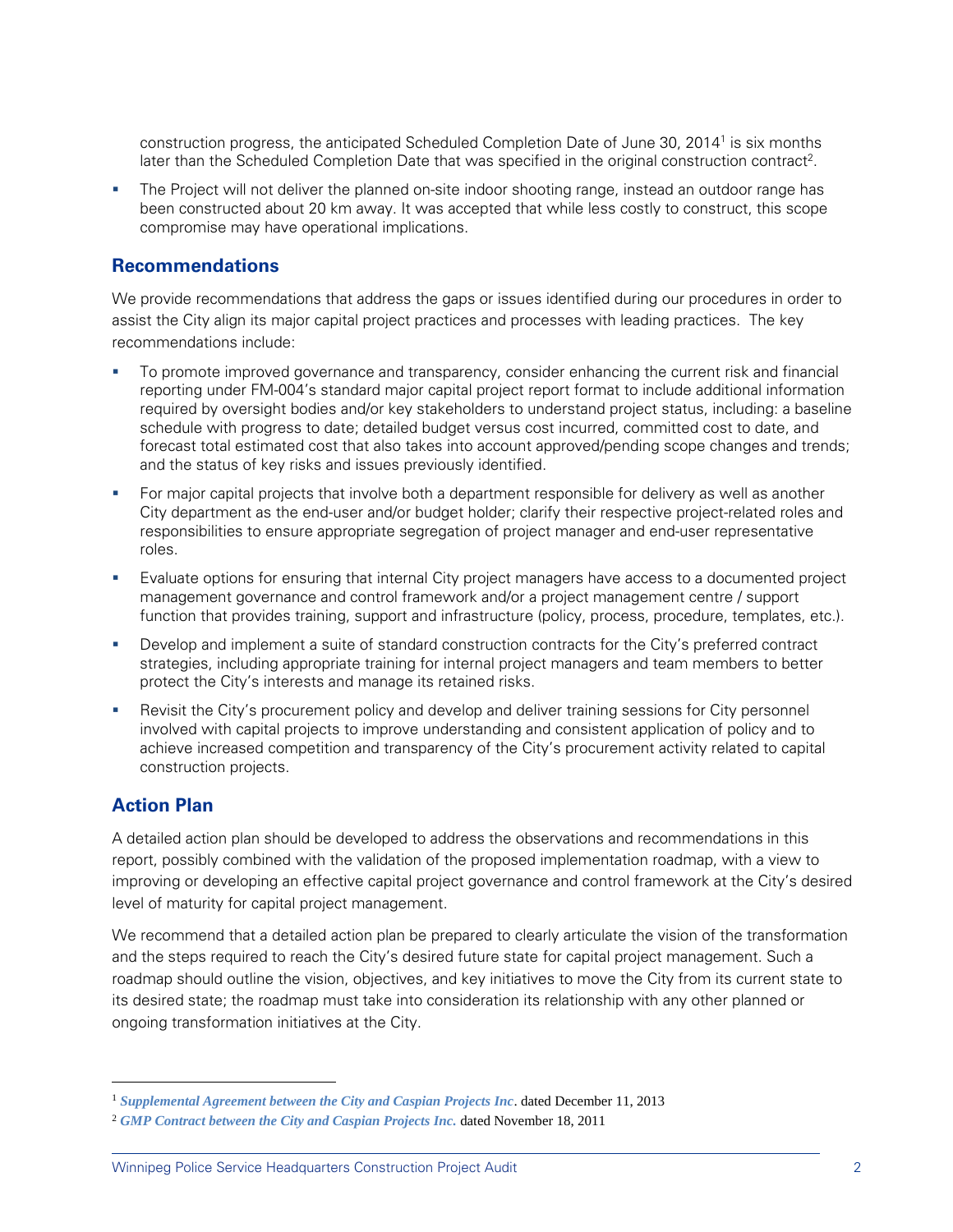# <span id="page-5-0"></span>Approach

We leveraged our team's hand-on experience in the delivery of major capital projects in a number of industry sectors combined with relevant aspects of our Internal Audit and Major Projects Advisory methodologies in the performance of our work; we adopted a six stage approach to deliver the scope of work for this engagement. These stages were not sequential in nature, but serve to identify the distinct activities that were performed.



# **Step 1 Planning**

KPMG reviewed publicly available information on the Project and developed a preliminary audit plan to conduct the engagement based on key lines of inquiry. This plan identified the broad scope of the documentation that we would require from the City, as well as the key individuals who may have information relevant to our lines of inquiry.

## **Step 2 Documentation Review**

The City Auditor provided KPMG with the requested Project-related documentation from Step 1. We conducted a high-level review of this documentation and identified additional documentation and information requirements. The documentation and information was then reviewed and a set of preliminary issues were identified to guide the interviews and our subsequent analysis. These issues were aligned to the Scope of Work set out in the RFP and represented our primary areas of focus. *Appendix A* provides a non-exhaustive list of the key documentation provided by the City upon which this report is based.

## **Step 3 Interviews**

Based on the documentation review, the initial list of key individuals developed by KPMG in Step 1 was refined, and we met with the key individuals who had significant involvement in the Project. The interviews were structured as a formal question and answer session, and interviewees were given the opportunity to volunteer any additional information that they deemed relevant to the Review. Interviewees were informed at the start of each interview that their answers would be documented, and that any information provided may be disclosed in the Report. *Appendix B* provides a full list of interviewees.

# **Step 4 Email Search**

A list of key words was provided to the City's Corporate Support Services and Winnipeg Police Services information technology divisions to conduct a search of City email accounts to locate email correspondence that may be of relevance to this engagement. We reviewed the emails identified through the search for relevant information to be considered during our analysis.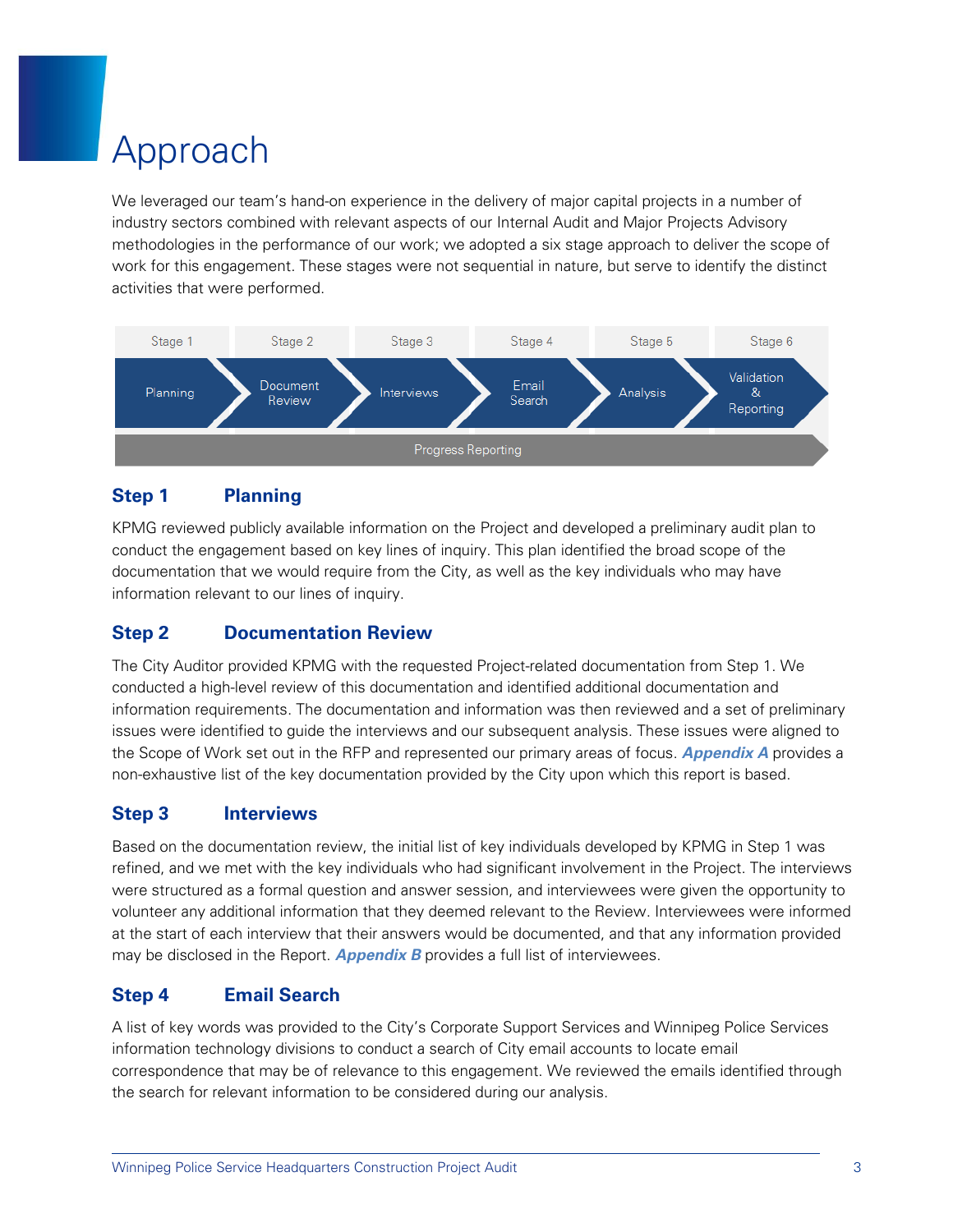# **Step 5 Analysis**

KPMG analysed the documentation and information obtained against the following evaluation criteria:

- **Compliance with City policy**
- **EXECOMPLIANCE With documented City process and procedure**
- **EXECOMPLEANCE COMPLEANCE With generally accepted leading practice**
- **Compliance with law**

### **Step 6 Validation & Reporting**

Throughout the engagement, KPMG liaised closely with the City Auditor and specifically provided weekly updates of progress to ensure alignment with the City's expectations. Our draft report was issued to the City Auditor on June 25, 2014 for validation and to obtain comments or feedback from City Administration. Comments or feedback received will be reviewed and assessed, and where relevant incorporated into the final version of this report.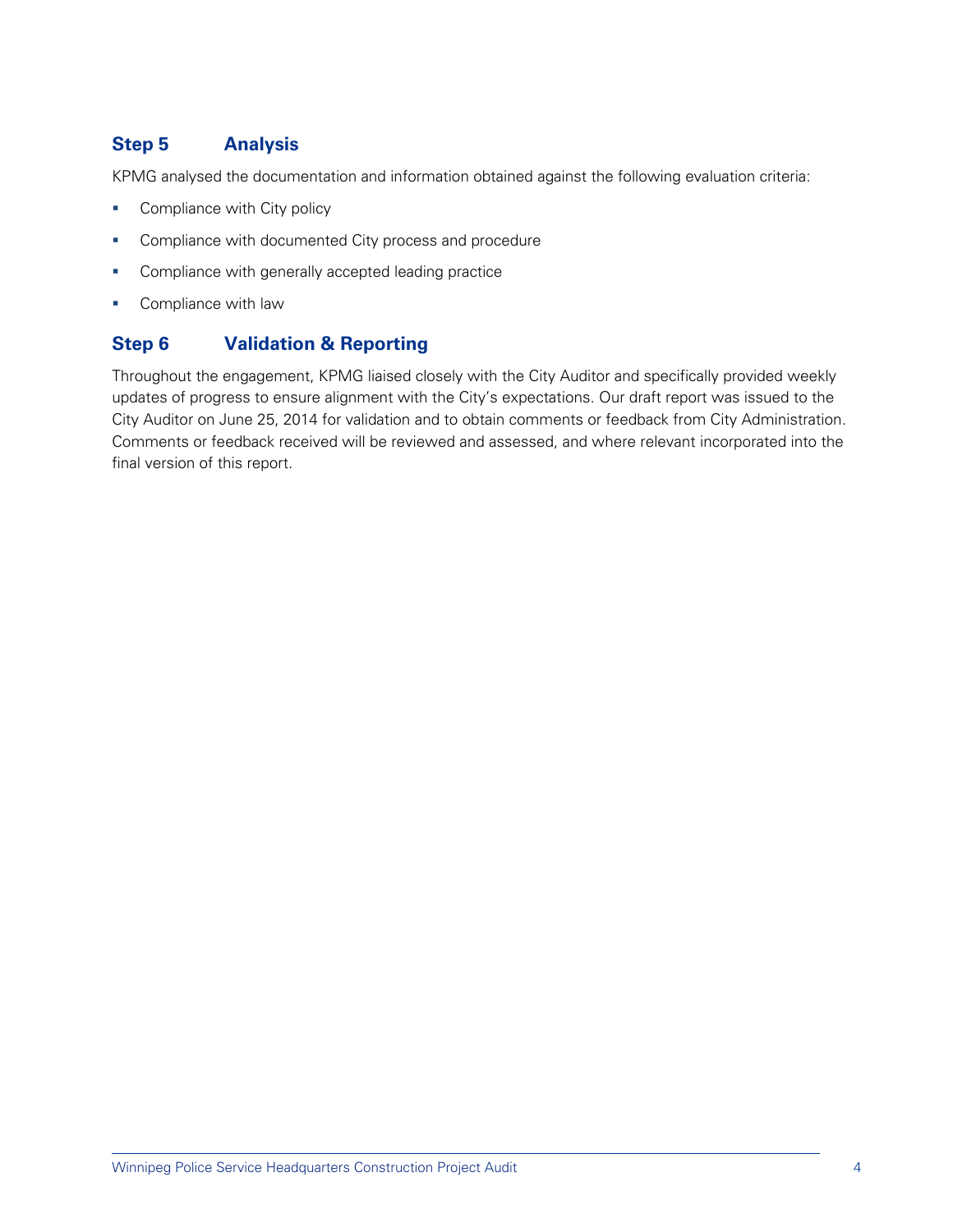# <span id="page-7-0"></span>**Observations**

During the performance of our procedures, we identified a number of gaps between the City's capital project management processes and controls and leading practice. As gaps were identified during the audit, they were documented and assessed. This section summarizes the results of our procedures and our findings in terms of the key themes, risks and issues identified.

### **1. Project Oversight & Governance**

#### 1.1 Oversight Committe

"Capital projects must be planned giving due regard to appropriate project management techniques, reporting and administrative structure including the Major Capital Project Steering Committee required for projects that are expected to exceed \$10m … the Committee should be comprised of the department head, two other Directors from other departments, a representative of Corporate Finance, the Manager of Capital Projects and project managers from the department."

**Administrative Directive FM-004: Capital Project Administration**

 $\overline{a}$ 

The requirement for a Major Capital Project Steering Committee was one result of the recommendations from a previous internal audit conducted by the City Auditor. While the terms of reference of the Steering Committee for the Project (referred to as the "Oversight Committee") do not provide specific guidance, it is understood that, in line with good governance practice, the intent of this Committee is to provide oversight of the work of the Project Team and review project status in advance of any reporting to the Chief Administrative Officer ("CAO") and Committees of Council.

The CAO duly formed the Oversight Committee for the Project, however, its effectiveness was impacted by the Committee membership<sup>3</sup>; the failure to maintain minutes of Oversight Committee meetings; and a lack of evidence of consultation with and concurrence by the Oversight Committee with the Project status

reports to the Committees of Council on the minimum periodic basis as required by Administrative Directive FM-004: Capital Project Administration ("FM-004").

The CAO is responsible for making the appointments to the Oversight Committee under FM-004. We learned that the CAO appointed the Director of Planning, Property and Development ("PPD"), the department responsible for delivering the Project, and the Chief of the Winnipeg Police Service ("WPS"), the enduser of the facility to join him on the Oversight Committee. In August 2011, when the Director of PPD became the Chief Operating Officer ("COO") he remained on the Committee for continuity purposes and as a result, PPD was no longer directly represented on the Committee.

Furthermore, the membership of the Project Director and certain members of the WPS Redevelopment Project team (the "Project Team") directly responsible for delivering the Project reduced the

"The department responsible for the capital project must report quarterly or at any other interval as determined by the Standing Policy Committee on Finance and the Standing Policy Committee on Infrastructure Renewal and Public Works."

"Roles & Responsibilities (of the) Chief Administrative Officer … ensure compliance with this Directive."

"Roles & Responsibilities (of the) Chief Financial Officer … ensure compliance with respect to reporting."

**Administrative Directive FM-004: Capital Project Administration**

<sup>3</sup> *WPS Headquarters Redevelopment Project – Financial Status Report No.1 for the Period Ending September 30, 2012* - "The project team reports to an Oversight Committee on a regular basis (bi-weekly). The Committee has been formed and its members are: the Chief Administrative Officer; Chief Operating Officer; Chief Financial Officer; Police Chief; Project Director; WPS Project Manager; and Manager of Capital Projects – Corporate Finance."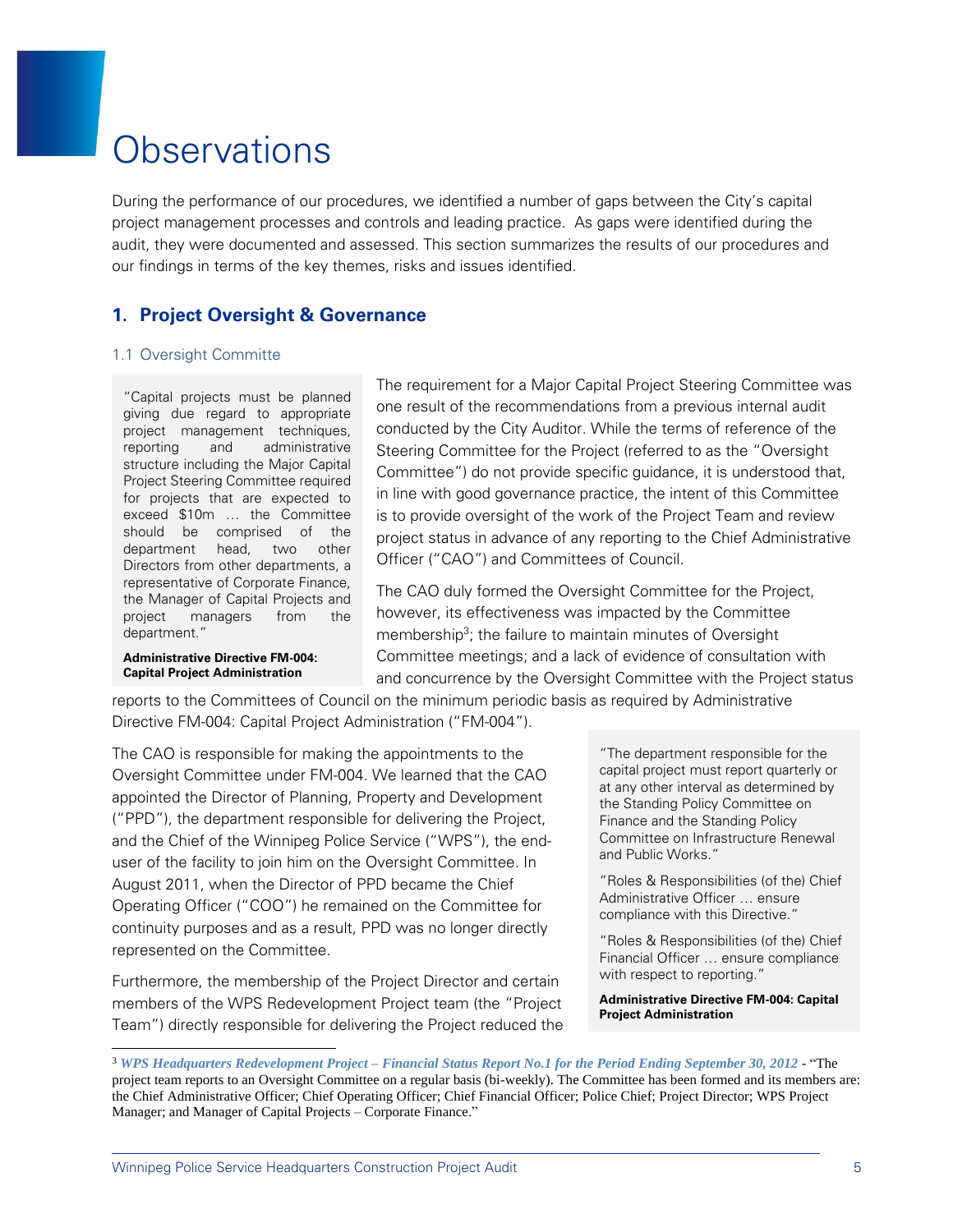Oversight Committee independence that FM-004 envisions.

Leading practice would dictate the Project Director and select members of the Project Team attend the Oversight Committee meetings in order to report on the progress of the project, discuss issues and receive feedback and/or direction from the Oversight Committee; however, they would not be members of the Oversight Committee.

We were told that minutes of the Oversight Committee meetings were not maintained and, as a result, there is no record of the discussions which took place or the recommendations and decisions made. In our view, this contributed to an environment lacking transparency and accountability for Project outcomes, and also represented a significant barrier to gathering information during the execution of this audit.

### 1.2 Reporting to Council and Committees of Council

The "department responsible for the project" is required under FM-004 to report to the City's Standing Policy Committee on Finance and the Standing Policy Committee on Infrastructure Renewal and Public Works, having consulted and sought concurrence from the Oversight Committee. Reporting should be quarterly or at any other such intervals as the Committees determine, however, in our view, the risk profile of this Project would not suggest reporting at an interval any less than quarterly would be appropriate.

FM-004 does not appear to provide any additional guidance or definition around how the "department responsible" is to be determined. We were also told that standard practice is for PPD major capital projects not to report to the Standing Policy Committee on Infrastructure Renewal and Public Works, but rather to report to the Standing Policy Committee on Downtown Development, Heritage and Riverbank Management ("DDHRM"), however this decision does not appear to be documented.

The Director of the department responsible for the project, the CAO and the Chief Financial Officer ("CFO") all have specific responsibilities under FM-004 in respect of reporting, however, the frequency of reporting on the status of the Project was inadequate and did not meet the requirements of FM-004.

- Five project reports (with an explanation for one report not forwarded to the Standing Policy Committee on Finance) have been submitted to date to the Standing Policy Committee on Finance (for a construction project starting in summer 2012 to the time of our fieldwork, 7 quarterly reports would be expected per FM-004).
- Two additional reports were submitted to date to the Standing Policy Committee on DDHRM, both of which related to issues of over-expenditure against budget.

As a result of the reduced frequency of reporting to Committees of Council, the issues discussed in *Section 3.4* (number and cost of change orders) and *Section 4.1* (final GMP breakdown on completion of design) were not reported on a timely basis.

### 1.3 Basis of Approval of the GMP Contract

 $\overline{a}$ 

We learned that a key factor in the performance of the Project against budget was the decision to enter into a GMP Contract based on an incomplete design. The November 2013 Administrative Report<sup>4</sup> submitted to Council via the Executive Policy Committee ("EPC") and the Standing Policy Committee on DDHRM, summarizes the Project history and contains the statement that the decision was taken to enter

<sup>4</sup> *Administrative Report* dated November 18, 2013 prepared by the Manager of Capital Projects and the Director of PPD, and authorized by the CFO and Acting CAO.

Winnipeg Police Service Headquarters Construction Project Audit 6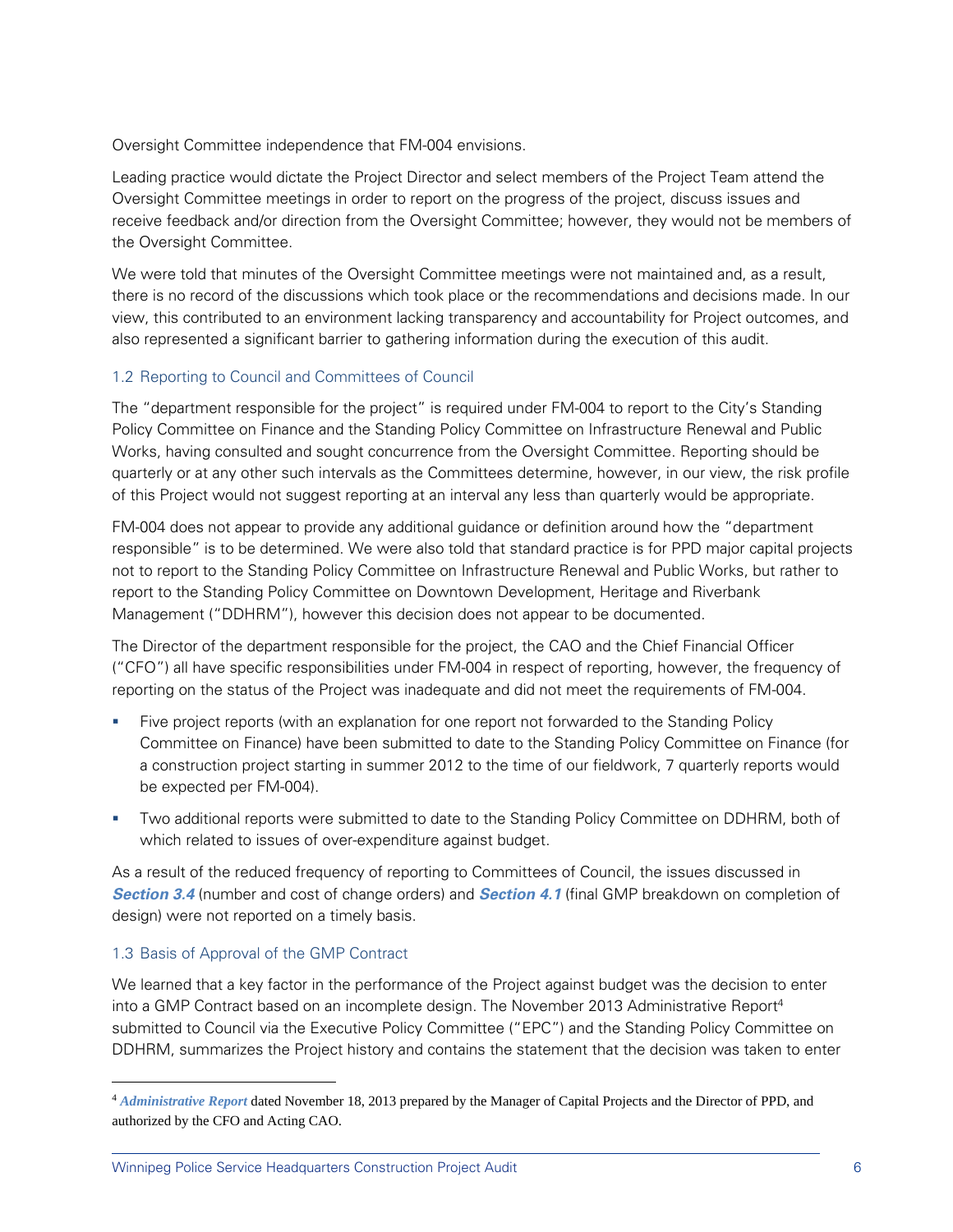into a Guaranteed Maximum Price ("GMP") contract on the basis of a 30% complete design in order to prevent a two year delay to the Project to allow completion of the design. We understand that, in July 2011 when the decision was taken to enter into the GMP Contract, the Project Team anticipated completion of the design by November 2011, a time period of approximately 3 months.

The design was completed in April 2013. Issues with the completeness and quality of the design that ultimately led to unanticipated delay in completion of the design activity to April 2013 were not known in July 2011 and could not, therefore, have been a factor in the decision to proceed with the GMP Contract based on a 30% complete design.

"The Guaranteed Maximum Price (GMP) contractual arrangement approved by Council in July 2011 was based on conceptual design drawings, which were determined to be approximately 30% complete. The Public Service proceeded at that time in order to mitigate the risk introduced by the long wait to complete the design (work would not have proceeded for 2 years)."

**November 2013 SPC on DDHRM Report to Council**

The statement in the November 2013 Administrative Report that the

GMP Contract was "approved by Council" appears inconsistent with what occurred. From our documentation review, we understand that Council did not formally approve a recommendation to enter into this contractual arrangement in the July 2011 Administrative Report, rather Council approved a request to delegate authority to the CAO to award (unlimited and unspecified) contracts for the Project, and it was only on the final page of the "history section" of the appended Administrative Report that there is any mention of a GMP contractual arrangement<sup>5</sup>.

The question of why the City decided to enter into a GMP Contract based on a 30% complete design at a time when the design was understood to be nearing completion is an important one, and it is one for which responsibility lies with the Project Team and the Oversight Committee. *Section 3.5* of this report provides additional context, issues and the budget implications of proceeding based on an incomplete design.

Interviews performed as part of our procedures identified an issue with the effectiveness of communication between Committees of Council and City Administration when dealing with complex and high risk issues such as construction contracting and procurement. If Council and/or the Committees of Council are to be effective performing their oversight role, they may require access to independent specialist subject matter advice to assist with their interpretation of information and reports they receive.

<sup>5</sup> *Administrative Report* dated July 13, 2011 – "The contractor has presented a guaranteed maximum price (GMP) of \$137,100 million"

Winnipeg Police Service Headquarters Construction Project Audit 7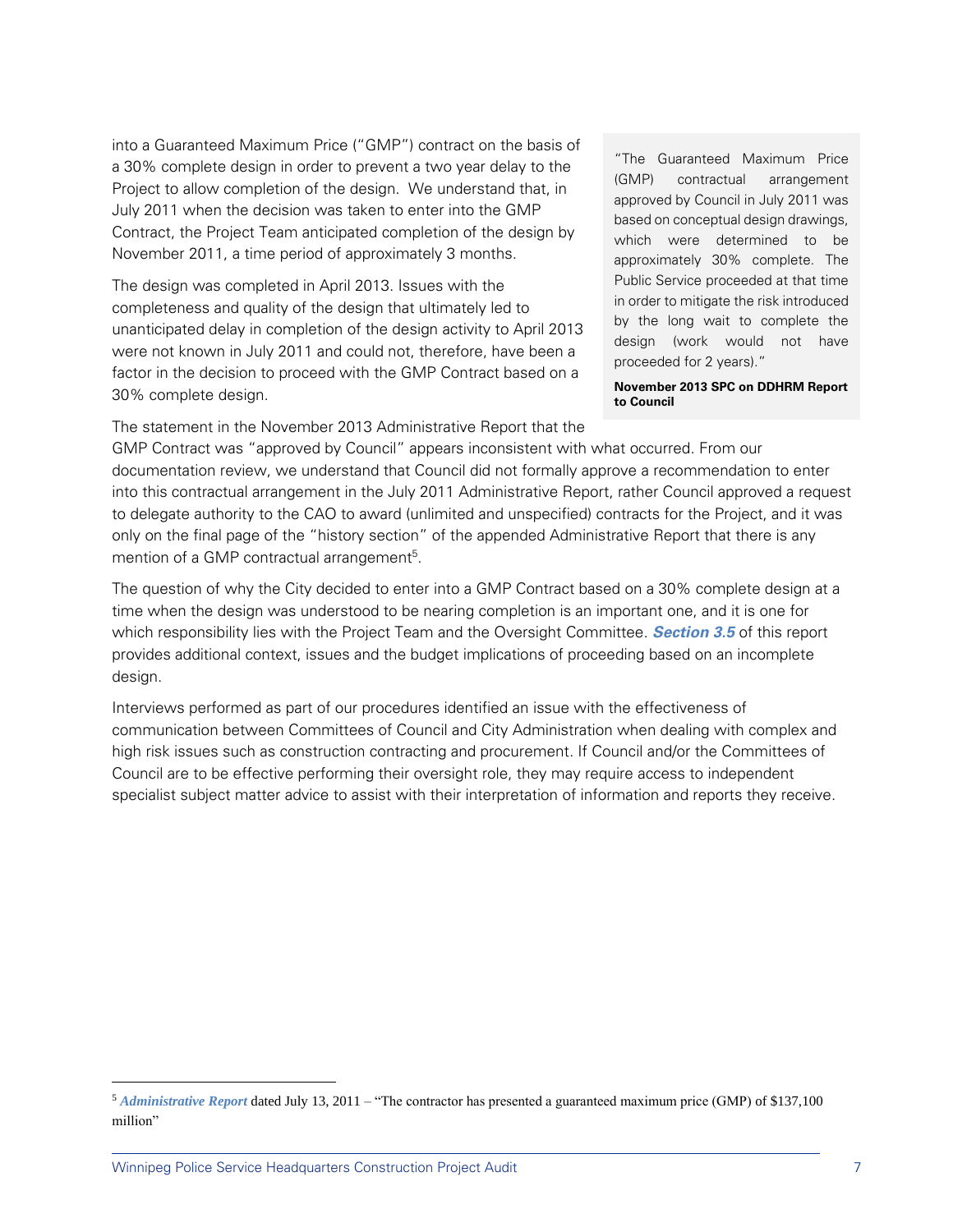# **2. Project Roles and Responsibilities**

#### 2.1 Segregation of Roles

Successful delivery of a complex capital project requires clear definition of the roles and responsibilities of key stakeholders; in particular the clear separation of the project management role from that of the enduser representative.



The project management role requires the skills of a construction industry professional, while the end-user role is intended to represent the department which will ultimately occupy the facility that is being designed and constructed.

The skills and experience required of a project manager and an end-user are very different, as are their objectives, roles and responsibilities.

At a high-level, the project manager is a professional responsible for managing the construction contractors and design consultants to deliver a solution to the enduser's requirements (the scope), safely, on-time and onbudget.

The end-user representative's role, on the other hand, is limited to the scope – they are responsible for taking ownership of their department's requirements and for ensuring that as the design develops, it continues to meet their previously defined requirements.

The project manager should be the interface between the end-user representative(s) and the design consultant and construction contractor to manage / help ensure that there is no increase/creep in scope, intentional or otherwise, which could impact cost, schedule or quality without following a documented change control process that evaluates each change request on its own merits and obtains the necessary authorization of the owner to proceed with changes as defined at the outset of the project.

This segregation of project management and end-user roles is a foundation-level principle of capital project management practice, yet this was not implemented on the Project, a fact which influenced many aspects of Project delivery. PPD, the City department normally responsible for capital building projects, were effectively not involved in Project delivery or oversight until the external Project Director was replaced as Project Director by a PPD employee at the end of 2013. Serving and retired Police Officers, appointed by the WPS to act as WPS end-user representatives were also given project management titles, roles and responsibilities<sup>6</sup> on the Project – despite having no formal training or qualifications in capital project management. This arrangement increased the risk that the end-users could directly influence the Project scope by having the ability to interact directly with the design consultant and construction contractor, a situation which we understand continues to date.

<sup>6</sup> *Chronology of Involvement in the WPS Headquarters Project*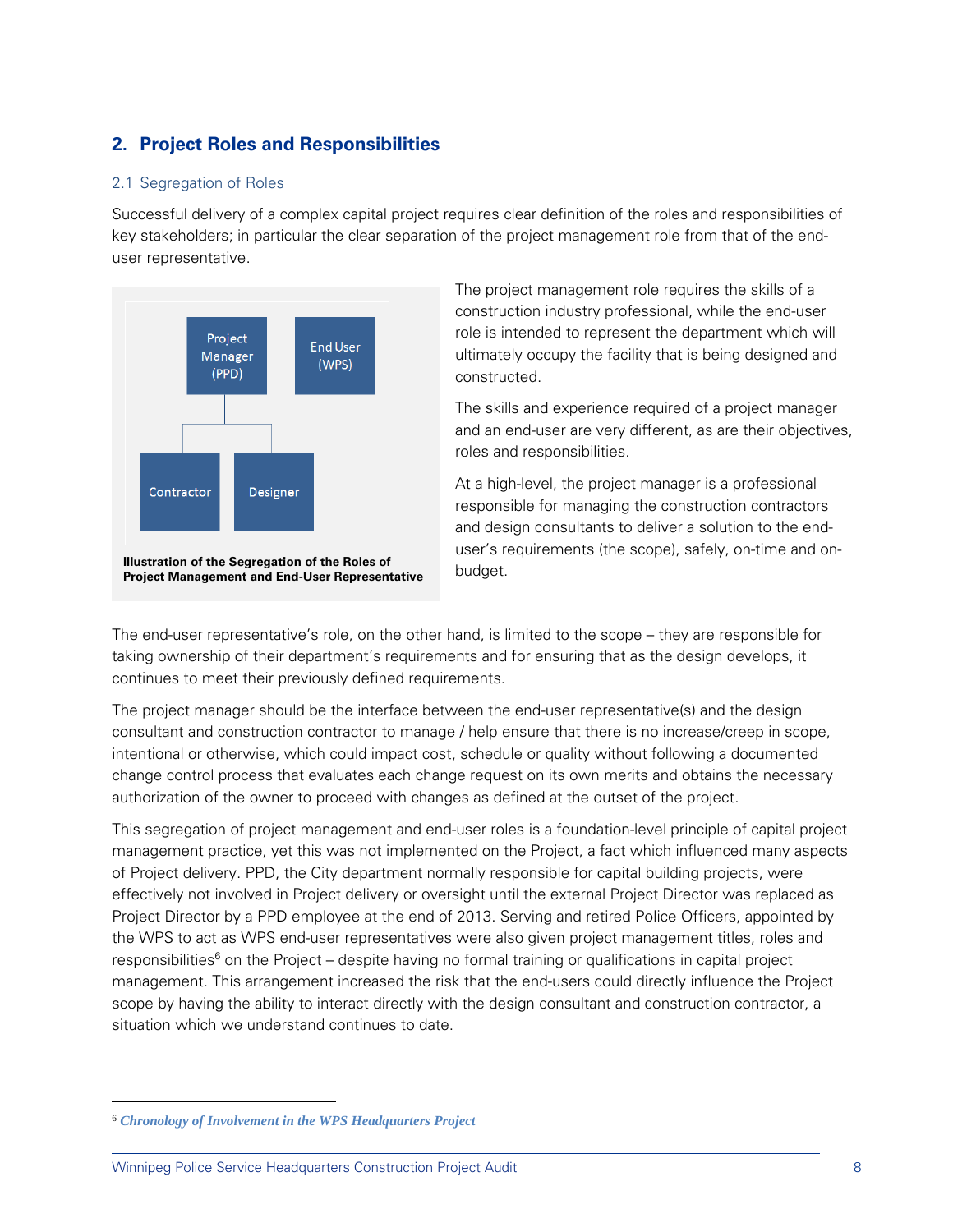#### 2.2 Project Management Role

The Project Manager originally assigned to the Project is a Professional Engineer (PEng) with experience in developing police facilities, but who had not previously delivered a project of this size and complexity. In view of this and the challenges being experienced in progressing the Project, the City engaged a consultant with the title of Project Director to effectively replace the original Project Manager.

The City engaged Dunmore Corporation ("Dunmore") effective June 2011 to perform the Project Director role. However, we observed that this appointment did not result in the structured project management discipline that the Project required; for example, a project management process in line with leading project management practices was not put in place.

Dunmore is no longer involved with the Project, having been replaced at the end of 2013 by a Project Director from PPD who, while experienced in the procurement of major projects, has not delivered a project of this size or complexity through the complex design, construction and commissioning phases.

#### 2.3 Manager of Capital Projects – Roles & Responsibilities

FM-004 sets out 20 detailed roles and responsibilities to be performed by the City's Manager of Capital Projects, and while many of these are finance oriented, there are also responsibilities directly related to: assisting in establishing capital project quality assurance process; review of detailed drawings and specifications; value engineering; and being a proponent and champion of asset management. Many of these responsibilities could only be effectively discharged by experienced and technically qualified construction professionals.

The incumbent Manager of Capital Projects is a finance professional (Chartered Accountant) who holds a Masters Certificate in Project Management<sup>7</sup> but does not have direct construction project management experience. The reality is that it would be difficult for any one person to effectively fulfill and discharge all 20 of the documented roles and responsibilities for the Manager of Capital Projects as this role is currently defined.

<sup>7</sup> University of Winnipeg Continuing Education / Schulich School of Business, York University Masters Certificate in Project Management (five month course).

Winnipeg Police Service Headquarters Construction Project Audit 9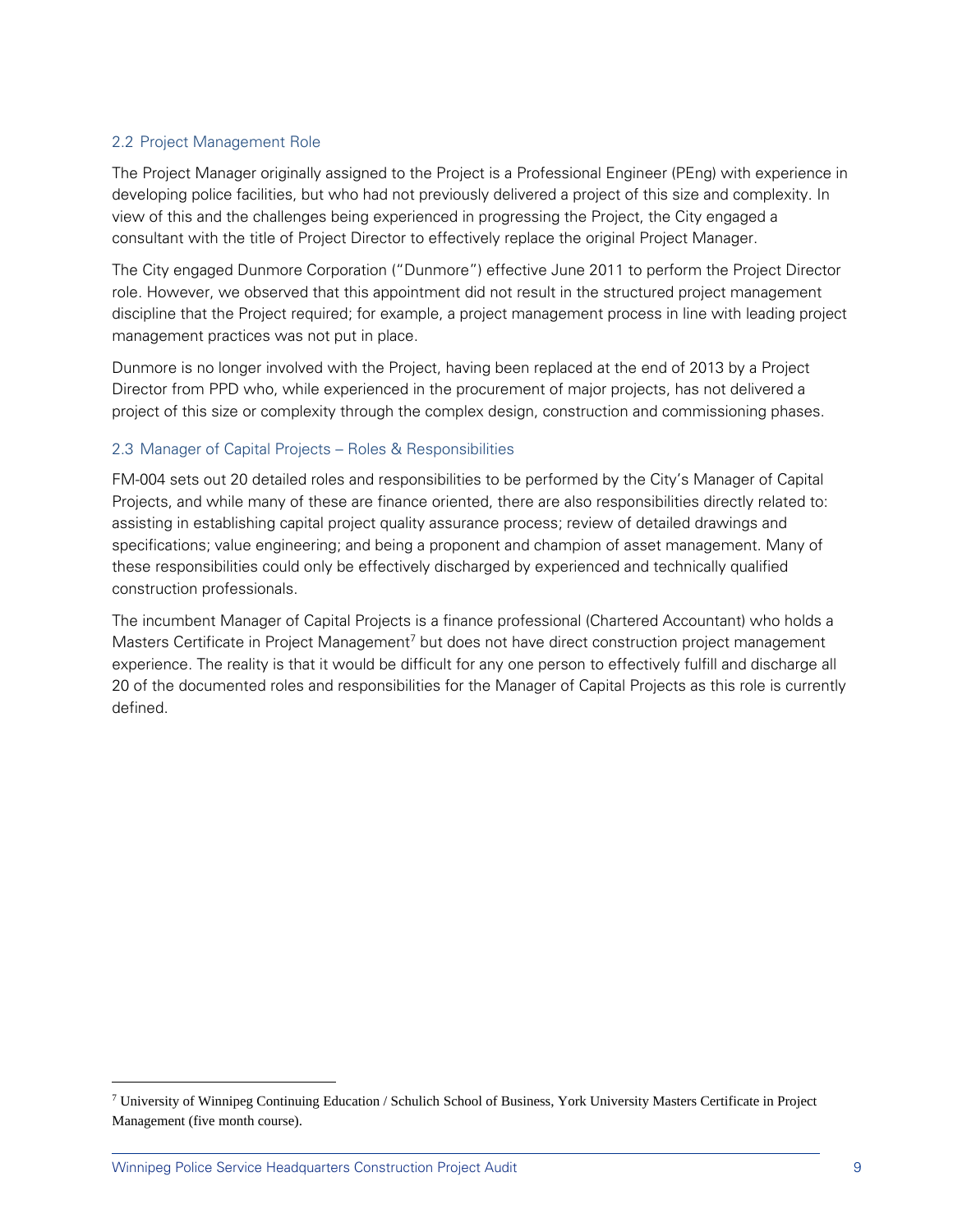## **3. Project Management Maturity**

#### 3.1 Project Management Framework

In our experience, we have found that having a documented framework at the municipal level within which capital project managers deliver the organization's major capital projects is often a key determinant of achieving successful project outcomes. A framework also provides the context against which project management maturity can be assessed and monitored.

We have found some evidence that documented project management processes and procedures (the "framework" above) have been established by the City or followed in the execution of the Project. The City has a draft Manual of Project Administration Practice dating back to 1992. This document was never formally adopted by the City, and it is now largely out of date in terms of current industry leading practices such as, for example specifically linking a risk item to a contingency allowance, where applicable.

"the Draft Manual of Project Administration Practice … should be updated to reflect contemporary practices in the construction industry in the following areas ... scope control; project schedule (time) management; project cost budgeting and cost control; project human resources management; project procurement management" (and should also address) "scope planning, definition, verification and work breakdown structure; project cost estimating; project quality management and control; project progress reporting; project risk management ...."

**Capital Project Management Audit** *Final Report, November 2008* 

The City Auditor conducted a Capital Project Management Audit in 2008; the resulting report highlighted shortcomings of the draft Manual of Project Administration Practice, and provided a series of recommendations aimed at improving upon the City's project management policies, processes and procedures.

In response to the report, the CFO told Council on November 7, 2008 that staff would "update and deliver the Project Management Manual". Our experience indicates that the development and implementation of a revised project management manual/framework incorporating the recommended project management guidance and methodologies (see extract in text box to the left) could have assisted, in our opinion, in addressing many of the issues and risks that appeared on the Project.

We are informed that the Asset Management Division in Corporate Finance was established two years ago to be a focal point in reorganizing capital project management at the City and

that the update to the draft Manual of Project Administration Practice is nearing completion and will be available for use in Fall 2014.

#### 3.2 Schedule Management

 $\overline{a}$ 

The current "Scheduled Completion Date" as set out in the Supplemental Agreement<sup>8</sup> with Caspian Projects Inc. ("Caspian") is June 30, 2014, six months later than the Scheduled Completion Date of December 31, 2013 set out in the original GMP Contract<sup>9</sup>. Neither construction contract included the provision or requirement for Caspian to submit a detailed contract (baseline) schedule, nor for the submission of detailed monthly updates of schedule progress against that baseline schedule; these are contract requirements that are industry standard for a project of this size and complexity. As a result, the Project Team did not receive, and were unable to analyse, key information that is necessary to foresee

<sup>8</sup> *Supplemental Agreement between the City and Caspian Projects Limited*, dated December 11, 2013

<sup>9</sup> *GMP Contract between the City and Caspian projects Limited*, dated November 18, 2011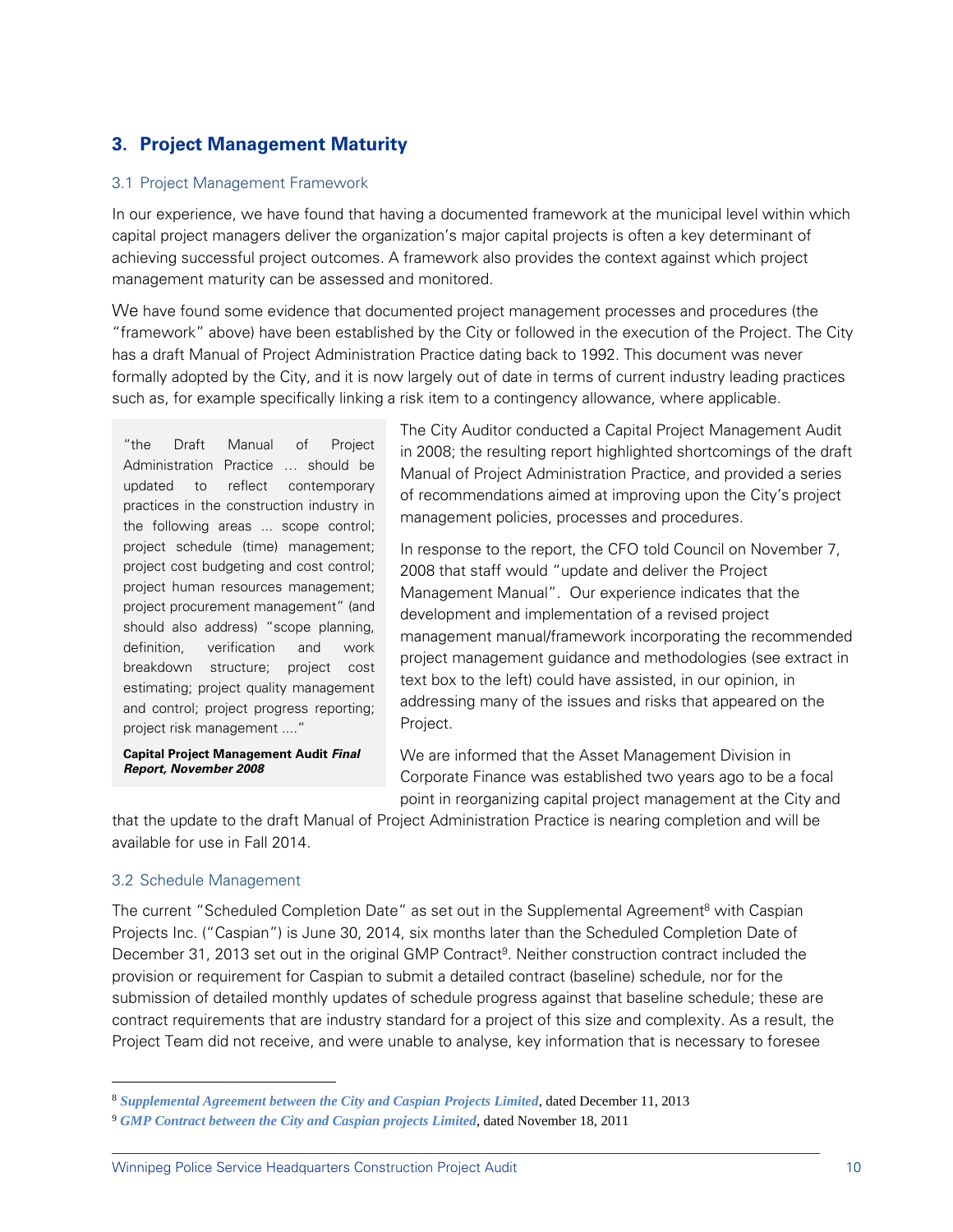potential construction delay events, evaluate direct and indirect cost and time impacts of those potential delay events, or to address any delay claims submitted by Caspian.

The Supplementary Agreement documents that Caspian was entitled to 577 days as an Excusable Delay, and grants Caspian relief from Liquidated Damages that the City might be entitled to assert in an instance where Caspian was responsible for the failure to complete the Project within the time constraints established in the GMP Contract.

There is evidence to suggest that the City's failure to effectively manage the progress and quality of the design may have caused delays to Caspian, however, the extent to whether this delay amounted to 577 days cannot be verified due to the lack of any meaningful schedule management provisions in the GMP Contract and the Project team's resulting inability to perform schedule analytics.

#### 3.3 Risk Management

Risk management is the systematic process of identifying, evaluating and managing risk, and typically makes use of tools and techniques such as risk workshops, risk registers, risk mitigation plans, key risk reporting, etc. Risk management is a cornerstone of effective capital project control and governance, which helps to bring together and link all the other aspects of project management including schedule management, design management, contract management, and cost management.

Renovation of an existing building carries many inherent risks, such as unknown or unexpected site conditions which could result in the design having to be revised once the condition is

"All major capital projects require a formal risk management plan completed by internal staff or external consultants that will highlight potential risks. The contract administrator or project manager should review, consider and address these risks during the course of the project. The risk analysis represents a dynamic process that should be reviewed regularly throughout the project to identify and address new risks that might arise".

**Administrative Directive FM-004: Capital Project Administration**

discovered. Neither the Project Manager nor the Project Director were able to provide us a formal risk management plan for the Project as required in FM-004. They told us that a live risk register and a risk mitigation plan were not developed or maintained, and that while risks were discussed with the Oversight Committee, their status was not monitored with reference to a formal, documented risk management plan.

#### 3.4 Change Management

Change management is a critical aspect of project management that deals with ensuring that the scope of a capital project, as well as the scope of individual contracts or work packages remain fixed, as far as practicable, and that any change is only implemented following a thorough evaluation, analysis and approval of the change, and the subsequent formal instruction to proceed.

The Project had a total of 81 Change Orders amounting to a net value of some \$19.89m, or 14% of the value of the GMP Contract. In our experience, this denotes a significant volume and degree of change during the course of design and construction. These changes included changes to accommodate design that was either late or not constructible, did not comply with code, as well as some change to end-user requirements – foreseeable risks that a Project Team would be expected to manage proactively.

We observed that the Project did not have a clear, documented change management process.

In addition, we observed no evidence of periodic reporting of the number or cost of potential or actual change orders to the Oversight Committee and/or Committees of Council. The timely disclosure of either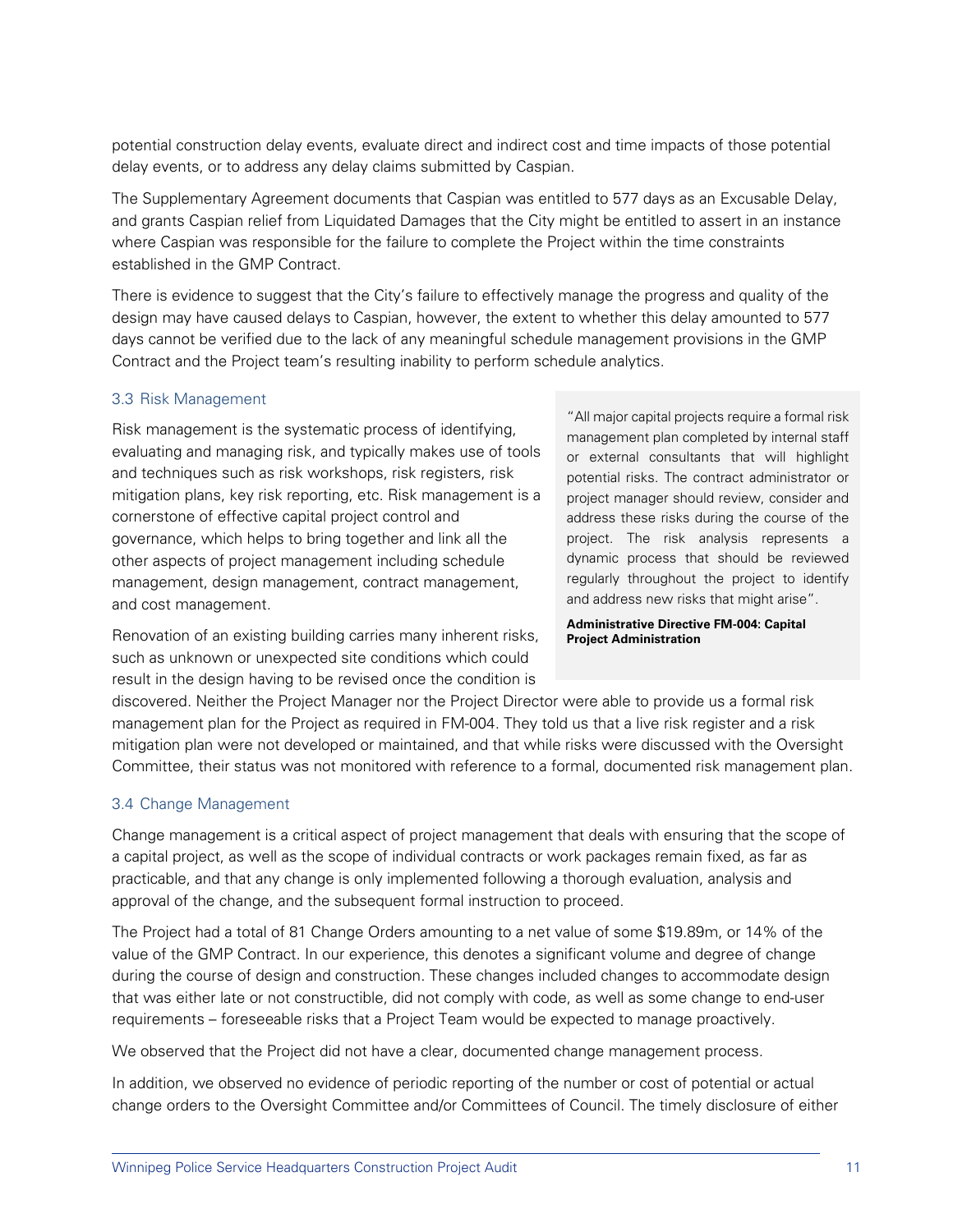the number of change requests or the total estimated provisional cost of the change requests would have given those responsible for Project oversight the additional information on which to have proactive discussion regarding alternatives prior to the work commencing on the requested changes.

"Change Orders will only be valid if signed in advance by all of the City, the Project Director and Caspian"

**GMP Contract, dated November 18, 2011**

We found that there is a contractual change order provision in the GMP Contract. However, we found out that it was not complied with; in many cases on the Project, the change order value was agreed upon following implementation of the change, rather than being evaluated when the change requests were submitted; the Project Team failed to take definitive action, sometimes for many months, until those change requests were finally validated and valued retrospectively in the Supplementary Agreement dated December 11, 2013 after they had been incorporated into the Project,

despite the fact that the GMP Contract clearly and explicitly states that such retrospective approval is not permitted.

The effect of not proactively managing and acting upon change requests as they were received is that the pricing, review, approval or rejection of millions of dollars in changes were effectively deferred and not reported upon to Committees of Council for many months. This not only resulted in under-reporting of the Project's total estimated cost for an extended period of time, but also meant that the City lost the opportunity to proactively negotiate, monitor and respond to the actual cost of implementing these change requests. Instead, values assigned to these changes in the Supplementary Agreement were based on a high-level retrospective review of Caspian's quotations. We observed that in a number of cases, the design consultant tasked with undertaking the review was careful to advise the City of the limitations of their review and the need to engage specialist cost consultant resources, advice which does not appear to have been acted upon by the Project Team.

#### 3.5 Budget & Contingency Management

The City commissioned a consultant to prepare a "Class C" estimate of the Project's "direct and indirect construction costs" which was delivered on December 22, 2010. The status of the design upon which this estimate was based is not known, however, it appears reasonable to assume that the design would have been at an early stage of development since it was prepared five months before the Project design was

| \$3,391,108                |
|----------------------------|
| \$674,800<br>\$135,644,300 |
| \$12,270,000               |
| \$122,699,500              |
|                            |

reported to have reached 30% completion.

The Class C estimate of \$135,644,300 was based on the assumption of a competitively procured construction management contract, and includes a 10% contingency to cover design and pricing unknowns (see table "Design & Pricing allowance").

In addition, the consultant who prepared the

Class C estimate advised the City to provide an additional 2.5% client contingency for potential change orders (see table "Client Contingency").

In our experience, this level of contingency (12.5%) is at the lower end of the expected range given the stage of the Project at which the Class C estimate was prepared; an overall project contingency of 30% would not have been unreasonably conservative after taking into account the very early stage of design progress and the complexity of the Project both in terms of the intended use of the facility and the inherent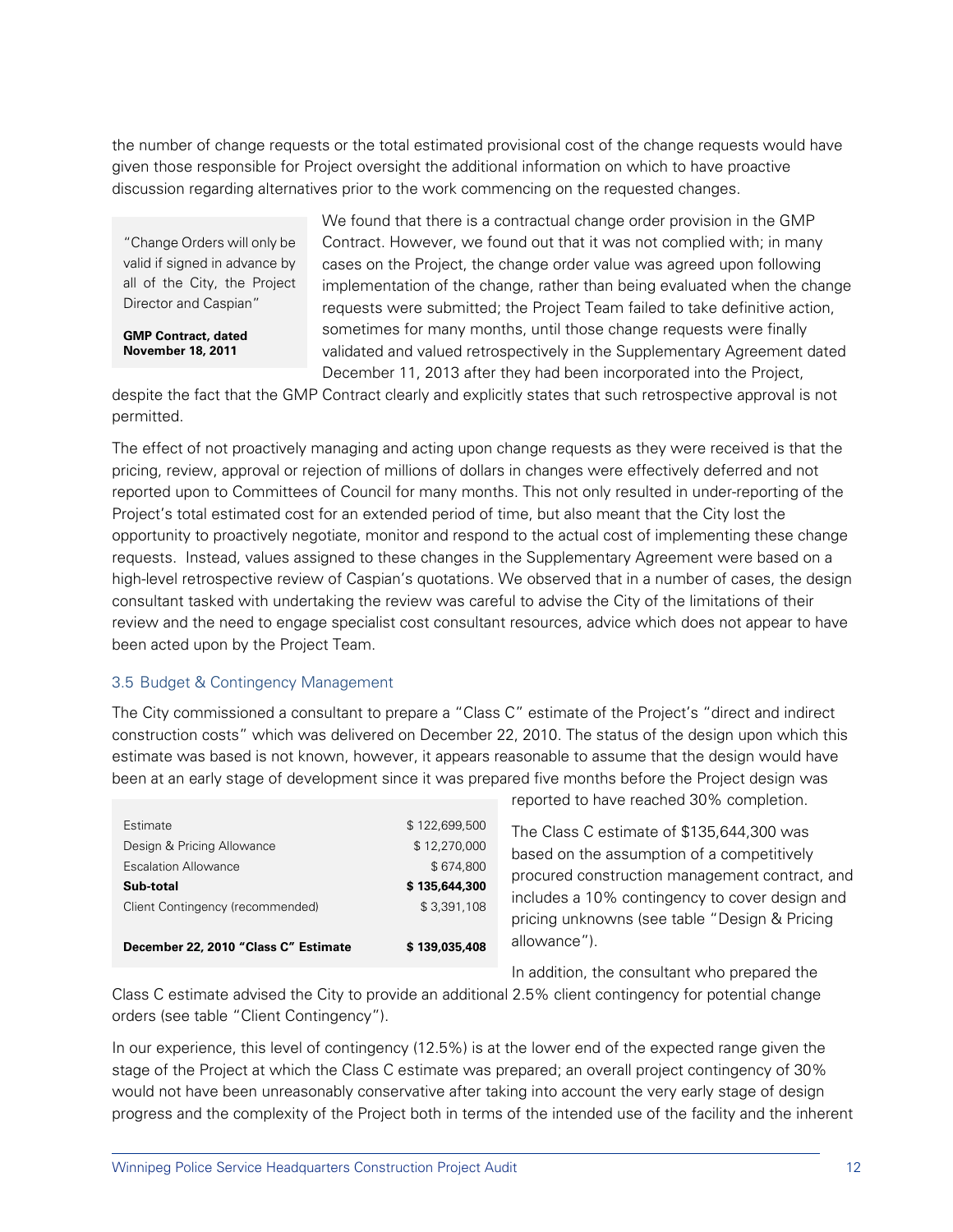risk involved with a building renovation.

#### *GMP Contract*

The "guaranteed maximum price" of \$137,100,000 was subsequently agreed to with Caspian on the basis of a design that is reported to have been nominally 30% complete. In the GMP Contract, Caspian did not accept the risk of design development to take the design to completion, so this GMP price did not include an associated design risk contingency allowance. Contrary to the intent of the GMP contract strategy, this design risk was retained by the City. In this situation, basic capital project estimating and budgeting principles would dictate that the City should have made a separate contingency allowance for this risk in the Project capital budget presented to Council, but we learned that no such contingency was identified or allocated.

Failure to provide an allowance to develop the design from 30% to completion had the effect of understating the likely total estimated cost of the Project.

The original GMP Contract value agreed upon with Caspian (see Contract page 14) included \$20.13m of allowances – consisting of \$5.83m as a Construction Contingency Fund and a \$14.3m provision for Furniture, Fixtures and Equipment – which essentially represented elements of the Project scope of work which Caspian was unwilling to price given the early stage of the design. These specifically identified allowances, however, did not contribute to the Project's cost over-run since the actual cost incurred against these allowances came in at \$18.325m – consisting of \$8.86m for the Construction Contingency Fund and \$9.46m for the provision for Furniture, Fixtures and Equipment. The items that directly contributed to the Project cost over-run are discussed in *Section 3.4* Change Management.

#### *Project Budget*

In addition to the original \$105m redevelopment budget for design and construction, the Project Team

"The original report to Council was for the redevelopment of the building only and did not contemplate the costs to move Police Divisions into the building. A capital project for furniture, fixtures and equipment (FF&E) of \$22.102 million was added to the 2011 Capital Budget … the FF&E budget is an integral part of the redevelopment and is required to bring the building to an effective operational state. This estimate has since been reduced to \$2.7 million due to program refinements with the difference being transferred into the redevelopment cost".

**July 13, 2011 Administrative Report to the Standing Policy Committee on DDHRM; EPC; and Council**

requested an additional budget of \$22m to fund furniture, fixtures and equipment ("FFE"), and City Administration later requested approval to combine the FFE budget with the redevelopment budget (an increase of 21% on the original budget).

The Project Manager told us that in his view the \$105m redevelopment budget was inadequate, however requesting additional funding for the redevelopment budget was not seen as an option. The combination of the original redevelopment budget and the FFE budget effectively secured additional funding for the Project. We understand (see extract from July 13, 2011 Administrative Report) that the majority of these FFE funds were ultimately transferred to other areas of the redevelopment budget.

#### 3.6 Design Management

Our scope does not cover the performance of the Project's design consultants, and accordingly we provide no comment on their performance. In respect of the City's performance in managing the Project's design consultants, we have a number of observations that we have set out below.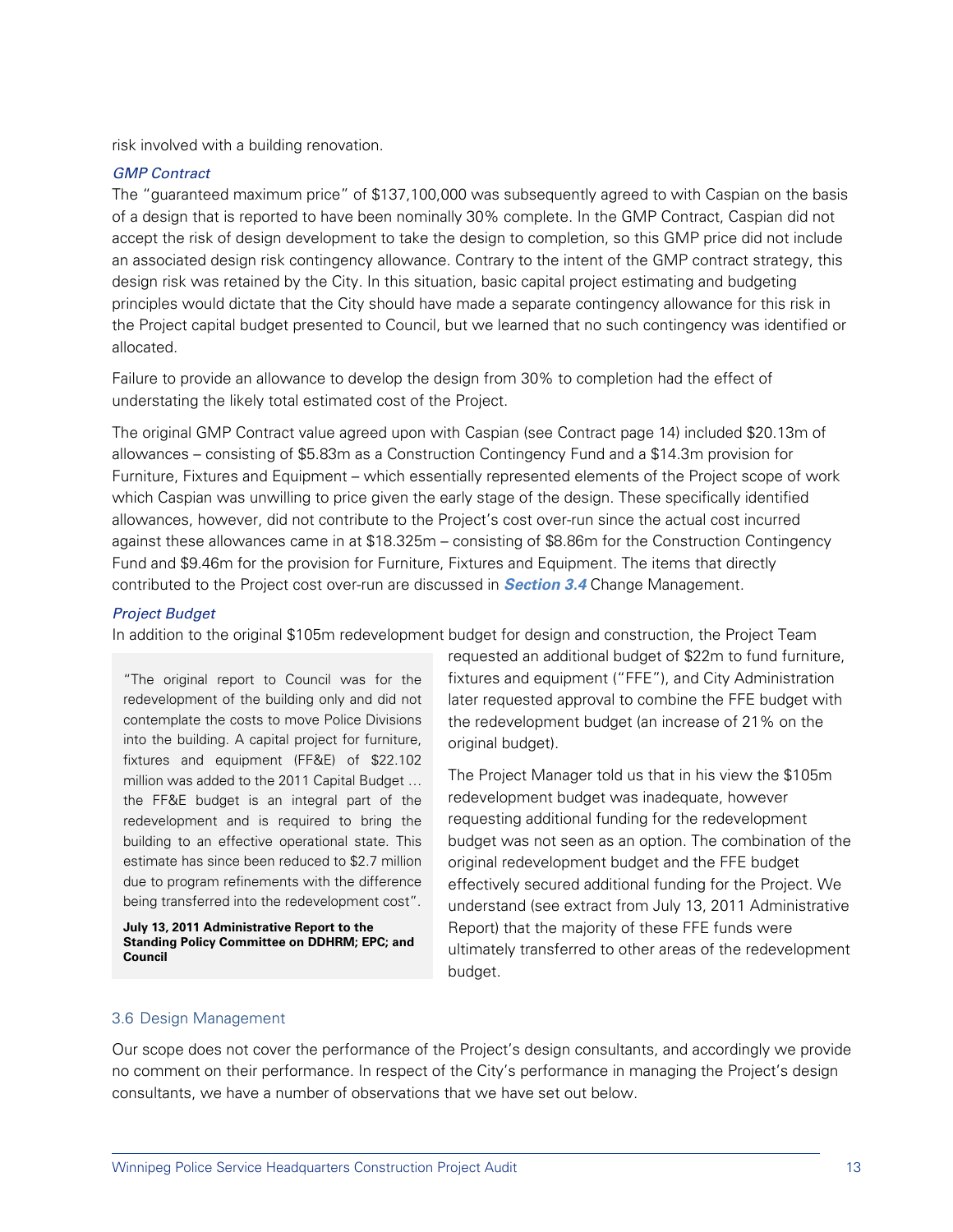Design management is a key project management activity which provides assurance that the design is progressing in line with defined time, cost and quality criteria and end-user requirements. We found no information to suggest that documented design management procedures appropriate to a project of this size and complexity had been established by the Project team. We also observed instances of payments being authorized to the design consultants without appropriate review and due diligence being performed on the quality or completeness of their work output. Ultimately,the Project Team's performance in managing the design had a significant impact on the Project schedule and cost.

Design Co.<sup>10</sup> was engaged, based on their proposal, to deliver the final design by July 15, 2011, however, the design was not ultimately completed until April 2013<sup>11</sup>. The combined cost of the design services of Design Co. and Adjeleian Allen Rubeli Limited ("AAR") is currently estimated to be \$10.9m.

The Supplementary Agreement with Caspian provides evidence of significant Project cost over-runs and schedule delays incurred by the Project which in our view directly relate back to the quality, completeness and timely delivery of the design. These issues were a key contributory factor in the delay and cost overrun against the original GMP Contract, currently forecast to be at least 6 months and \$19.3m respectively.



the HVAC distribution system, lack of compliance with code and incomplete security design) that

<sup>&</sup>lt;sup>10</sup> Name of original design consultant not included at the request of the City of Winnipeg

 $<sup>11</sup> AAR replaced Design Co. in 2012 as the design consultant and took over responsibility for completion of the design.$ </sup>

<sup>&</sup>lt;sup>12</sup> This contract was awarded in two phases – Phases 1 to 3 (August 2010), and Phase 4 (January 2011).

<sup>&</sup>lt;sup>13</sup> According to AAR.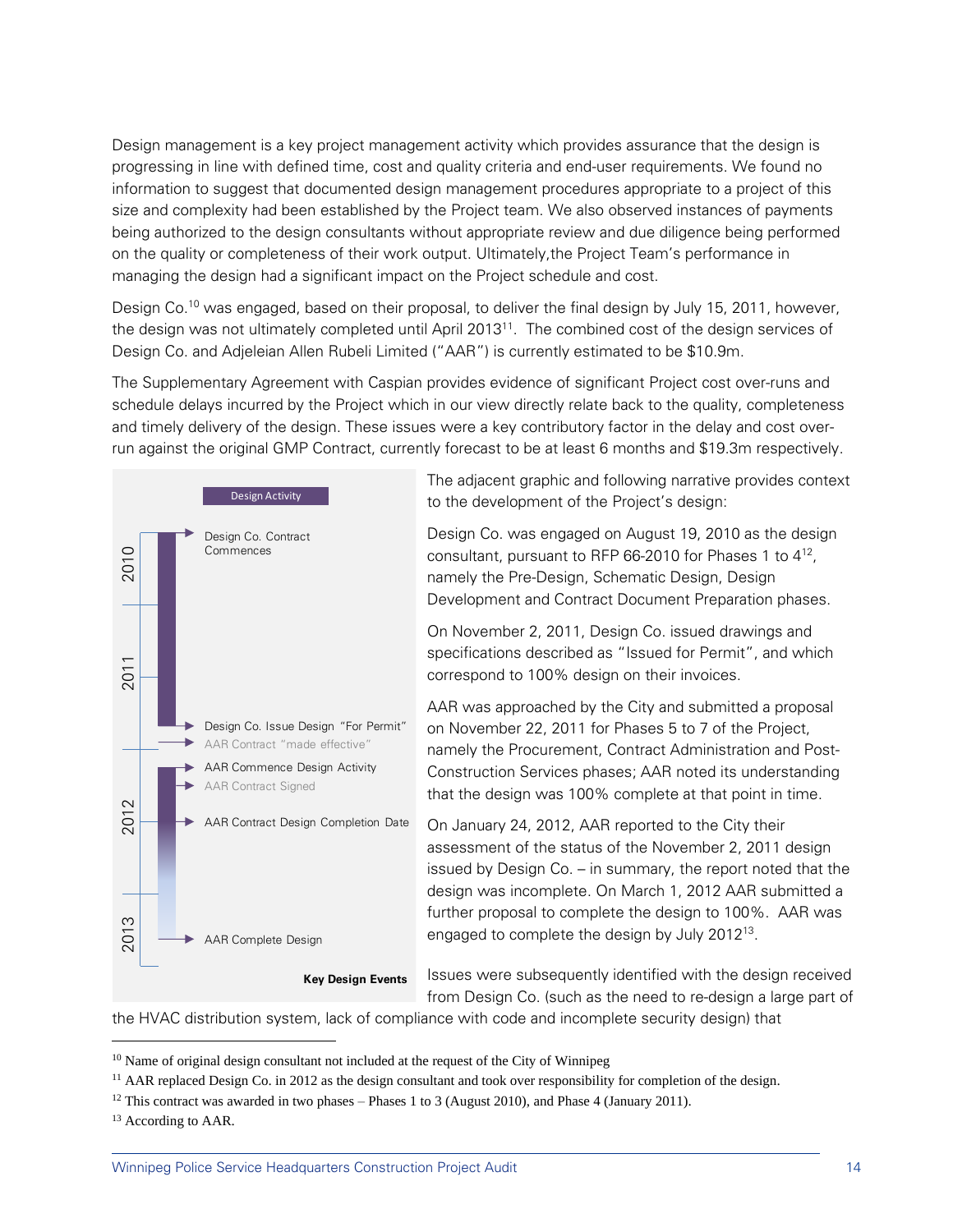contributed to the July 2012 design completion date not being achieved; and the design was not ultimately completed until April 2013.

The actual time taken to complete the design and the fact that the Project Team believed that the design was complete in November 2011<sup>14</sup> (when in reality it was not complete) raises questions regarding the effectiveness of design management by the Project Team. In our experience, the actual (rather than reported) status of the design should have been assessed independently by the Project Team and appropriate and timely corrective action should have been taken to address design quality and schedule issues.

<sup>&</sup>lt;sup>14</sup> *Administrative Report* dated April 16, 2012 prepared by the Manager of Capital Projects and authorized by the CFO and the Director of PPD states "on December 23, 2011, the Chief Financial Officer approved the award of contract to AAR for a fee not to exceed \$2,600,000.00 plus GST and MRST. That award of contract was based on 100% design drawings being completed by Design Co."

Winnipeg Police Service Headquarters Construction Project Audit 15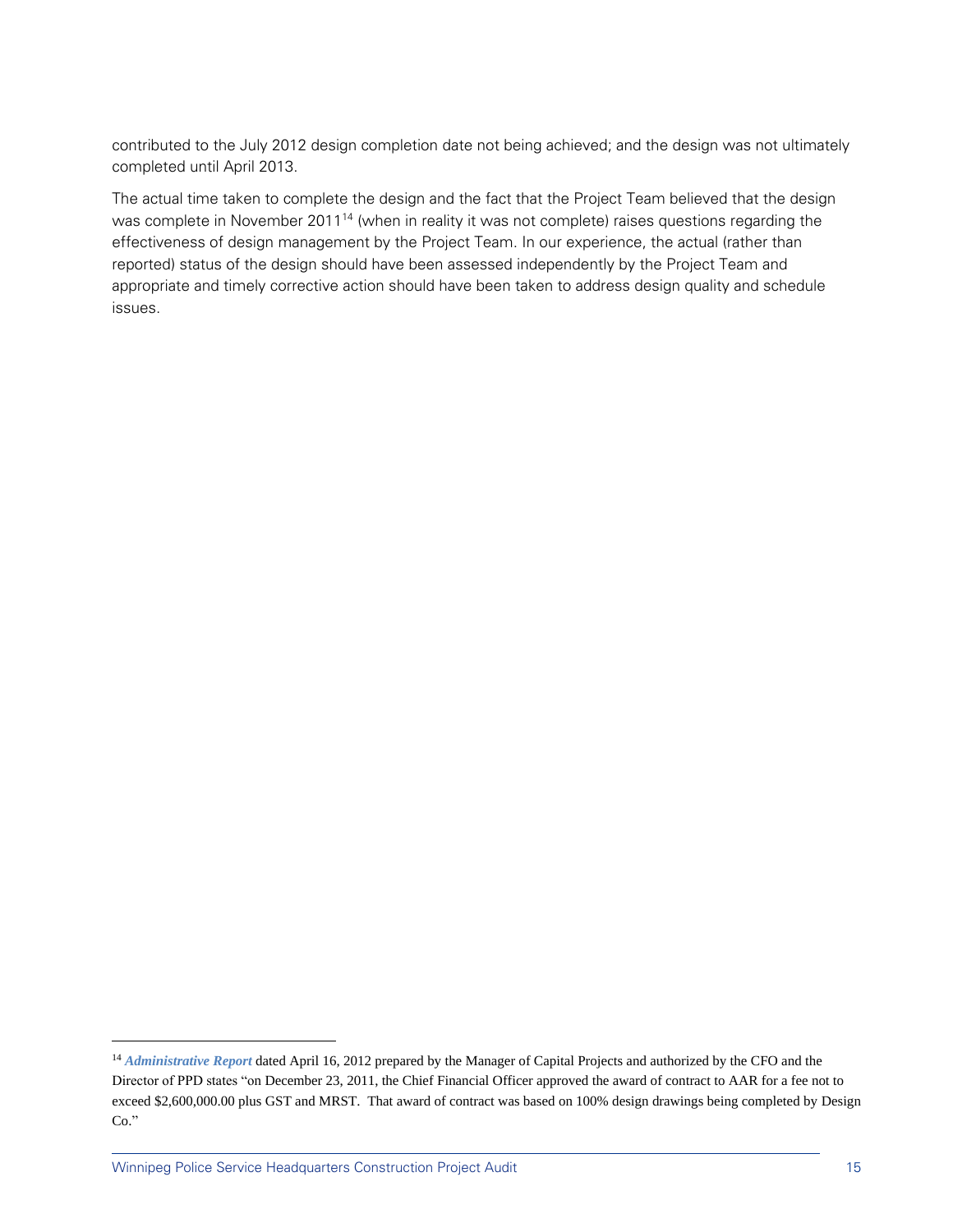# **4. Procurement & Construction Contracting**

### 4.1 Construction Contracting Options Analysis

There are many options available to the City in terms of how the City might procure and contract for construction services, and the most appropriate contract and procurement strategy depends on each individual project's particular risks and objectives. The decision of how to procure and contract construction services is often cited in industry surveys as the most important decision an owner can make to influence project outcomes; leading practice would suggest that a thorough evaluation of the options for the particular project and a transparent and documented decision-making process should normally be performed.

We learned that the City opted to procure a Construction Management contractor to provide preconstruction services for the Project with the option to subsequently enter into a Guaranteed Maximum Price ("GMP") contract for delivery of the construction work. We were unable to identify documentary evidence to indicate that this decision by the City was based on a robust, documented and transparent analysis of project risk and objectives.



The adjacent graphic and following narrative provide context to the Project's construction contracting:

On February 10, 2011, the City entered into contract with the Caspian Projects Inc. and Akman Construction Ltd. Joint Venture ("CAJV") for Construction Management Services for Phase 1 (Pre-Construction Services) of the Design and Development of the Winnipeg Police Service Headquarters. The value of this phase of the contract was \$50,000.

On June 14, 2011, CAJV requested assignment of their contract to Caspian, which was approved by the City, and then Akman ceased to be involved in the Project.

On November 18, 2011, the City entered into a contract with Caspian for Phases 2 and 3 (Construction and Post-Construction Services), although this contract was entitled the "Guaranteed Maximum Price Contract for the New Winnipeg Police Headquarters and Outdoor Shooting Range". Subject to the terms and conditions of this contract, the City committed to pay Caspian a contract price not to exceed a Guaranteed Maximum Price ("GMP") of **\$137,100,000** with a Scheduled Completion Date of **December 31, 2013**.

On December 11, 2013, the City and Caspian entered into a further contract entitled the Supplemental Agreement. Subject to the terms and conditions of this contract, the City

committed to pay to Caspian a Final Contract Price of **\$156,374,911.67**, with a Scheduled Completion Date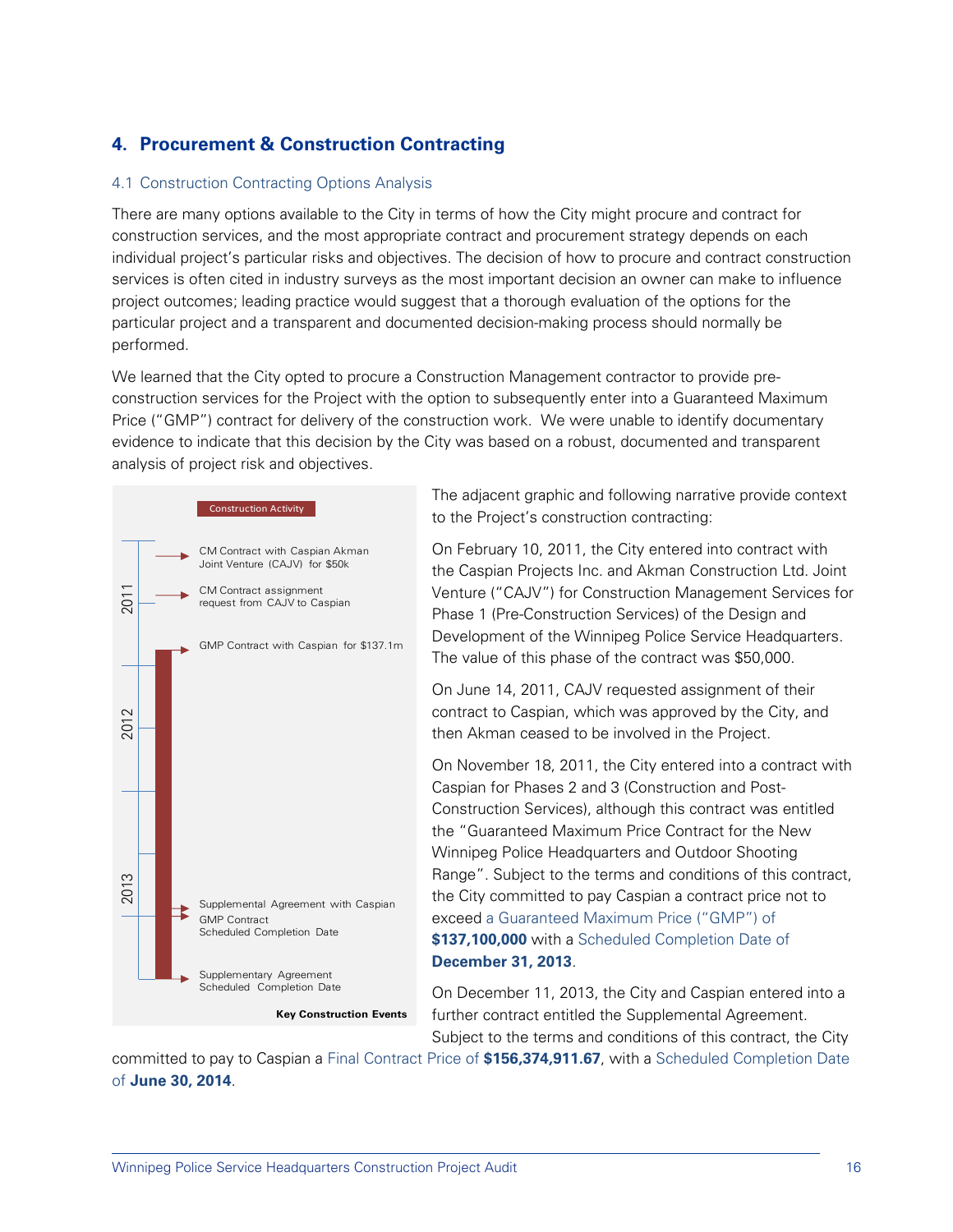There are a number of variants of the Construction Management contract strategy, however a common characteristic is early construction contractor involvement – this involves payment to a construction contractor (in this case \$50,000) on a consultancy basis during the pre-construction stage to help ensure that the design, the budget and the schedule are realistic and achievable.

Given the design and constructability issues experienced on the Project, and the extensive delays and cost over runs, it cannot be said that the strategy of early contractor involvement was successful in delivering a realistic and achievable design, budget and schedule.

The intent of subsequently engaging a Construction Management contractor under a GMP contract is typically to gain cost certainty and to transfer the risk of any additional cost over and above a defined contract value to the contractor.

The Final Contract Price paid by the City will be more than \$19m higher than the original GMP contract value, therefore it can be said that cost certainty was not achieved on the Project.

"Caspian will within forty five (45) Days of completion and acceptance by both parties of the designs, drawings, Plans and Specifications provide a final detailed cost breakdown for each element of the Work that will be the basis of approving progress payments in a format reasonably consistent with industry standards and acceptable to the Project Director".

#### **Clause 4.a).vi). of the GMP Contract**

There are numerous reasons for the GMP having proved to be inadequate, however, the principal reason why the additional cost over and above the GMP was not contractually transferred by the City to Caspian can be found in Clause 4.a).vi). of the GMP Contract (refer to text box to the left).

The design upon which the GMP Contract was originally based was nominally 30% complete; this clause provided Caspian with the right and the obligation to provide a "final detailed cost breakdown" within 45 days once the design was 100% complete; Caspian did not deliver the final detailed cost breakdown within the contractual timeframe of 45 days from design completion in April 2013 -the final detail cost breakdown was not received until

after two letters (dated September 17, 2013 and October 4, 2013) were issued by the City demanding delivery; at this point the information was at least 102 days late.

An additional crucial point is that the contract is silent on whether the "final detailed cost breakdown" should be within the GMP. The GMP Contract therefore did not appear to provide the City with a firm commitment to deliver the Project for a guaranteed maximum price, and as such is similar to a "Cost Plus Fee" arrangement, but without the rigour that such a contract strategy would normally require in terms of actual cost verification and validation.

In basing the GMP contract value on an incomplete design, providing the contractor with the opportunity to revise the price above that value upon completion of the design, and by failing to distinguish clearly between design development and design change, the contract exposed the City to risks that a true GMP contract strategy would normally have transferred to the contractor.

In our experience, much of this risk could have been mitigated by basing the GMP contract value on a 100% complete design, rather than 30% complete design, prior to entering into the GMP Contract.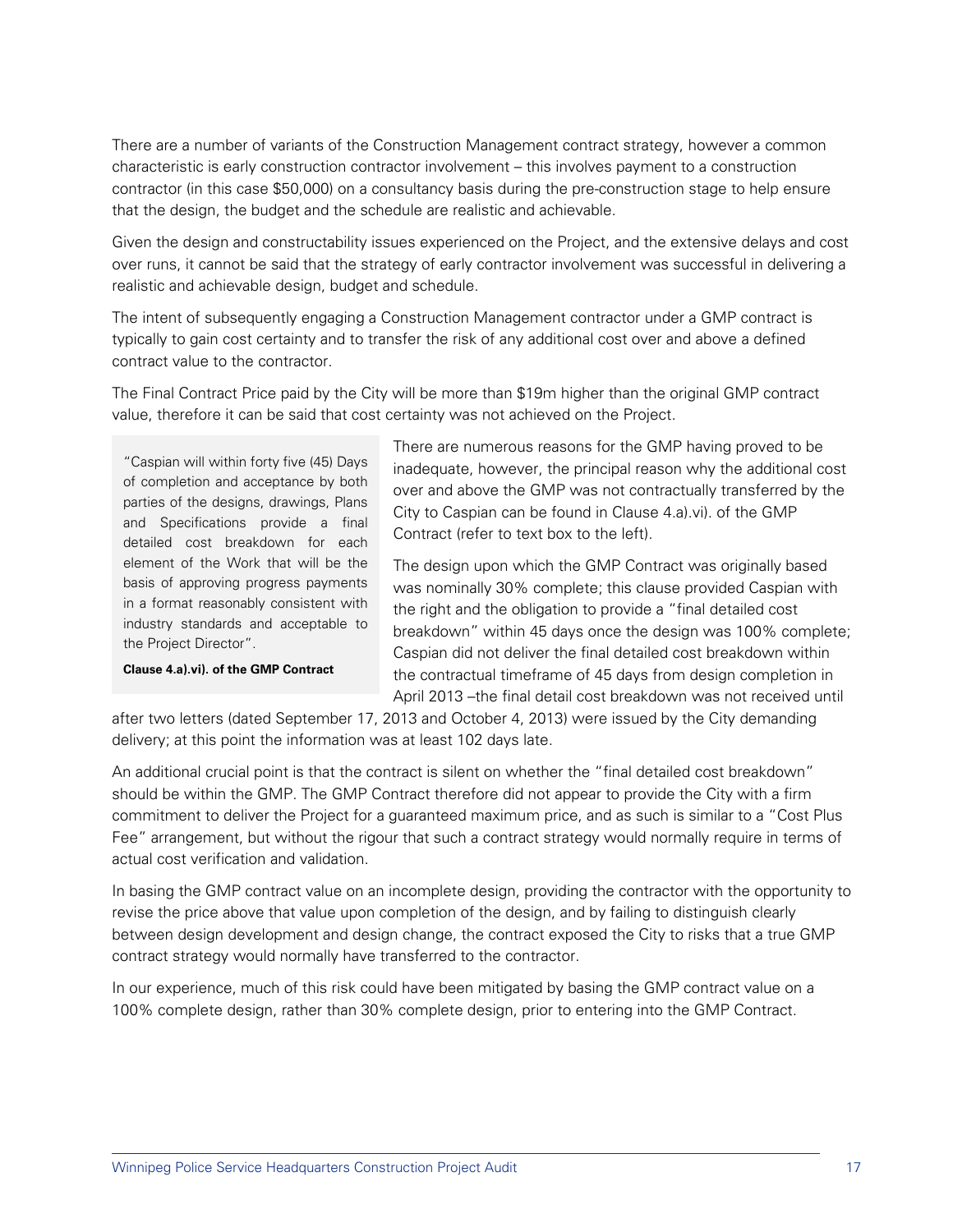### 4.2 Design Co.: Professional Consulting Services for Design and Development

The RFP 66-2010 process resulted in the appointment of Design Co. as the design consultant for the Project, however, the procurement process does not appear to have been well planned or executed, with the requirements of the bidders changing significantly during the process as follows:

- a total of 18 addenda to the original RFP were issued
- the submission deadline was revised 6 times
- the design completion requirements were also changed numerous times: initially the requirement was for 100% design; this was revised to 30%; then it was then changed back to 100%; and finally it was revised to 80% upon issue of the construction RFP with the remaining 20% to be issued 3 months later as an addendum.

In accordance with the City's rights reserved under Section B23.6.1 of the RFP, Design Co. were initially awarded the first three of a total of seven phases, namely Pre-Design; Schematic Design / Program of Requirements; and Design & Specification Development.

#### 4.3 AAR: Professional Engineering Services

The City has two key documents which govern procurement, the Materials Management Policy and Administrative Standard FM-002 Pursuant to the Materials Management Policy ("FM-002"). Together, these documents permit single sourcing in any of a wide range of circumstances. In terms of the Policy itself, Section B4 states that a supply to the City may be negotiated without the solicitation of competitive offers where the CAO determines that it is "appropriate / necessary" and that it meets one of a number of conditions. One of these conditions is listed under Clause B4.1 (h), which permits single sourcing of contracts where the services are exempt from competitive procurement under the Agreement on Internal Trade ("AIT"); another is listed under Clause B4.1 (j), which permits single sourcing of contracts in an "emergency" situation.

On the understanding that the design was 100% complete<sup>15</sup>, the City decided not to engage Design Co. beyond Phase 4 (Contract Document Development). At this point, rather than take the post-design scope for Phases 5 to 7 "Procurement, Contract Administration and Post-Construction Services" back to the market, the City approached AAR for a proposal on a single sourced basis.

The process that led to AAR being engaged began on November 22, 2011 when AAR submitted their letter proposal which included an offer to conduct a review of Design Co.'s design for a fee of \$85,000. The proposal stipulated that this fee would be deducted from a lump sum fee of \$2,350,000 if AAR were to be subsequently awarded a "Contract Administration Services" scope of work aligned to Phases 5 to 7 of the Professional Consulting Services (RFP 66-2010), resulting in a fee of \$2,265,000, such sum being quoted as a lump sum with no breakdown against the services to be provided.

<sup>&</sup>lt;sup>15</sup> AAR Memo dated November 22, 2011 to the Project Director (copied to the WPS Project Manager) states "Based on our meeting on Friday, November 18, 2011, it is our understanding that the project has been completed to 100% document stage by the design team hired by the City of Winnipeg."; and *Administrative Report* dated April 16, 2012 prepared by the Manager of Capital Projects and authorized by the CFO and the Head of PPD states "on December 23, 2011, the Chief Financial Officer approved the award of contract to AAR for a fee not to exceed \$2,600,000.00 plus GST and MRST. That award of contract was based on 100% design drawings being completed by Design Co."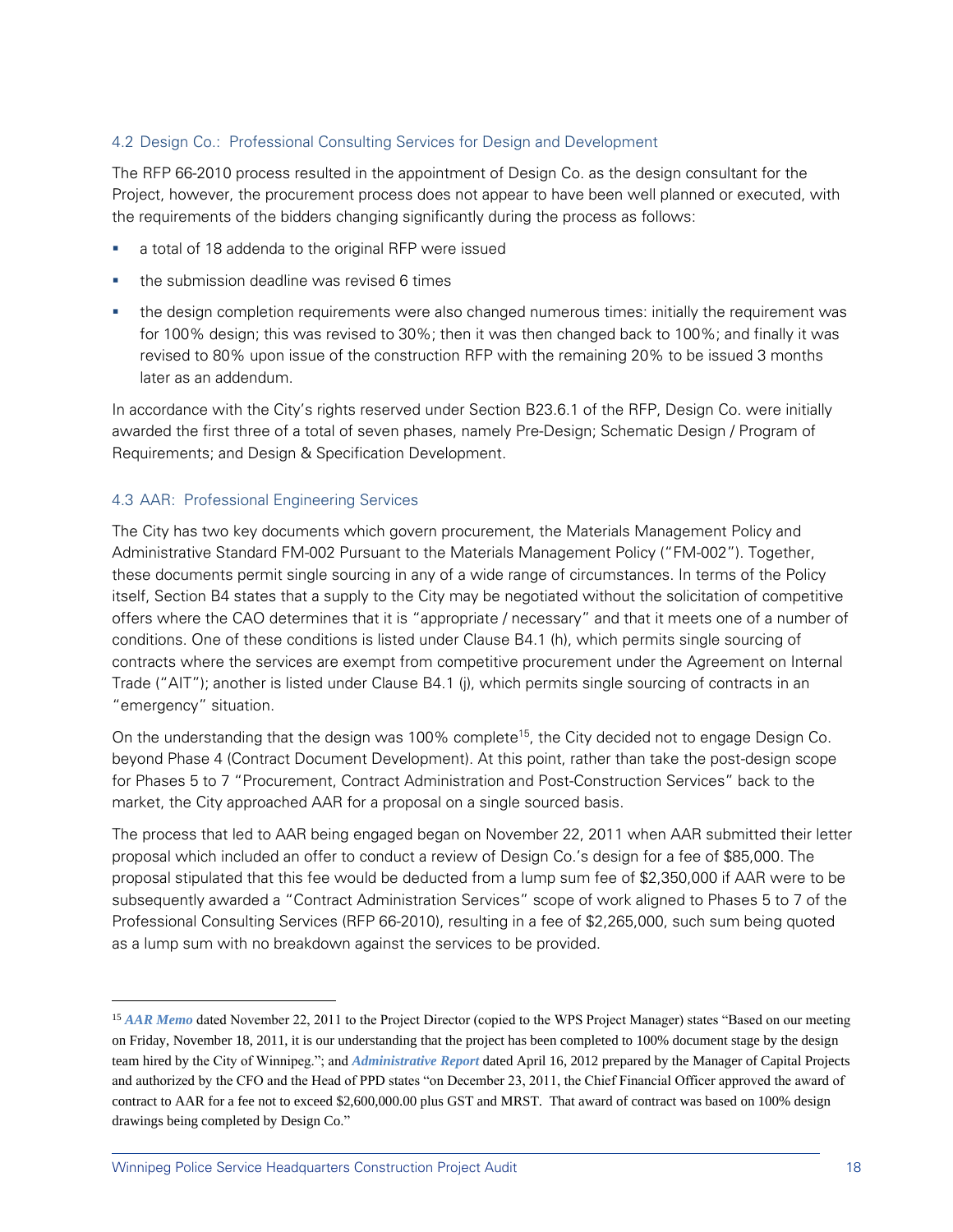The WPS Project Manager chose to describe these "Contract Administration Services" as "Professional Engineering Services" in an Administrative Report<sup>16</sup>, which was subsequently authorized by the Director of PPD, the CFO, and the CAO, before being issued to the EPC, recommending single source negotiations with AAR. This report stated that the services were exempt from AIT as they would be carried out by "licensed professionals".

In addition to citing the AIT exemption clause B4.1 (h) of the Materials Management Policy, the same Administrative Report also invokes the "emergency" clause B4. 1(j). Without a better definition of what constitutes an emergency under the policy, we cannot evaluate whether the use of this clause is or is not consistent with this situation; however, limited justification is provided and no explanation as to why the requirement to replace Design Co. was not foreseen in time to accommodate a procurement process as required by the City's Materials Management policy.

The EPC approved single source negotiations not to exceed \$2.6m on December 7, 2011 (AAR's proposal price was \$2,265,000) and the CFO subsequently approved the award to the contract to AAR not to exceed \$2.6m - which resulted in a \$335k contingency being included in addition to the firm proposal price from the consultant.

An over expenditure report is typically prepared and authorized by the relevant individual with delegated authority, setting out the reasons for the over expenditure and confirming under what authority they are acting.

On April 25, 2012, the CFO approved an over-expenditure of \$1.8m on the AAR contract – in accordance with his authority in Administrative Standard FM-002, Appendix 7 – to complete the design work outstanding from Phases 1 to 4.

The City finalized the AAR contract until April 16, 2012<sup>17</sup> for a total fee of \$4.4m. We were told by AAR that they began work on the

design in February 2012.

We learned of a further contract with AAR executed effective December 18, 2013 for additional services to the value of \$470k for which the CFO authorized an over-expenditure report on May 15, 2014. The scope of these services includes contract administration and engineering in relation to the outdoor shooting range as well as assistance with the specification and procurement of FFE.

The current forecast for AAR costs on the Project is \$5,465,137, more than double the original not to exceed value of \$2.6m.

### 4.4 Dunmore Corporation: Project Director Services

Dunmore was contracted by the City as a single sourced appointment to secure the services of a Project Director.

The CAO consulted with Legal Services in June 2011 regarding the proposed single source award to Dunmore; and was advised that Dunmore could be contracted under the City's Materials Management Policy as a single sourced appointment for engineering services up to a maximum value of \$100,000. On November 17, 2012, it was disclosed to Legal Services that Dunmore was not providing engineering services, but rather contract administration services, Legal Services noted that based on this new information that the appointment was not exempt from the AIT, and would require a public solicitation. The

<sup>16</sup> *Administrative Report* dated November 29, 2011 and submitted on December 7, 2011, prepared by the WPS Project Manager and authorized by the Head of PDD, the CFO, and the CAO.

<sup>17</sup> *AAR (Indent Execution - April 16 12)*, unsigned.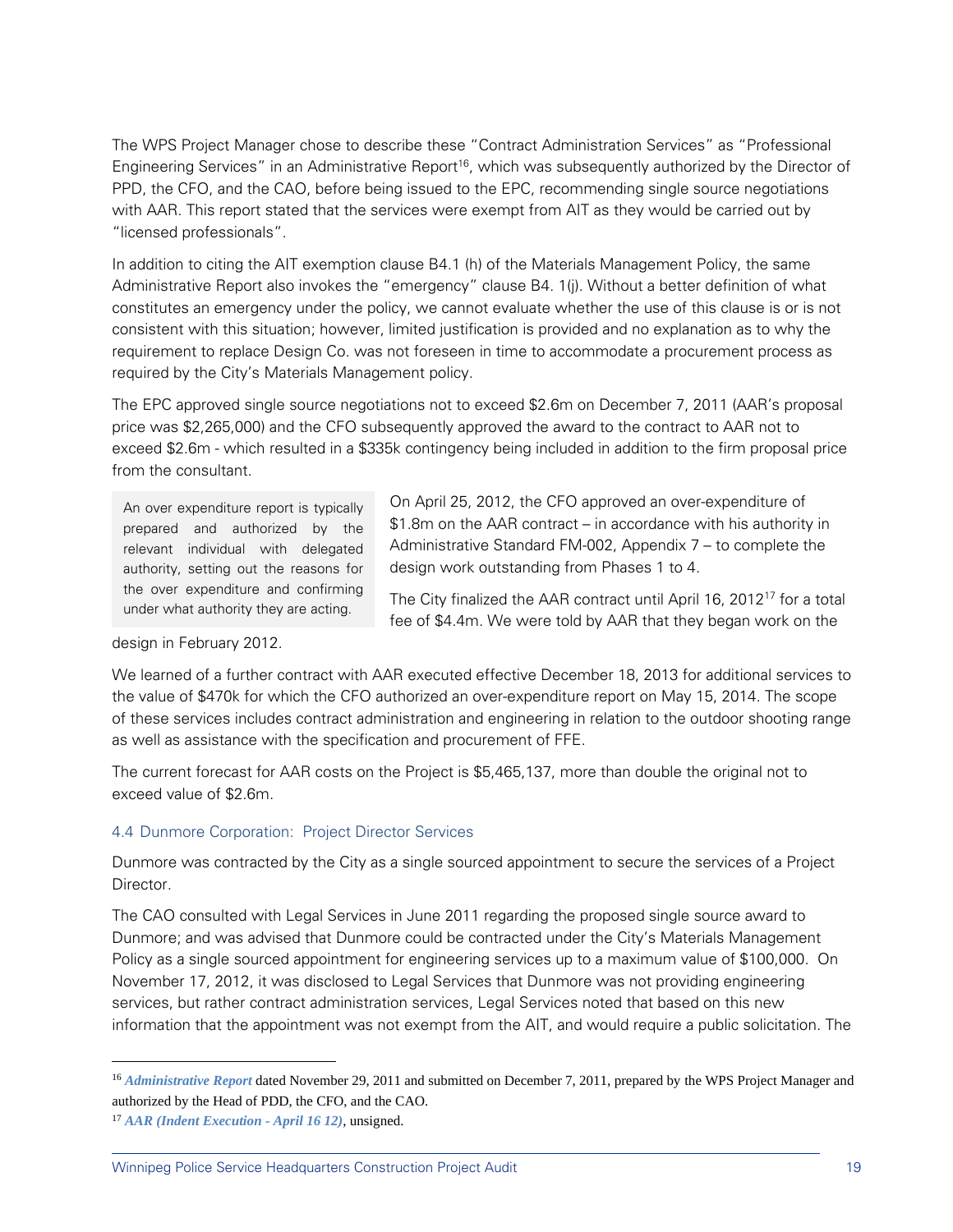CAO was also advised of the risks of exceeding and impacts of the contract value being beyond \$100,000.

For the seven months from June 2011, when the CAO first approached Legal Services, until January 2012, when the Dunmore contract is understood to have been executed, the Project Director worked on the Project on behalf of the City helping to develop and negotiate the GMP Contract alongside both Legal Services and external legal counsel reporting to Legal Services. The payment terms of the single sourced contract increased Dunmore's monthly fee for the services of the Project Director from \$3,225.81 per month for the initial seven months of work to \$10,000 per month for a further 24 months. The total value of this single source contract was \$262,580.

#### 4.5 Caspian: Construction Contractor

#### 4.5.1. Assignment of Rights

A competitive procurement process (No. 833-2010) was delivered for Construction Management Services for the Project, and the entity chosen as the successful proponent was a joint venture of Caspian<sup>18</sup> and Akman<sup>19</sup> ("CAJV").

CAJV was awarded an initial \$50,000 pre-construction services consultancy contract, and the City retained its right to award the Construction Phase Services for the Project at a later date. Shortly after the award of the pre-construction contract, the CAJV was dissolved and Akman's rights under that contract were assigned in June 2011 to Caspian as permitted under clause C15 of the General Conditions of the contract. At that point with a contract in place, we understand the City's options were to refuse the assignment, terminate the contract, or confirm that the party can comply with the contract. We understand that the City required Caspian to demonstrate that Caspian personnel could satisfy the experience provided by the broader CAJV. The City subsequently entered into a separate

A **joint venture** is a common arrangement which enables multiple parties to bring together their skills, capabilities and experience to form a much stronger proposal than any of the constituent parties would be able to submit individually.

A **Construction Manager** can be either a consultant, a contractor, or both. In this case, the procurement strategy was to select a proponent to enter into an initial consultancy contract to provide preconstruction services, and to reserve the right to subsequently enter into a construction contract with that same proponent for the construction stage of

construction contract with Caspian for \$137.1m on November 18, 2011, which was later amended via a Supplementary Agreement with a contract value of \$156.4m on December 11, 2013.

We observed that the winning proponent of RFP 833-2010 was CAJV – we note that Caspian did not submit a proposal, and that Caspian was awarded the construction contract.

<sup>18</sup> Caspian Projects Inc.

<sup>19</sup> Akman Construction Ltd.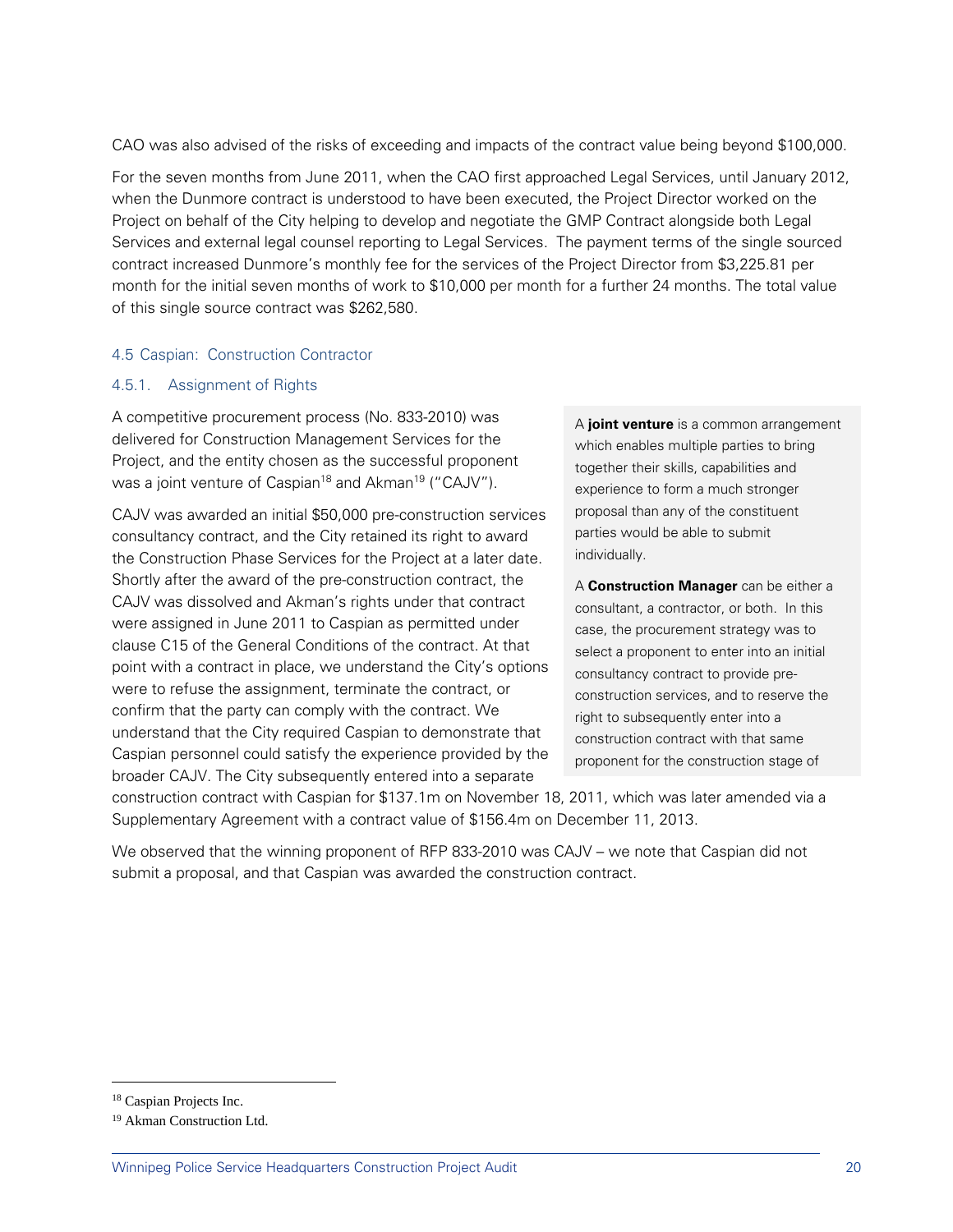#### 4.5.2. Proposal Evaluation

We observed that the CAJV proposal pricing submitted to the City was amended after the advertised RFP closing date and time. More specifically, the price for the Construction Management Fee<sup>20</sup> for Phase 2 (Construction) was increased by \$2.52m from \$1.6m to \$4.12m.



Information that we reviewed indicates that change to CAJV's original proposed pricing occurred after the RFP closing date. The RFP closed on January 18, 2011 and four bids were received. On February 9, 2011, the City received an amendment letter<sup>21</sup> from CAJV seeking to add \$70,000 per month, over 36 months (amounting to \$2.52m) to their price to cover the cost of "temporary facilities and controls" of the General Requirements. This is shown as CAJV#2 in the adjacent graphic.

The submission of a proposal in response to an RFP issued by the City creates binding obligations on both the City and the proponent submitting the proposal. According to Clause

B9.3, "all components of the proposal shall be fully completed and should be provided ... and submitted by the Bidder no later than the Submission Deadline, with all required entries made clearly and completely, to constitute a responsive Proposal." After the submission deadline, the submitted proposal is an irrevocable offer (Clause B22) that cannot be altered or withdrawn after the advertised closing date of the RFP. Clause B25 of the RFP allows the City to consider an amended proposal as an alternative to the proposal already submitted without releasing the bidder from the proposal originally submitted; an amendment, if accepted, is evaluated as an alternative bid. The City is bound to comply with the terms of the RFP in the evaluation of the proposals.

The additional fees added for the provision of temporary facilities and controls accounted for the majority of CAJV's fee for Construction Management of the construction phase.

We reviewed how the evaluation team performed the evaluation of bid prices, which was assigned 40% of the overall weighting. Records<sup>22</sup> show that the evaluation of pricing was conducted in accordance with the formula provided by Materials Management, which results in a score for each proponent relative to the lowest price. While the formula was applied correctly, the data input into the worksheet with the formula includes both CAJV prices – their original overall proposal price and the amended proposal price. The inclusion of both CAJV prices in the worksheet could have the effect of distorting the evaluation and affecting the fair apportionment of scoring among the bidders.

#### 4.5.3. Procurement Recommendation

The Administrative Report<sup>23</sup> recommending the appointment of the CAJV explained the sequence of events with reference to the terms of the RFP. The essence of the explanation is that the offers were evaluated in accordance with the evaluation criteria specified in the RFP. We looked at the elements of the

<sup>&</sup>lt;sup>20</sup> Construction Management Fee accounted for the majority of CAJV's total bid price

 $21$  Three different versions of this letter were provided by the City.

<sup>22</sup> *Consensus Evaluation Report 833-2010*

<sup>23</sup> *Administrative Report*, dated February 10, 2011 prepared by Project Manager and authorized by the Director of PPD.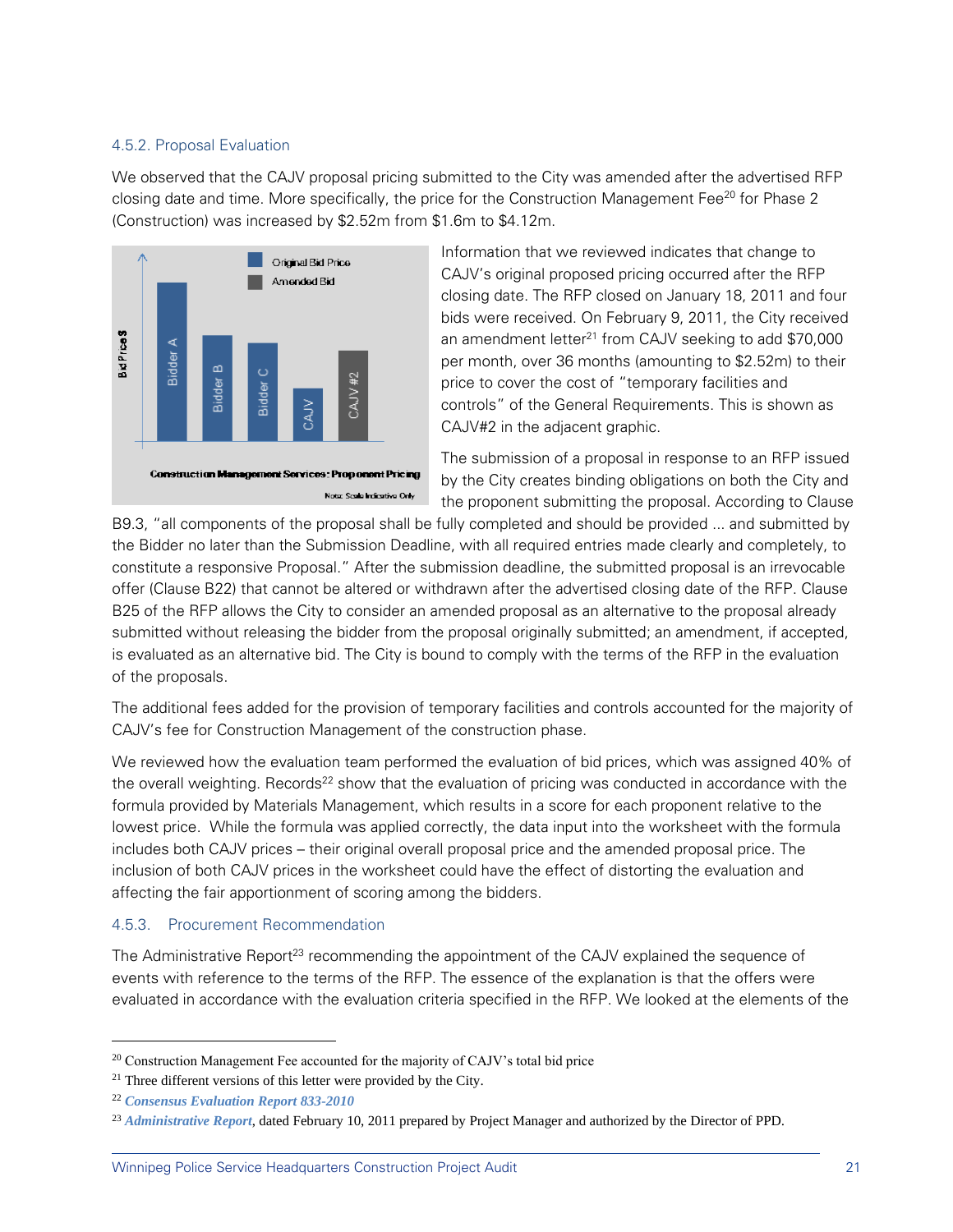explanation and have the following observations.

In the Administrative Report, the Project Manager states that the evaluation team found that "none of the proposals were found to contain a clear imbalance among the prices submitted for Phases 1 to 3."

The Project Manager also states that the evaluation team found that none of the four bids received were deemed to be non-responsive. However, our review of the evaluation workbook indicates that three bids (from CAJV and two other proponents) either excluded or did not fully price the provision of services under General Requirements as required in the RFP. This would make the evaluation between the four bidders difficult as each bid would have been based on different assumptions.

#### 4.6 Consultant / Vendor Management

The Project Manager and Project Director stated that the consultant / vendor performance evaluations are only performed once the consultant's engagement has been completed. This is contrary to the requirements of FM-002, which requires a vendor / consultant performance evaluation be performed at least once a year for all engagements over \$100k, and that poor performance is to be documented.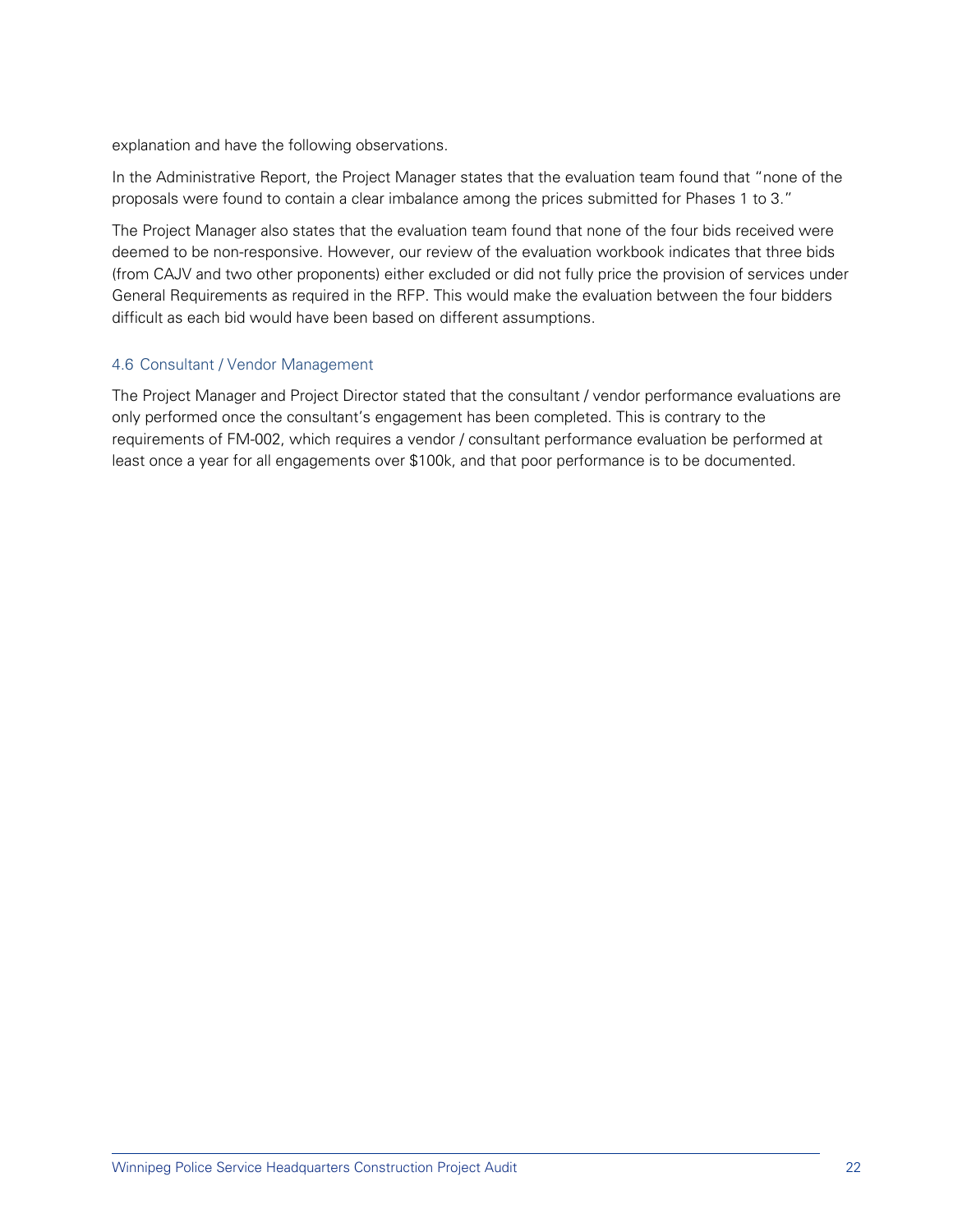# <span id="page-25-0"></span>Recommendations

This section proposes a number of recommendations for the City to address the gaps identified in the preceeding section in order to improve or build upon its existing capital project practices. We summarize the recommendations by priority rating below

| <b>Recommendations by Priority Rating</b>                   |             |                 |       |  |
|-------------------------------------------------------------|-------------|-----------------|-------|--|
| Area                                                        | <b>High</b> | <b>Moderate</b> | Lower |  |
| <b>Project Governance &amp;</b><br>Oversight                | 2           | 3               | 2     |  |
| <b>Project Roles &amp;</b><br><b>Responsibilities</b>       | 2           |                 | --    |  |
| <b>Project Management</b><br><b>Maturity</b>                |             |                 |       |  |
| <b>Procurement &amp;</b><br><b>Construction Contracting</b> |             |                 | 3     |  |
| <b>TOTAL</b>                                                |             |                 |       |  |

The Priorty Rating definitions in the table above are described below:

| <b>Rating</b> | <b>Description</b>                                                                                                                                                                                                          |
|---------------|-----------------------------------------------------------------------------------------------------------------------------------------------------------------------------------------------------------------------------|
| High          | A significant/serious gap exists that requires immediate attention to mitigate<br>risk to the capital investment or project delivery. Gap could lead to project<br>failure, significant costs, and/or environmental damage. |
| Medium        | A gap exists that requires closure to mitigate risk to the capital investment<br>or project delivery, and if left unattended it could escalate to high risk.                                                                |
| Lower         | Aligned with leading practice, or a minor gap exists but the gap should not<br>pose significant risk to the investment or project delivery. Gap should be<br>addressed over time through on-going monitoring.               |

#### **1. Project Oversight & Governance**

1.1 Major Capital Project Steering Committee Terms of Reference **Priority: Priority: Moderate** 

Administrative Directive FM-004 ("FM-004") sets out the requirement for a Major Capital Project Steering Committee, however, the terms of reference of this committee should be revisited. In particular, it is important that the role, responsibilities and accountabilities of the committee, its members and other participants are clear and documented in writing; that the membership of the committee is appropriate; and that there is a requirement for detailed meeting minutes to be prepared, circulated and retained which clearly identify what issues or information have been presented, which project team members participated in the meeting, and what decisions were made by the committee and communicated to and/or requested from the project team.

#### *Management Response:*

Management agrees with this recommendation. On March 4, 2014 the CFO mandated that minutes be recorded for the meetings of these Committees. FM-004 will be amended to appropriately address this recommendation.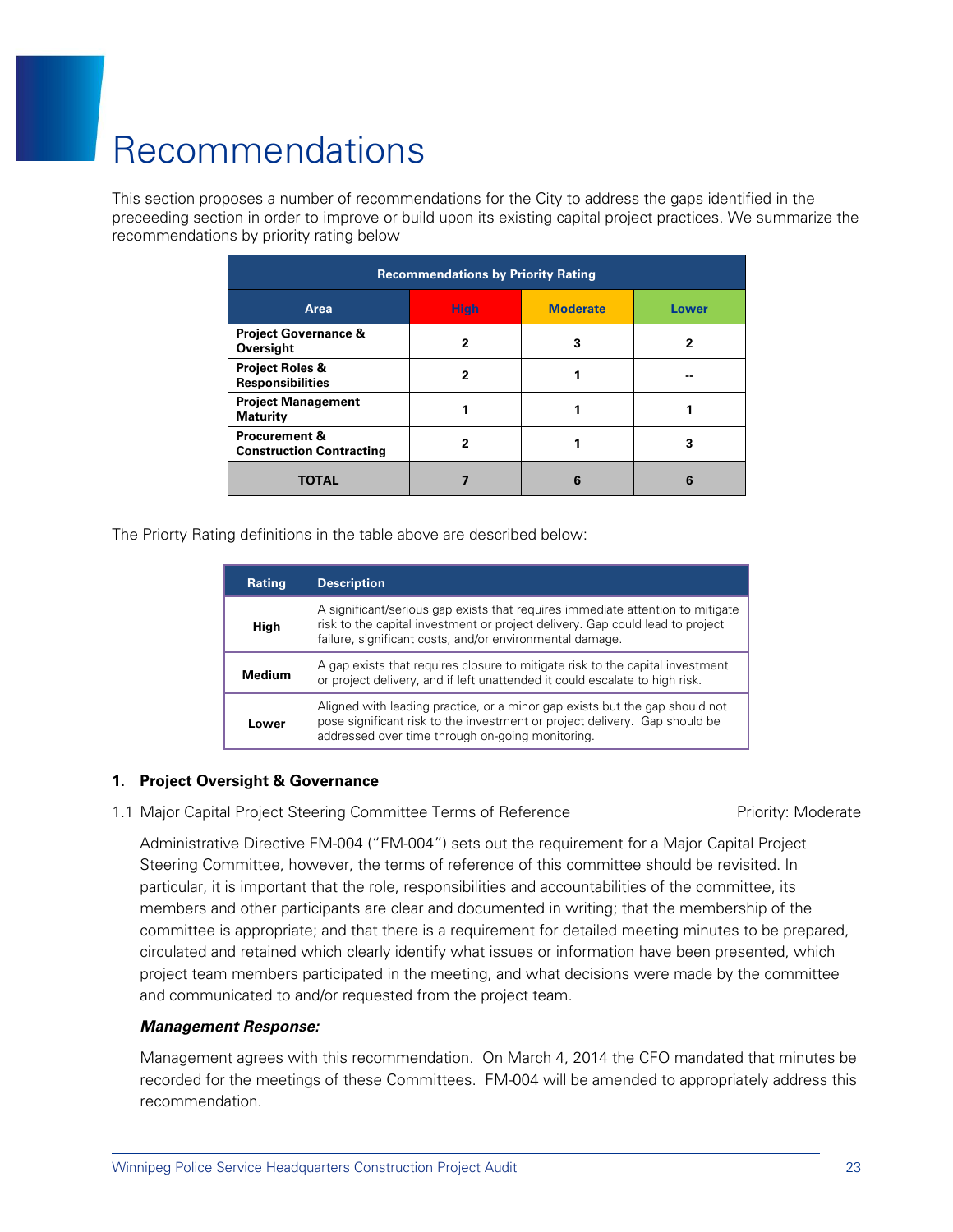#### 1.2 Clarity of Reporting Requirements for Projects to Committees of Council Priority: Lower

We recommend that further clarity is provided regarding the required format, content and frequency of capital project reporting to the Committees of Council. If major capital projects for buildings (as opposed to infrastructure) are to report to the Standing Policy Committee on Downtown Development, Heritage and Riverbank Management, then an amendment is required to FM-004 which currently requires reporting to the Standing Policy Committee on Infrastructure Renewal and Public Works.

### *Management Response:*

Management agrees with this recommendation. Reports to the Standing Policy Committees other than Finance are in respect of over-expenditure and additional budget requests. Where warranted, overexpenditure reports should be directed to the appropriate Standing Policy Committee, which could be other than Infrastructure Renewal and Public Works and on Downtown Development, Heritage and Riverbank Management. FM-004 will be amended to appropriately clarify this in FM-004.

1.3 Clarity of Department Deemed "Responsible for the Project" Priority: Moderate

We recommend that clarification be provided regarding which City department is deemed as being "responsible for the Project" under the terms of FM-004 – the department delivering the Project is not necessarily the budget holder or the end-user department and there may be conflicting expectations of "control over the project" if clear guidance is not provided.

### *Management Response:*

Management agrees with this recommendation. The relevant department delivering the project will align with the department having the capital budget – the budget holder. In almost all cases, this is the current practice.

1.4 Committees of Council Terms of Reference **Priority: Lower** Priority: Lower

To help promote improved governance and accountability, consideration should be given to adding to the terms of reference for the relevant Committee(s) of Council the responsibility for monitoring the frequency of reporting by departments delivering major capital projects and report to Council when there is a failure to report on the status of a major capital project on the agreed upon reporting frequency.

### *Management Response:*

Current responsibility for the receipt of Major Capital Project status reports rests with the Standing Policy Committee on Finance and the Standing Policy Committee on Infrastructure Renewal and Public Works. FM-004 also outlines that the Standing Policy Committees on Finance and on Infrastructure Renewal and Public Works can direct reporting other than quarterly. As well, the Public Service currently reports monthly to the Standing Policy Committee on Finance the status of Major Capital Projects' status reporting, including the scheduled time of future reporting. Any changes to Committee governance and terms will be directed by Council and the Public Service will comply.

1.5 Ability of Committees of Council to Provide Effective Oversight Priority: Moderate

In order to help ensure that oversight by Committees of Council is effective, consider whether Committees or Council should have access to independent specialist subject matter expertise in the future to provide advice related to major capital projects and assist with the interpretation of complex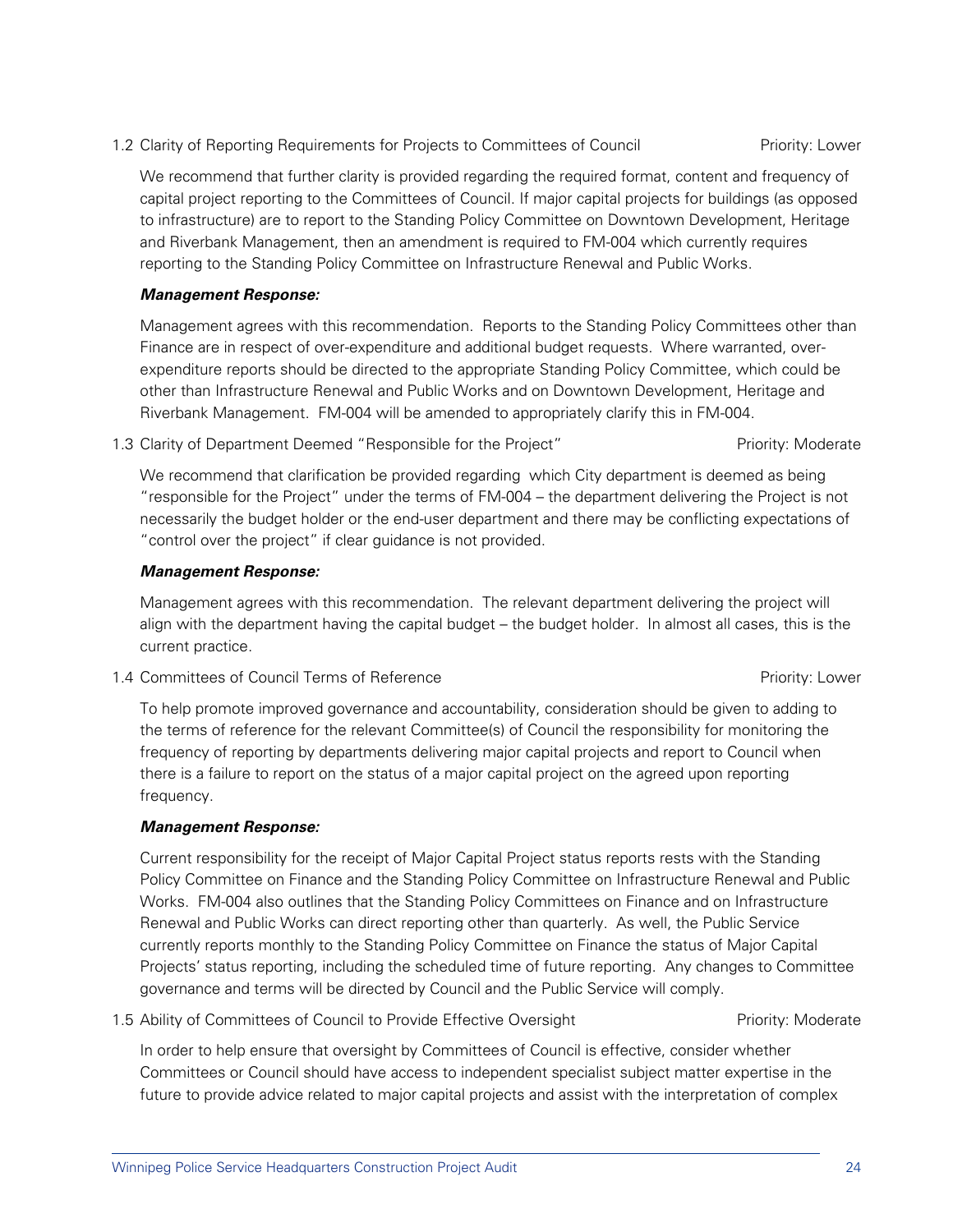reporting to help mitigate the risk of potentially misleading, incomplete or inaccurate information being submitted.

#### *Management Response:*

The Public Service makes its best efforts to present accurate and complete information to Council. The Public Service engages independent specialist subject matter expertise to ensure a full consideration of the relevant subject has been explored. However, considering this recommendation, the Public Service will attempt to more clearly articulate risks associated with these projects. The Public Service does and will comply with any direction from Standing Policy Committees and Council to engagement independent specialist subject matter expertise, when requested.

1.6 Delegation of Authority for Contract Over-Expenditure **Priority: High Priority: High** 

Consideration should be given to revising the process to approve over-expenditures, and the related delegated authorities, such that contracts may only be able to be extended within the limits of the budget for that particular scope or service line item; an acceptable tolerance should be provided prior to requiring Council approval, and the request should include a cash-flow forecast that shows that there are funds available within the scope or service line item's project budget.

#### *Management Response:*

This process has been in place for an extended period of time, operates well, and is controlled by the Council approved budget. This information is included in the quarterly reporting to the Standing Policy Committee on Finance. Management believes that the current reporting to the SPC on Finance achieves the intention of this recommendation.

#### 1.7 Capital Project Reporting **Priority: High** Priority: High

To help promote improved governance and transparency, consideration should be given to the development of a standard major capital project report format for presentation to the Director of the "responsible department" and the relevant Oversight Committee for each major capital project. FM-004 outlines a reporting format that can serve as the basis upon which to build. The revised standard report format (in conjunction with recommendation 3.3 below) should cover the basic information typically required for an oversight body and/or key stakeholder to understand the status of a project, including: a baseline schedule with progress to date; progress against key milestones; detailed budget breakdown with cost incurred and committed cost to date and forecast total estimated cost taking into account approved/pending scope changes and trends; cash flow over time compared to the original business case cash flow; key environmental, health and safety data (as applicable), and the status of key risks and issues identified and being monitored.

#### *Management Response:*

FM-004 includes a standard reporting template, which included financial projections and the majority of these items, for Major Capital Project reporting to the standing Policy Committee on Finance. Management believes that the current standard reporting template achieves the intention of this recommendation.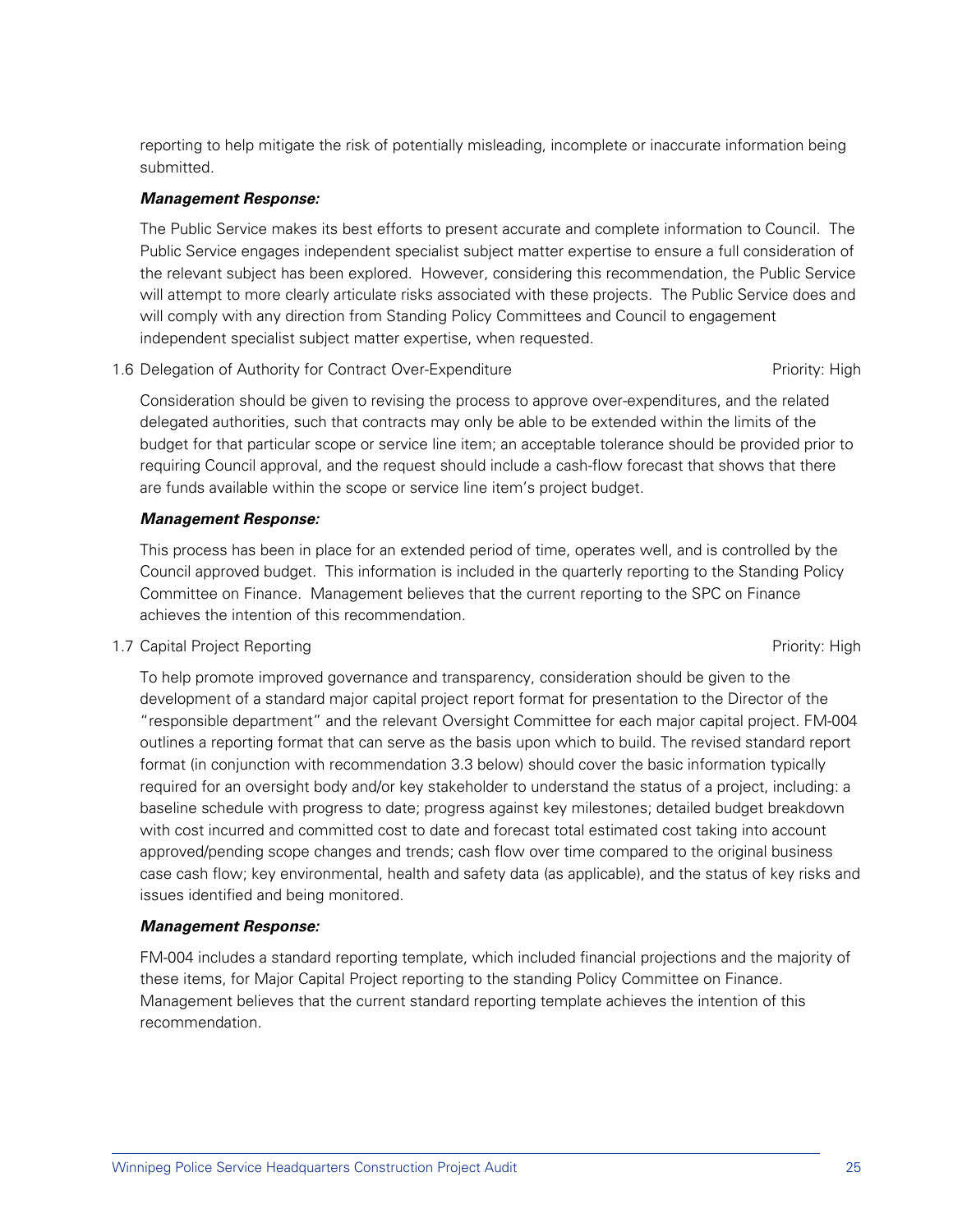#### **2. Project Roles & Responsibilities**

2.1 Segregate & Define End-User and Project Manager Roles and Responsibilities Priority: High

Where a major capital project involves both PPD as well as other City department(s) as end-user and/or budget holder, the City should clarify their respective project-related roles and responsibilities to ensure appropriate segregation of the project manager and end-user representative roles.

#### *Management Response:*

Management agrees.

2.2 Competencies of Project Managers and Project Director **Priority: High** Priority: High

The City should document the required competencies and capabilities of a "Project Manager" and "Project Director" to ensure that individuals fulfilling these key roles are suitably qualified and experienced in the successful delivery of projects of similar scope and complexity.

#### *Management Response:*

Management agrees with this recommendation. This will require an industry scan through Human Resources, along with a competency and education development plans; this requires additional budget to implement, as well as salary adjustments to compete with private industry.

2.3 Role and Responsibilities of the Manager of Capital Projects Priority: Moderate

Consideration should be given to whether the currently defined required roles and responsibilities for the position of Manager of Capital Projects require more than one individual given the workload and the required competencies, qualifications and experience necessary for this role to be effective (should consider in conjunction with recommendations 3.1 and 3.3 below).

#### *Management Response:*

Management agrees. The Capital Projects Administration audit identified additional resourcing was required for this area. This will require an additional budget allocation.

#### **3. Project Management Maturity**

3.1 Resources to deliver the Project Management Manual **Priority: Lower** Priority: Lower

Resources should be committed to allow the City to complete the implementation of the 2008 Capital Project Management Audit – specifically the update of the Project Management Manual (should consider in conjunction with recommendation 3.3 below).

#### *Management Response:*

Management agrees with this recommendation. A draft Project Management Manaul has been developed and will be available for use in September. The additional resourcing for this division will require an additional budget allocation (see Recommendation 2.3)

3.2 Project Management Training & Development **Priority: Priority: Moderate** Priority: Moderate

Address the formal training and development needs of the City's internal project managers. Given that in our experience, a capable Engineer may not necessarily be a capable project manager, consider requiring the Project Management Professional ("PMP") designation for major capital project managers.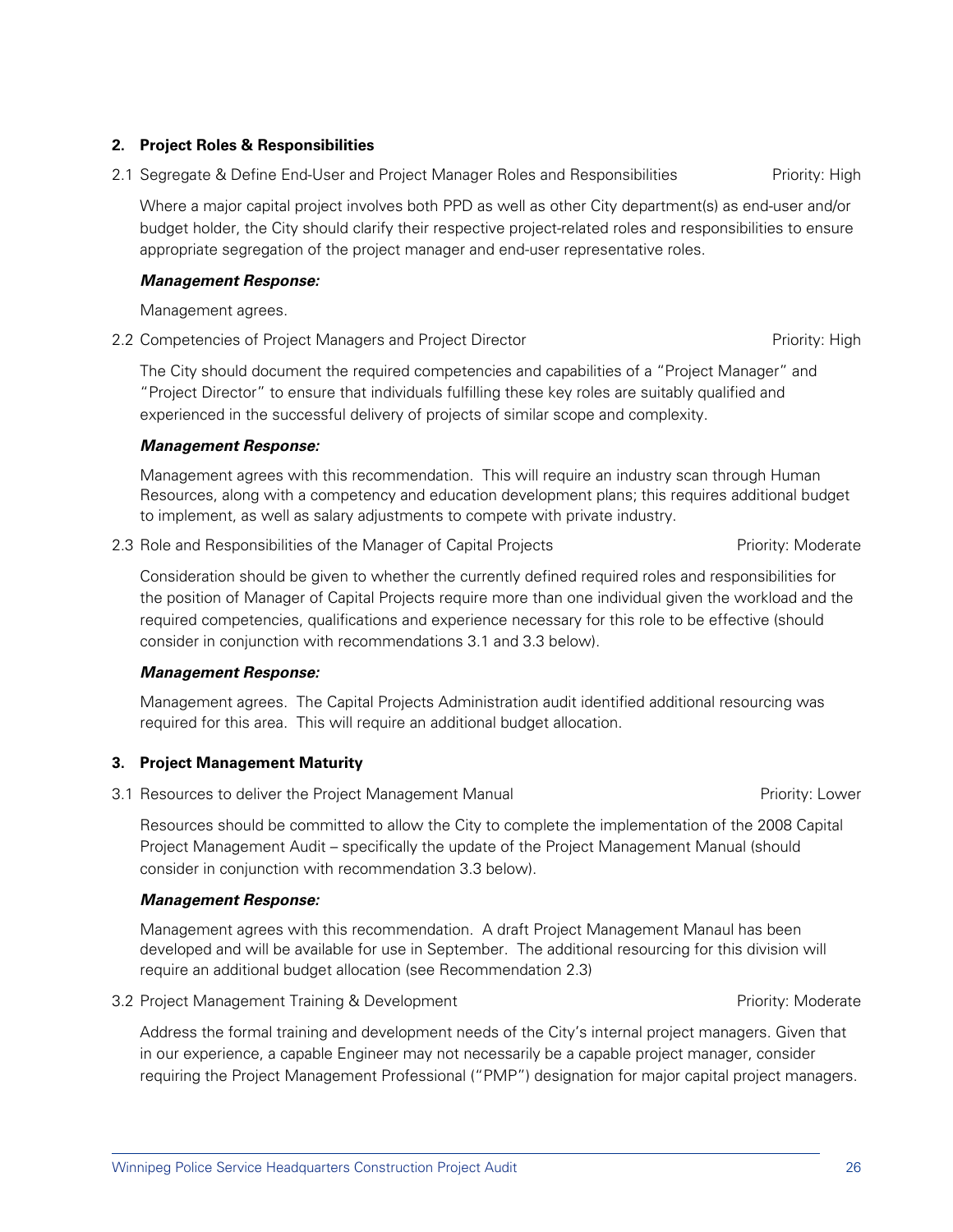#### *Management Response:*

Management agrees with this recommendation and will further review an enhanced training and development program. Planning is underway for such a program.

3.3 Project Management Framework **Priority: High** Priority: High

To align with other municipal governments, the City should evaluate options for ensuring that its internal project managers have access to a documented project management governance and control framework and/or a project management centre support function. The leading practice in this area is for a project management centre to provide training, support and infrastructure (policy, process, procedure, templates, etc.) that internal project managers require to successfully deliver major capital projects.

As part of a documented project management governance and control framework, the City should develop and implement guidance for:

- 3.3.1 Schedule management, including addressing contractor baseline schedule development and reporting obligations and the project management team's schedule monitoring and analysis requirements.
- 3.3.2 Risk management, including the requirement: to maintain a live project risk register and risk mitigation plans; for regular, periodic reporting of the status of key risks and issues; to link the project contingency allowance to identified and quantified risks; and to develop rules that govern the draw-down/use of the project contingency allowance.
- 3.3.3 Change management, including reporting on the status and value of pending and/or approved project change notice requests; and standard change management procedures with which consultants and contractors will have to comply.
- 3.3.4 Budget and contingency management, including: clear definition and communication of the various "class estimates" for projects and guidance on appropriate contingency allowances for each; and explicit definition of required categories of cost such as FFE, IT infrastructure, design fees, other fees, internal charges, escalation, etc. to reduce the risk of misinterpretation of what is included in budget line items/areas, and what is not included.
- 3.3.5 Contract management, including: addressing the need for a contract strategy stage gate to determine the most appropriate contracting strategy for a given project in a transparent manner on the basis of evaluation of project specific risks and objectives; and the need to develop the City's capacity to successfully manage and deliver non-traditional contract strategies.
- 3.3.6 Design management, including: the requirement for project managers to proactively monitor the progress and quality of design against a contractual design schedule; and to help ensure all internal project managers understand the important difference between design development and design change.

#### *Management Response:*

Management agrees with this recommendation. It will investigate this further and will provide Council with a report on implementation. This applies to all the sub-recommendations of this recommendation.

### **4. Procurement & Construction Contracting**

A.1 Procurement Compliance **Priority: Lower** Priority: Lower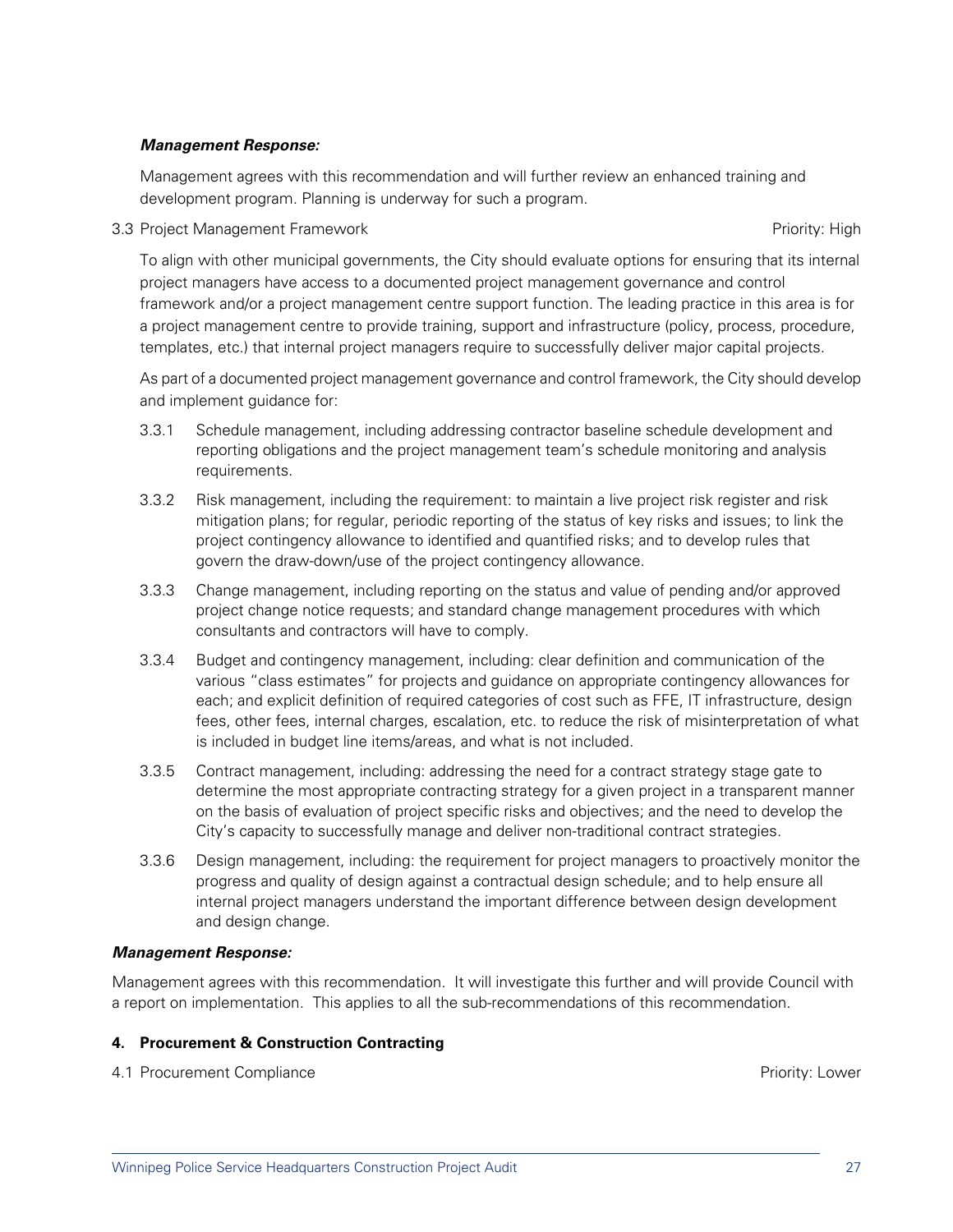Clarify accountability for who is required to ensure compliance with both the City's Materials Management Policy and the Agreement on Internal Trade. Consider revising the guidelines and the process to document delegated authorities to execute contracts on behalf of the City to better mitigate the risk of non-compliance.

#### *Management Response:*

The City already has an established process whereby Legal Services and Materials Management monitor this. Regarding delegated authorities, FM-002 currently lists delegations and authority. Execution of contracts pursuant to the Materials Management Policy is included in the Execution of Documents By-law; there is a link to the By-law in FM-002.

4.2 Procurement & Contract Management Roles & Responsibilities Priority: Moderate

Consider developing and implementing a procurement and contract management RACI Chart (responsible, accountable, consulted and informed) to provide guidance to the various process participants and to help improve the quality and consistency of the required documentation for procurement and contract management (including contract variations) and to ensure that consultants and contractors are not engaged outside of contract or outside of the City's procurement rules and obligations.

#### *Management Response:*

Management will investigate the development and implementation within the City context.

4.3 Restrict Ability to Single Source Contracts Priority: High

Consider implementing either additional oversight over the use or the formal approval of single source contracts in order to reduce the likelihood of any potential abuse of the single sourcing provisions. As well, consider the need for additional training or more explicit guidance on the application of the provisions of both the City's Materials Management Policy and Administrative Standard FM-002 (notably Appendix 1).

#### *Management Response:*

Further to a previous audit recommendation, the Acting CAO approved that effective March 1, 2014, the CAO's authority to approve single source contracts was reduced to \$1 million. As well, the City will explore opportunities to enhance existing training programs.

4.4 Assignment of Contracts Priority: Lower

Revisit the City's Materials Management Policy to ensure that solicitations awarded to a joint venture cannot subsequently simply be assigned to a constituent entity within that joint venture without a rescoring or new public solicitation being performed.

#### *Management Response:*

Under the Materials Management Policy, assignments are permitted through a formalized process that ensures that the assignee has the appropriate qualifications and resources to perform the work under contract.

4.5 Standardized Construction Contracts Priority: High

Develop and implement a suite of standard construction contracts for the City's preferred contract strategies to ensure that more robust terms and conditions are developed and implemented, and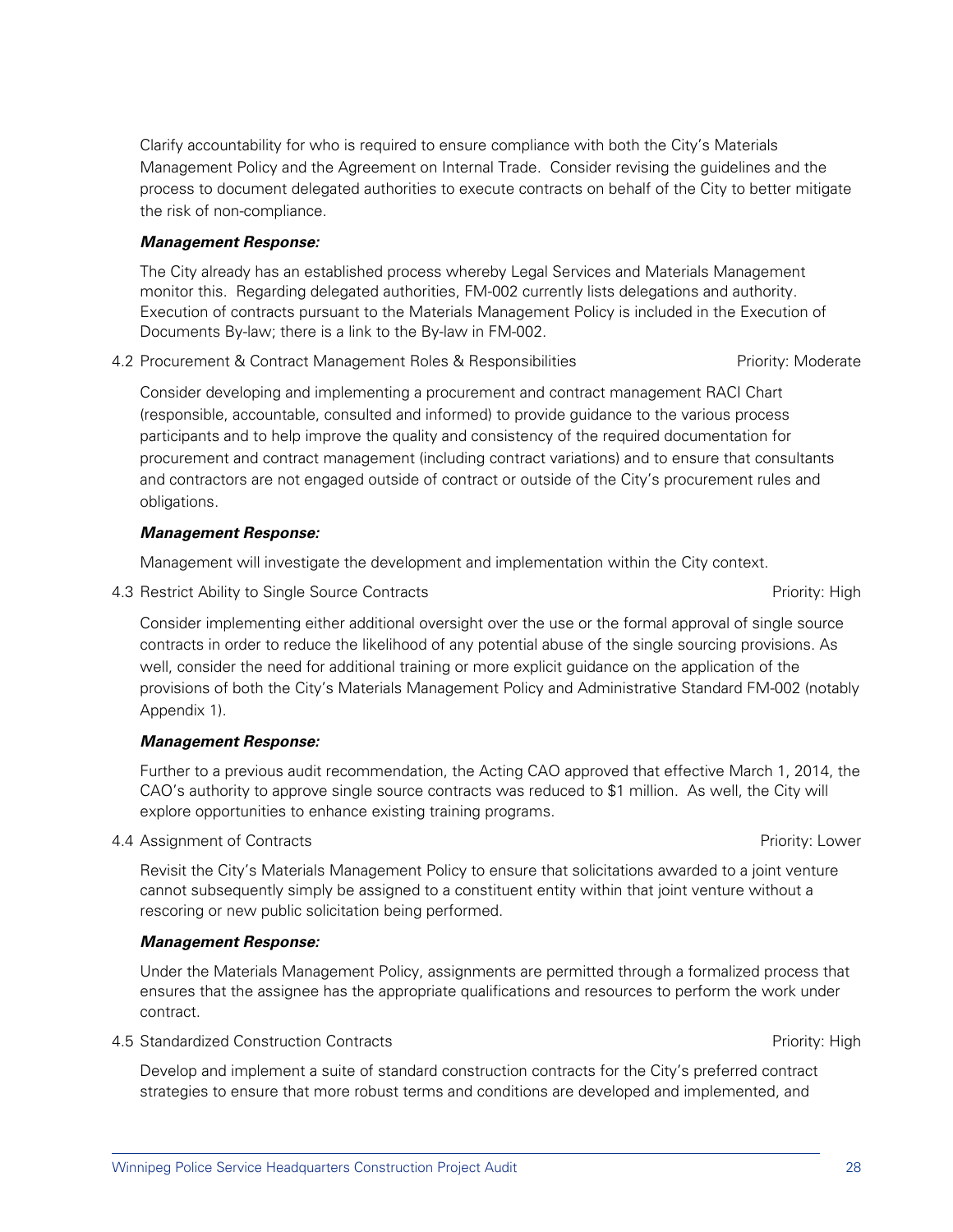appropriate training is developed and provided to internal project managers and team members to protect the City's interests and manage its retained risks.

#### *Management Response:*

The Public Service currently maintains a suite of standard contracts for all goods and services, including construction. A review to include more robust terms and conditions will be undertaken. The training of internal project managers and team members is ongoing and will be enhanced to include more specifics to ensure quality in the management of projects.

#### A.6 Procurement Guidance **Priority: Lower** Priority: Lower

Develop improved procurement guidance to mitigate the risk of unfair practices (whether intentional or otherwise) being performed by the evaluation team – such as one person being responsible for performing and documenting any bidder contact to ensure that clarification requests are either provided to all or only short-listed proponents following bid opening.

#### *Management Response:*

As a result of a previous audit, the Public Service has further strengthened the existing process of ensuring all parties involved in a solicitation process are provided information equally. Materials Management is the gatekeeper of any clarifications requested during an evaluation process.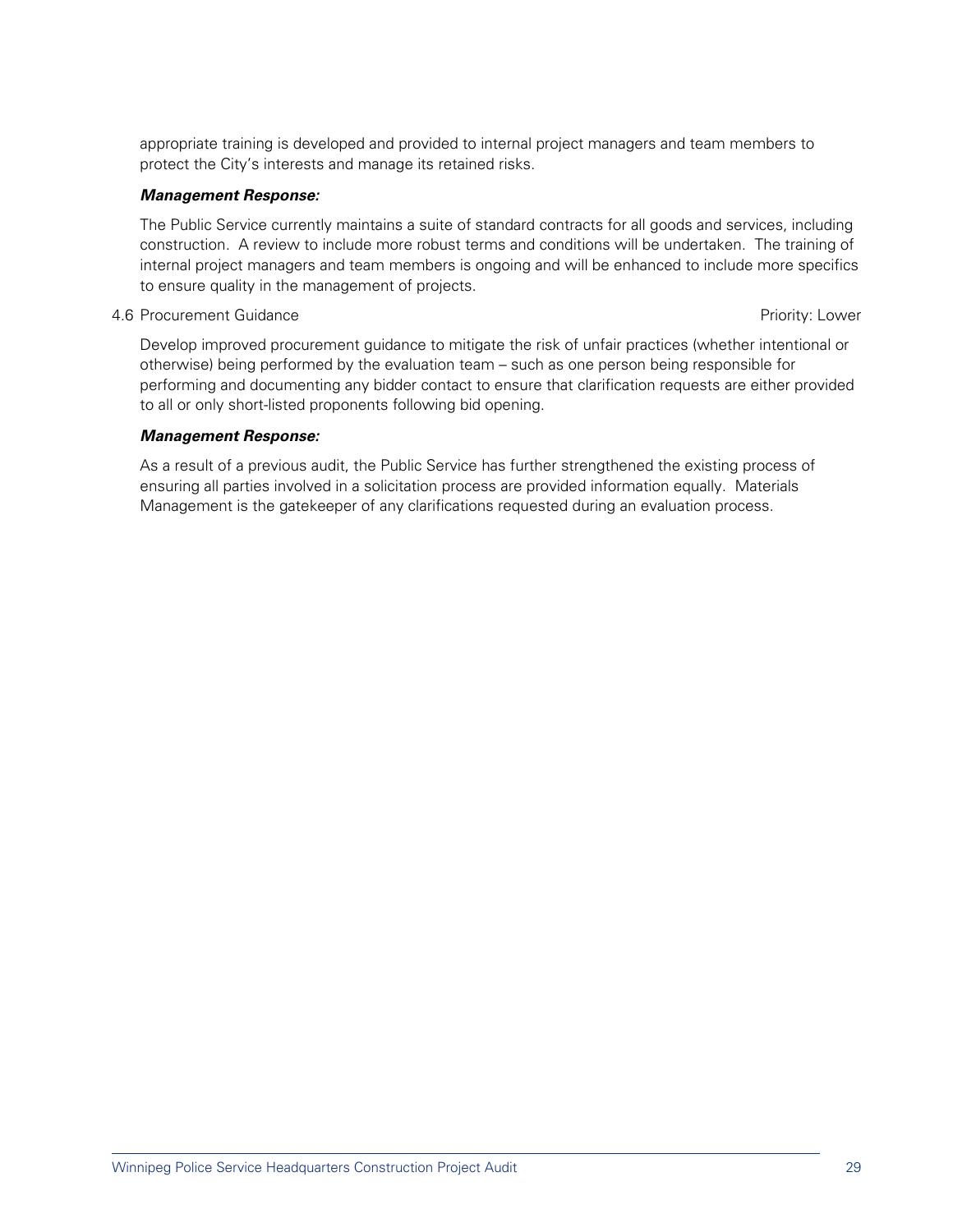# <span id="page-32-0"></span>Roadmap for Implementation

We present below a prioritized timeline for the implementation of the recommendations in this report, taking into consideration the need to take action across each area of focus, but acknowledging that key initiatives relating to procurement, contract and project management will take time to develop and implement across the City.

A detailed action plan should be developed, possibly combined with a validation of the proposed roadmap, to address the observations and recommendations in this report with a view to improving or developing an effective capital project governance and control framework for the City's desired level of maturity.

We recommend that a detailed action plan be prepared to clearly articulate the vision of the transformation and the steps required to reach the City's desired future state for capital project management. Such a roadmap should outline the vision, objectives, and key initiatives to move the City from its current state to its desired state; the roadmap must take into consideration its relationship with any other planned or ongoing transformation initiatives at the City.

| M<br>н                                                             |      | 2014 |      |     |                  | 2015 |     |             |                                                                                      |       |     |      |            |      |
|--------------------------------------------------------------------|------|------|------|-----|------------------|------|-----|-------------|--------------------------------------------------------------------------------------|-------|-----|------|------------|------|
| High Moderate Lower<br>Importance<br>(to be validated by the City) | July | Aug  | Sept | Oct | $\sum_{i=1}^{n}$ | Dec  | Jan | Feb<br>Marc |                                                                                      | April | Vay | June | gus<br>Aug | Sept |
| Project Oversight<br>1.<br>& Governance                            |      |      |      |     |                  |      | 1.1 |             | $1.2$                                                                                | 1.3   | 1.4 | 1.5  | 1.6        | 1.7  |
| Project Roles &<br>2.<br>Responsibilities                          |      |      |      |     |                  |      |     |             |                                                                                      |       |     | 2.1  | 2.2        | 2.3  |
| 3.<br>Project<br>Management                                        |      |      |      |     |                  |      |     |             |                                                                                      |       |     |      | 3.1        | 3.2  |
| Maturity                                                           |      |      |      |     |                  |      |     |             | Project Management Policies,<br>Processes, Guidance,<br><b>Tools &amp; Templates</b> |       |     |      |            | 3.3  |
| Procurement &<br>4.<br>Construction                                |      |      |      |     |                  |      |     |             |                                                                                      |       | 4.1 | 4.2  | 4.3        | 4.4  |
| Contracting                                                        |      |      |      |     |                  |      |     | Contracts   | <b>Procurement Guidance</b><br>& Standardized Construction                           |       |     |      | 4.5        | 4.6  |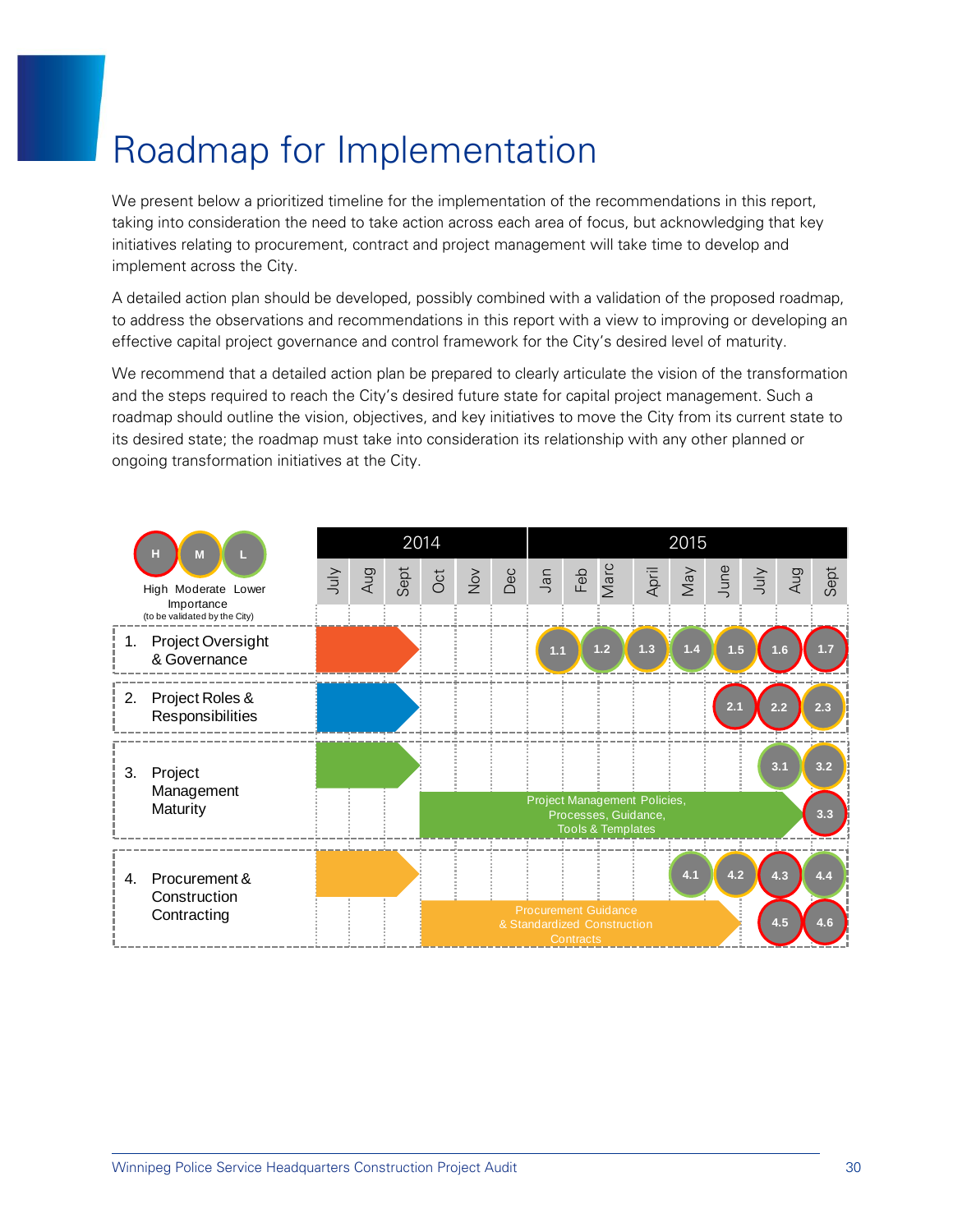# <span id="page-33-0"></span>Appendix A – Key Documents

In addition to the information obtained during interviews and subsequent email correspondence with the interviewees, the following documents are the key documents upon which the observations of this Report are based.

- Supplemental Agreement between the City and Caspian Projects Inc. dated Dec 11, 2013
- GMP Contract between the City and Caspian Projects Inc. dated November 18, 2011
- WPS Headquarters Redevelopment Project Financial Status Reports
- Administrative Report dated November 18, 2013 prepared by the Jason Ruby
- Administrative Report dated July 13, 2011 prepared by Iain Day, Jason Ruby and Mike McGinn
- Administrative Report dated April 16, 2012 prepared by Jason Ruby
- Administrative Report dated November 29, 2011 prepared by Randy Benoit
- **Administrative Report dated December 7, 2010 prepared by Abdul Aziz**
- **Administrative Report dated July 26, 2010 prepared by Randy Benoit**
- **Administrative Report dated June 16, 2011 prepared by lain Day**
- **EXECO** Chronology of Involvement in the WPS Headquarters Project
- Capital Project Management Audit Final Report, November 2008
- AAR Memo dated November 22, 2011 to Project Director
- **Bid Opportunity 833-2010 Report 2a (Consensus Evaluation Report copy)**
- **Materials Management Policy**
- **Administrative Direction FM-002 Pursuant to Materials Management Policy**
- **-** Administrative Directive FM-004 Capital Project Administration
- **Inter-Office Memorandum dated Feb 16, 2012 from Lisa Rowswell to Phil Sheegl**
- Council Minutes dated November 25, 2009
- Caspian Akman Joint Venture Proposal (833-2010) dated January 18, 2011
- Caspian Akman Joint Venture Clarification Response (833-2010) dated February 9, 2011
- **GMP Contract Change Orders 1 to 81**
- Bid Evaluation Process for Bid Opportunities (tenders)
- **Construction Cost Breakdown and Change Orders to February 18 2014**
- 2010 Dec 24 Class C Estimate
- AAR (2nd Supplemental ) Execution March 24 14
- AAR (Indent Execution April 16 12)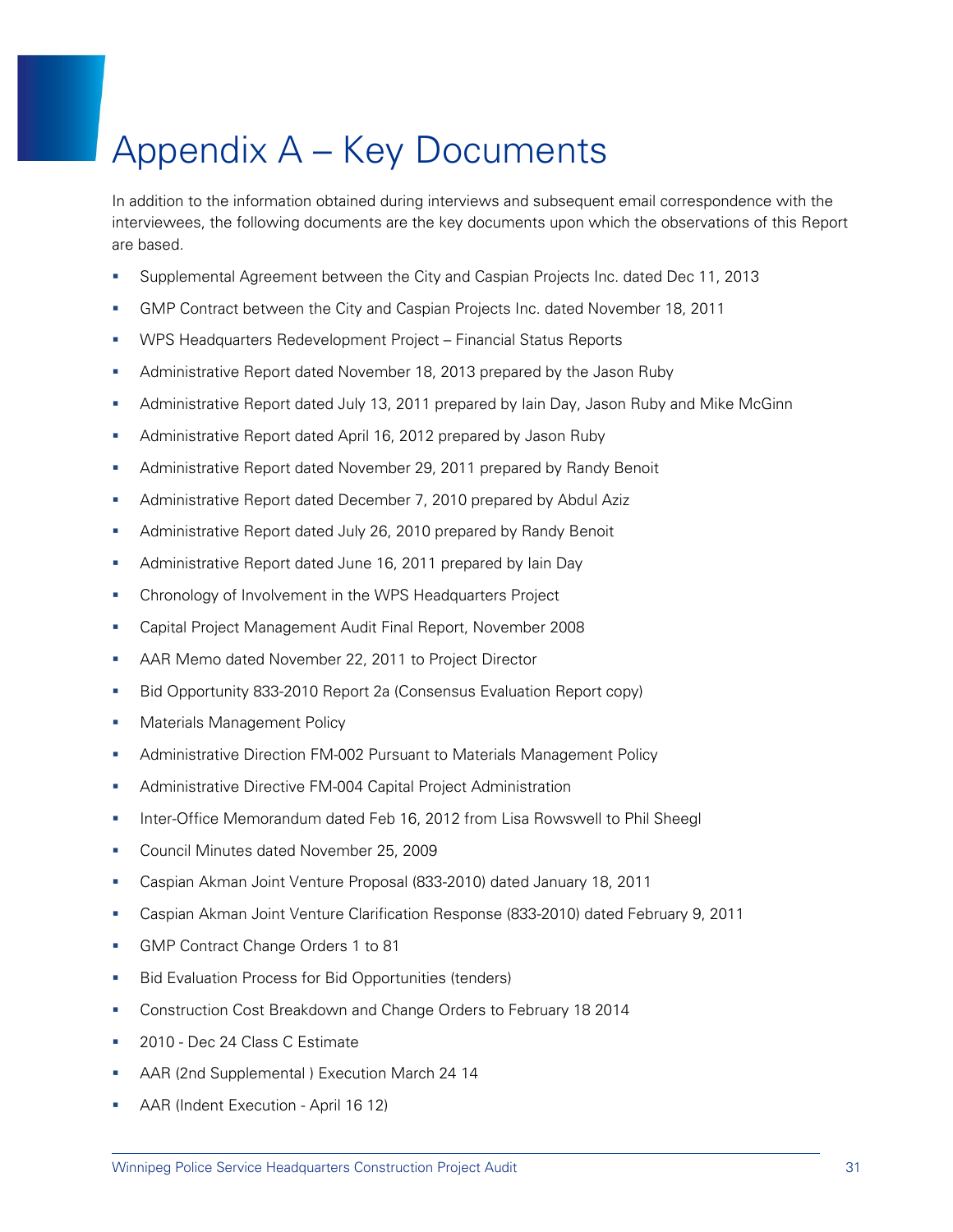- Bid Opportunity No. 66-2010 plus addenda
- Bid Opportunity No. 833-2010 plus addenda
- **591-2012 Communication 1 (Dunmore Corporation)**
- AAR Fee Proposal For Completion of Design & Contract Administration Ref No. 5368-00
- **5368-00 Progress reports**

.

- **5368-00 Working Group Meeting Notes**
- **Steering Committee Minutes Thursday February 3, 2010**
- **Schedule 2010-009 Post Office Redev BTK V3**
- Chairs of DD, FI and PCS 2008 to 2014
- 5368-00 WPSHQ CO Log 2014-03-21
- **Selected email correspondence between select City staff**

Note that this is not an exhaustive list of all documents we received.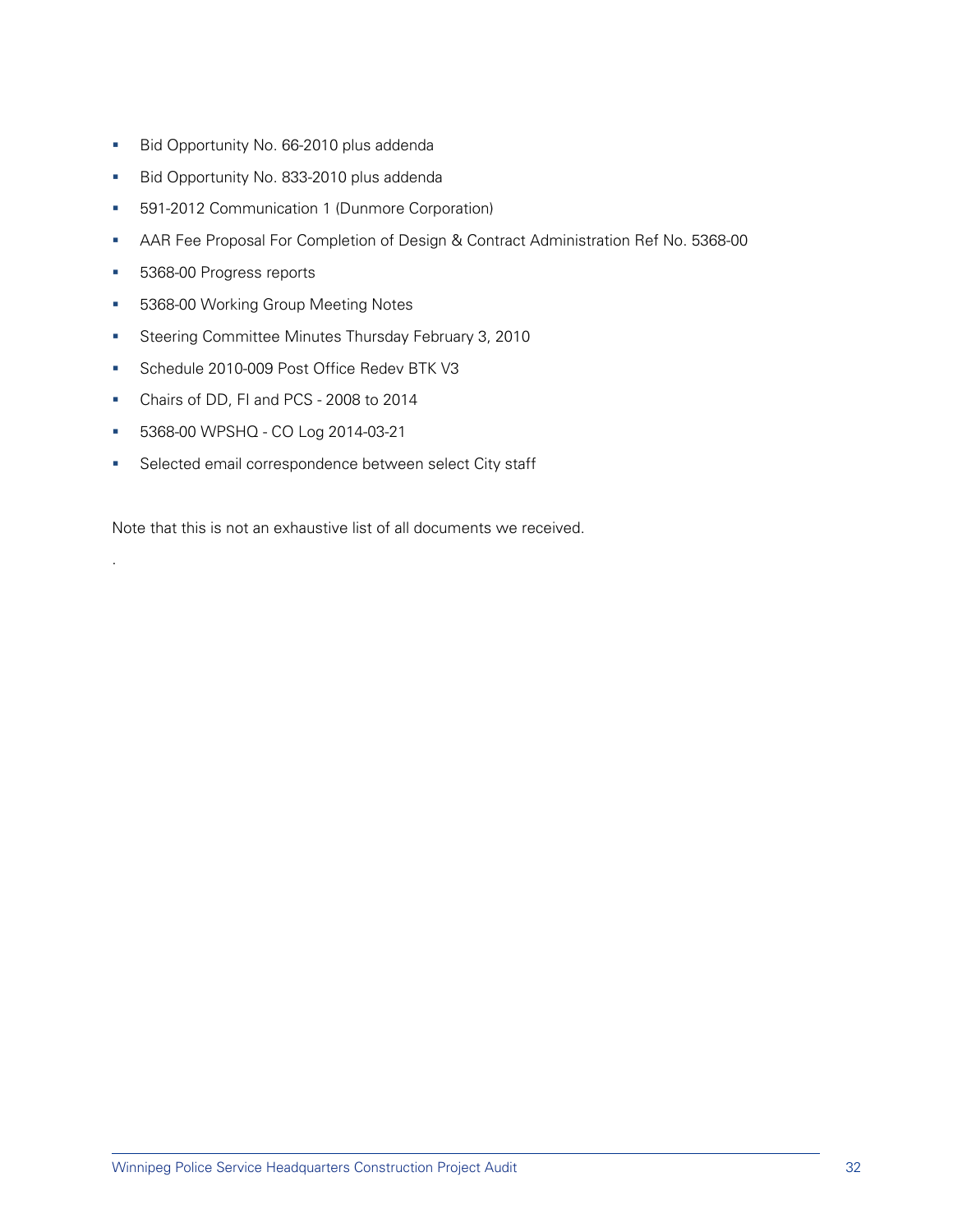# <span id="page-35-0"></span>Appendix B – Key Individuals

| <b>Name</b>                      | <b>Title / Role</b>                                                                                                                     | <b>Relevant Dates</b>                           | Interviewed? |  |  |
|----------------------------------|-----------------------------------------------------------------------------------------------------------------------------------------|-------------------------------------------------|--------------|--|--|
| <b>City of Winnipeg</b>          |                                                                                                                                         |                                                 |              |  |  |
|                                  | <b>Chief Administrative Officer</b>                                                                                                     | May 2011 to Oct 2013                            |              |  |  |
| Phil Sheegl                      | Deputy CAO (1 of 3)                                                                                                                     | Nov 2008 to May 2011                            | Yes          |  |  |
|                                  | Director of PPD                                                                                                                         | Apr 2008 to Nov 2008                            |              |  |  |
|                                  | Interim Acting Chief Administrative Officer                                                                                             | Oct 2013 to present                             | Yes          |  |  |
| Deepak Joshi                     | <b>Chief Operating Officer</b>                                                                                                          | Aug 2011 to Oct 2013                            |              |  |  |
|                                  | Director of PPD                                                                                                                         | Nov 2008 to Aug 2011                            |              |  |  |
|                                  | Deputy CAO (2 of 3) (concurrent with CFO role)                                                                                          | Nov 2008 to Aug 2011                            |              |  |  |
| Mike Ruta                        | Acting CAO (concurrent with CFO role)                                                                                                   | Sep 2010 to May 2011                            | Yes          |  |  |
|                                  | <b>Chief Financial Officer</b>                                                                                                          | Throughout the Project duration                 |              |  |  |
|                                  | Director of Planning, Property & Development                                                                                            | Oct 2013 to present                             |              |  |  |
| Barry Thorgrimson                | Acting Director of Planning. Property &<br>Development                                                                                  | Sep 2011 to Oct 2013                            | Yes          |  |  |
| Lisa Rowswell                    | Solicitor (Legal Services Project Support)                                                                                              | Throughout the Project duration                 | Yes          |  |  |
| Barb D'Avignon                   | Manager of Materials                                                                                                                    | Throughout the Project duration                 | Yes          |  |  |
| Jason Ruby                       | Manager of Capital Projects                                                                                                             | Throughout the Project duration                 | Yes          |  |  |
| Ossama AbouZeid<br>Dunmore Corp. | Project Director                                                                                                                        | Jun 2011 to Nov 2013                            | Yes          |  |  |
|                                  | Project Director (concurrent with Acting Manager of<br>Municipal Accommodations role)                                                   | Dec 2013 to present                             | Yes          |  |  |
| lain Day                         | Acting Manager of Municipal Accommodations<br>(no Project title)                                                                        | Feb 2012 to Feb 2014                            |              |  |  |
|                                  | Corporate Liaison to the Project                                                                                                        | 2010 to 2011                                    |              |  |  |
| Abdul Aziz                       | Project Manager                                                                                                                         | Feb 2010 to May 2011 and<br>Jan 2014 to present | Yes          |  |  |
| Randy Benoit                     | <b>WPS Project Manager</b>                                                                                                              | Sep 2011 - Feb 2014                             | Yes          |  |  |
|                                  | WPS Police Officer (no Project title)                                                                                                   | Apr 2010 to Apr 2012                            |              |  |  |
| Henry Hagenaars                  | Consultant to AAR<br>(Police station requirements subject matter expert)                                                                | May 2012 to Jan 2014                            | No           |  |  |
|                                  | Contractor to the City<br>(no Project title, representing WPS)                                                                          | Jan 2014 to present                             |              |  |  |
| Ari Berdesis                     | WPS Police Office (no Project title)                                                                                                    | Apr 2011 to present                             | No           |  |  |
| Mike McGinn                      | Manager of Finance                                                                                                                      | Throughout the Project duration                 | No           |  |  |
| Alex Robinson                    | Deputy CAO (3 of 3)                                                                                                                     | Nov 2008 to Aug 2011                            | No           |  |  |
| Glen Laubenstein                 | Chief Administrative Officer                                                                                                            | April 2008 to Sept 2010                         | No           |  |  |
|                                  | Councillors Note: Standing Policy Committee Chairs appointed for a 12 month terms in November of the year noted, unless noted otherwise |                                                 |              |  |  |
|                                  | Chair of the Standing Policy Committee on<br><b>DDHRM</b>                                                                               | 2007                                            |              |  |  |
| Russ Wyatt                       | Chair of the Standing Policy Committee on<br>Finance                                                                                    | 2012, 2103                                      | Yes          |  |  |
| Mike Pagtakhan                   | Chair of the Standing Policy Committee on<br>Protection and Community Services                                                          | 2009                                            | Yes          |  |  |
|                                  | Chair of the Standing Policy Committee on<br><b>DDHRM</b>                                                                               | 2008, 2012, 2013                                |              |  |  |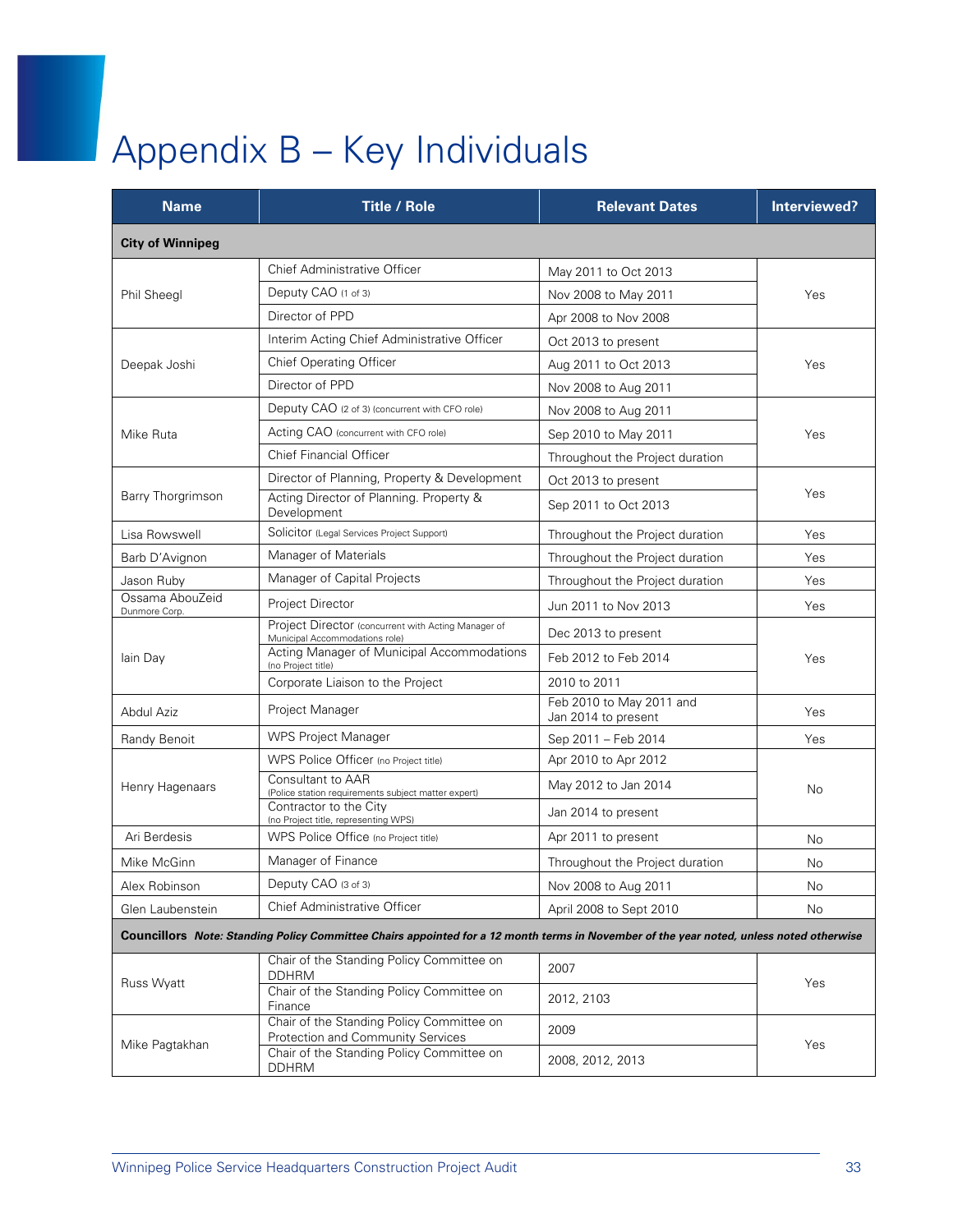| <b>Name</b>          | <b>Title / Role</b>                                                            | <b>Relevant Dates</b>  | Interviewed?               |  |
|----------------------|--------------------------------------------------------------------------------|------------------------|----------------------------|--|
|                      | Chair of the Standing Policy Committee on<br>Finance                           | 2009, 2010, 2011       |                            |  |
| Scott Fielding       | Chair of the Standing Policy Committee on<br>Protection and Community Services | 2012                   | Yes                        |  |
| Paula Havixbeck      | Chair of the Standing Policy Committee on<br>Protection and Community Services | Appointed Aug 26, 2011 | Yes                        |  |
| Justin Swandel       | Chair of the Standing Policy Committee on<br><b>DDHRM</b>                      | 2009, 2010, 2011       |                            |  |
|                      | Chair of the Standing Policy Committee on<br>Finance                           | 2008                   | Did not respond            |  |
| <b>Brian Mayes</b>   | Chair of the Standing Policy Committee on<br>Protection and Community Services | 2013                   | Yes.                       |  |
| Harvey Smith         | Councillor                                                                     | Throughout             | Yes                        |  |
| <b>Third Parties</b> |                                                                                |                        |                            |  |
| Peter Chang          | Principal, Adjeleian Allen Rubeli Ltd.                                         |                        | Yes                        |  |
| Armik Babakhanians   | Project Director, Caspian Projects Inc.                                        |                        | Declined to<br>participate |  |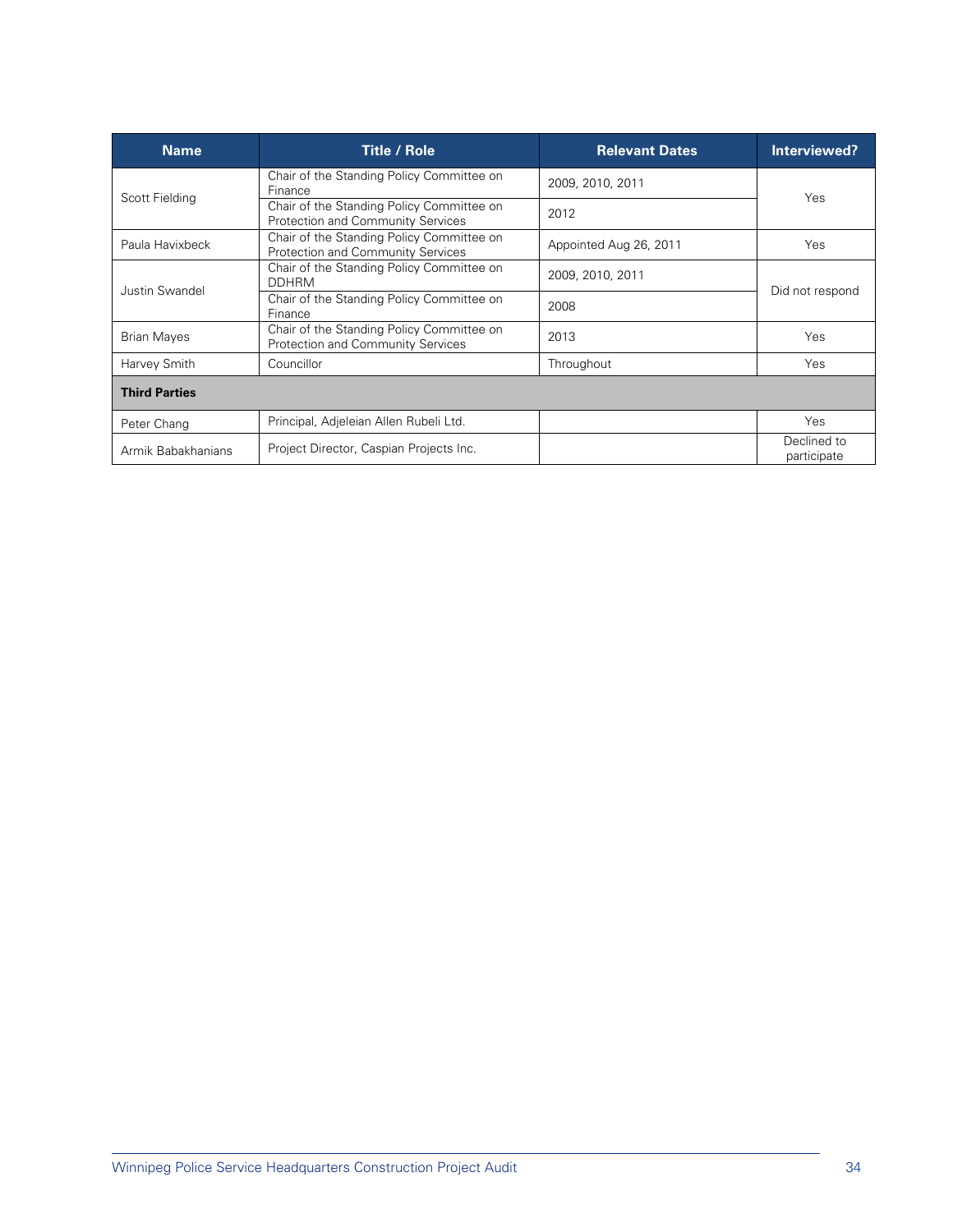# Appendix C – Managemet Reply to Draft Report

City of Winnipeg

Management Reply to Draft Report – Winnipeg Police Service Headquarters Construction Project Received July 4, 2014 – July 10 2013 Response and July 14 2013 Response

### **Management Reply to Draft Audit Report**

The following are Management's reply to the Draft Report – Winnipeg Policy Services Headquarters Construction Project Report received from Audit Department received Friday afternoon, July 4, 2014.

<span id="page-37-0"></span>

|       | <b>POINT TO DISCUSS</b> |                                                    |                                                                                                                                                                                                                                                                                                                                                                                                                                                                                                                                                                                 |                                                                                                                                                                                                                                                                                                                                                                                                                                                                                              |  |  |  |
|-------|-------------------------|----------------------------------------------------|---------------------------------------------------------------------------------------------------------------------------------------------------------------------------------------------------------------------------------------------------------------------------------------------------------------------------------------------------------------------------------------------------------------------------------------------------------------------------------------------------------------------------------------------------------------------------------|----------------------------------------------------------------------------------------------------------------------------------------------------------------------------------------------------------------------------------------------------------------------------------------------------------------------------------------------------------------------------------------------------------------------------------------------------------------------------------------------|--|--|--|
| Ref.# | Page                    | <b>Paragraph Text</b><br>(as applicable)           | <b>Management Reply</b>                                                                                                                                                                                                                                                                                                                                                                                                                                                                                                                                                         | <b>KPMG Response</b>                                                                                                                                                                                                                                                                                                                                                                                                                                                                         |  |  |  |
| 1.    | $\overline{2}$          | Shooting range                                     | While there is additional travel time associated with training<br>at Wyper Road, the facility to be constructed on the roof was<br>determined (as design progressed) to be not functional as a<br>training facility and would not have met the WPS's training<br>requirements. The range at Wyper Road was considerably<br>less expensive and a better training facility than had the<br>facility been constructed on the roof.<br>July 14<br>The additional costs to put the range on the roof were<br>prohibitive and therefore the loss of efficiencies became<br>necessary. | No change made. The scope of the Project included<br>an indoor gun range on site - this was not achieved.<br>We also note that at the Feb 3, 2010 Steering<br>Committee, the then Police Chief stated that the<br>solution proposed would lose the efficiencies of<br>locating the new range in the new building, and<br>wanted some assurances that an indoor range would<br>be constructed beside the outdoor range at a later<br>date.<br>July 14<br>Noted wording edit made for clarity. |  |  |  |
| 2.    | $\overline{2}$          | Standard major<br>capital project report<br>format | FM-004 includes a standard reporting template, which<br>includes financial projections and the majority of these items,<br>for Major Capital Project reporting to Standing Policy<br>Committee on Finance. Management believes that the                                                                                                                                                                                                                                                                                                                                         | Noted - wording amended as follows:<br>"To promote improved governance and<br>transparency, consider refining the FM-004<br>standard major capital project report format to<br>include "                                                                                                                                                                                                                                                                                                     |  |  |  |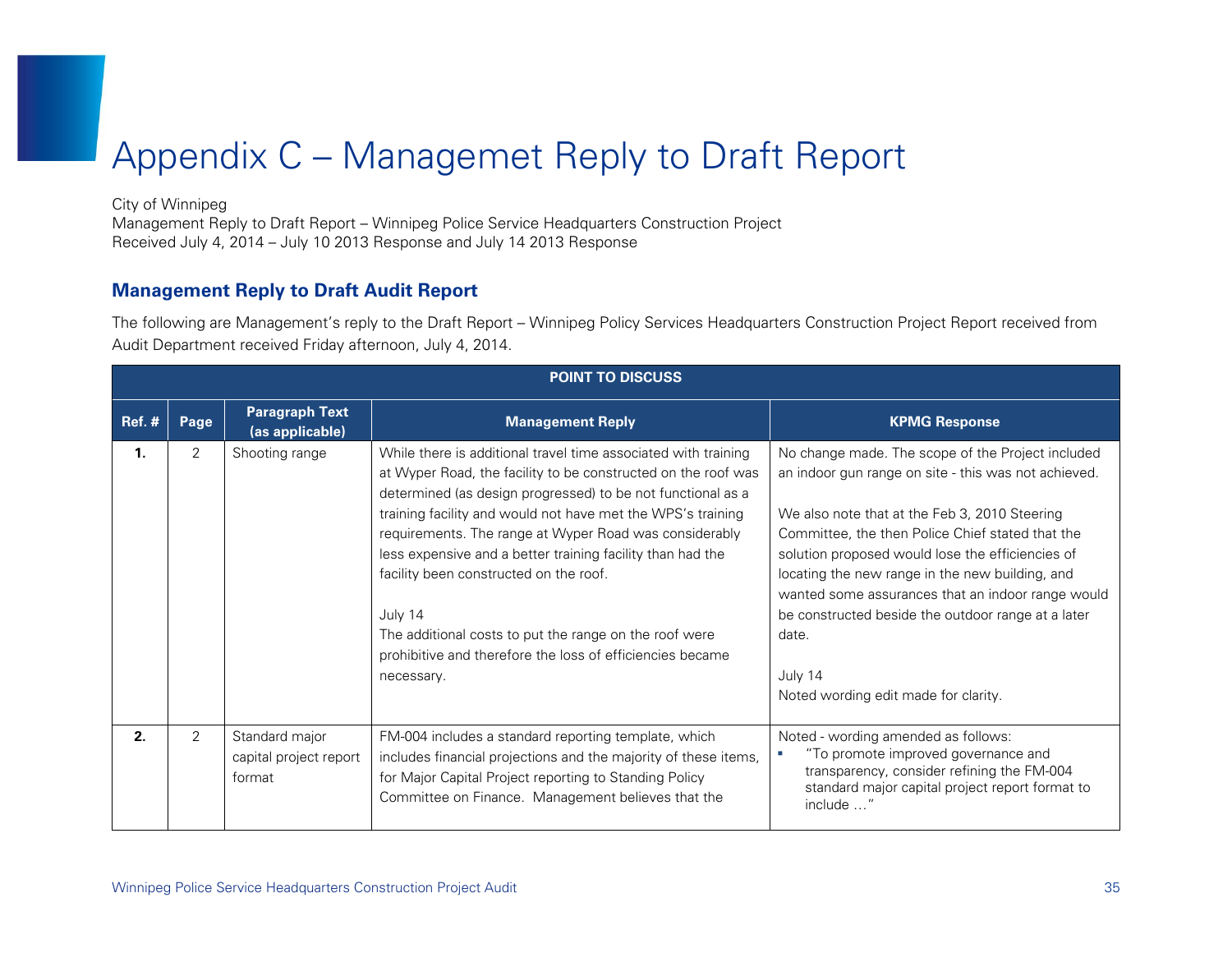|               | <b>POINT TO DISCUSS</b> |                                          |                                                                                                                                                                                          |                                                                                                                                                                                                                                                                                                                                                                                                                                                                                                                                                                                                                       |  |  |  |
|---------------|-------------------------|------------------------------------------|------------------------------------------------------------------------------------------------------------------------------------------------------------------------------------------|-----------------------------------------------------------------------------------------------------------------------------------------------------------------------------------------------------------------------------------------------------------------------------------------------------------------------------------------------------------------------------------------------------------------------------------------------------------------------------------------------------------------------------------------------------------------------------------------------------------------------|--|--|--|
| <b>Ref. #</b> | Page                    | <b>Paragraph Text</b><br>(as applicable) | <b>Management Reply</b>                                                                                                                                                                  | <b>KPMG Response</b>                                                                                                                                                                                                                                                                                                                                                                                                                                                                                                                                                                                                  |  |  |  |
|               |                         |                                          | current standard reporting template achieves the intention of<br>this recommendation.<br>July 14<br>Please refer to the Acting CAO's email of July 13, 2014.                             | We believe that the current report format defined in<br>FM-004 could, with some tweaking, improve the<br>information provided to stakeholders and those<br>charged with oversight.<br>July 14<br>Noted - clarification added related to information<br>currently reported under FM-004.                                                                                                                                                                                                                                                                                                                               |  |  |  |
| 3.            | 5                       | 2 <sup>nd</sup> last paragraph           | The CAO DID appoint the Director of PP&D to the Oversight<br>Committee. In Aug 2011 the Director became the COO and<br>remained on the Committee for continuity.                         | Noted - wording amended as follows:<br>"We learned that the CAO appointed the Director of<br>Planning, Property and Development ("PPD"), the<br>department responsible for delivering the Project,<br>and the Chief of the Winnipeg Police Service<br>("WPS"), the end-user of the facility to join him on<br>the Oversight Committee. In August 2011, when the<br>Director of PPD became the COO, the decision was<br>taken that the Chief Operating Officer ("COO") he<br>remained on the Committee for continuity purposes,<br>as a result, PPD was no longer directly represented<br>on the Oversight Committee." |  |  |  |
| 4.            | 6                       | 4 <sup>th</sup> paragraph                | Responsibility is clear. The project was considered a PP&D<br>project and the Project Managers were seconded to PP&D.<br>July 14<br>Evidence will be provided before end of day July 14. | Noted - wording amended as follows:<br>"FM-004 does not appear to provide any additional<br>guidance or definition around how the "department<br>responsible" is to be determined. "<br>We have not been provided evidence that staff was<br>seconded from WPS to PP&D for the project.<br>July 14<br>Noted                                                                                                                                                                                                                                                                                                           |  |  |  |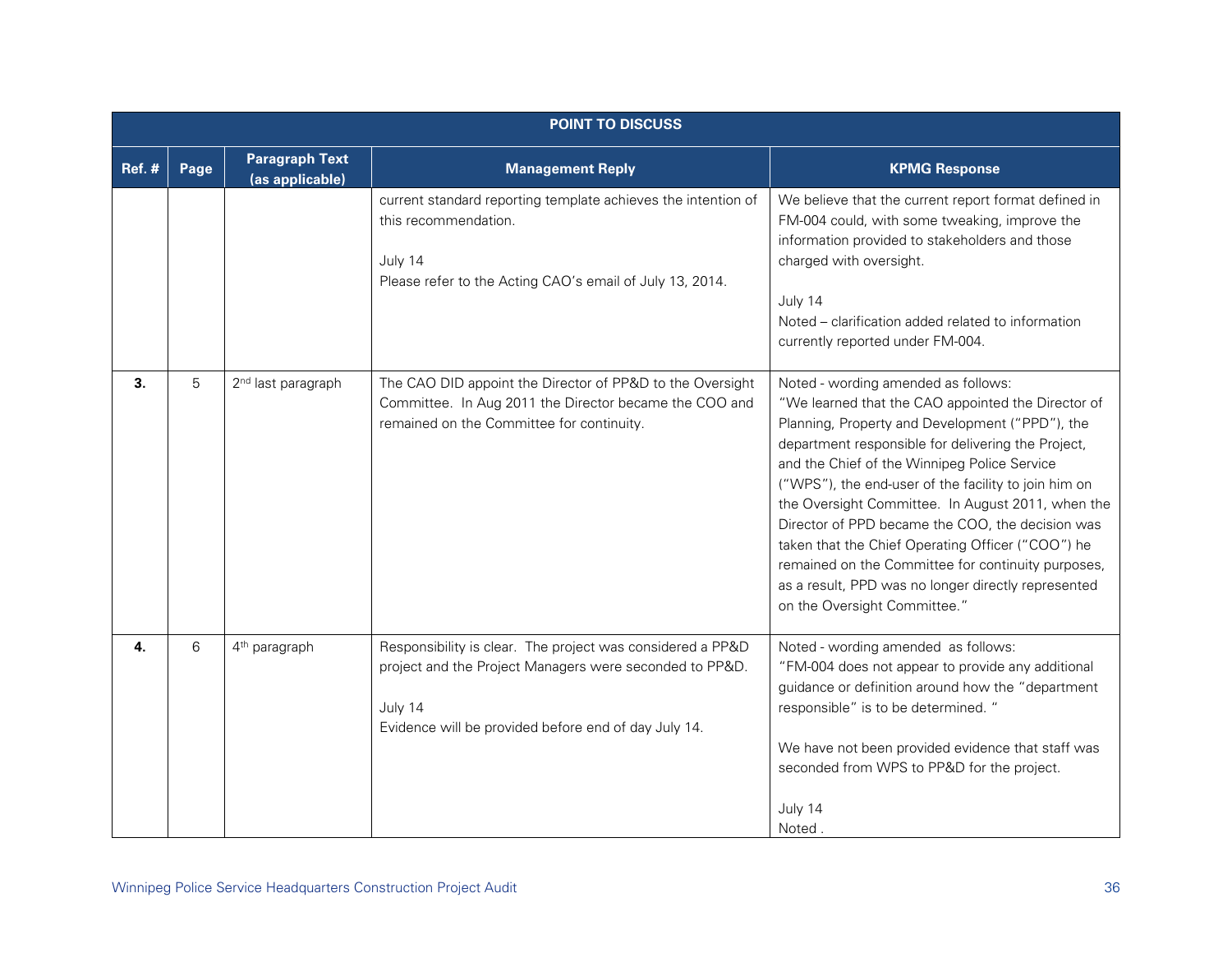|               | <b>POINT TO DISCUSS</b> |                                          |                                                                                                                                                                                                                                                                                                                                                                                                                                                                                                                                                                                                                                                                                                                                                                                                                                  |                                                                                                                                                                                                                                                                                                                                                                                                                                                                                                                                                                                                                                                                                                                                                                                                                                                                                                                                                                     |  |  |  |
|---------------|-------------------------|------------------------------------------|----------------------------------------------------------------------------------------------------------------------------------------------------------------------------------------------------------------------------------------------------------------------------------------------------------------------------------------------------------------------------------------------------------------------------------------------------------------------------------------------------------------------------------------------------------------------------------------------------------------------------------------------------------------------------------------------------------------------------------------------------------------------------------------------------------------------------------|---------------------------------------------------------------------------------------------------------------------------------------------------------------------------------------------------------------------------------------------------------------------------------------------------------------------------------------------------------------------------------------------------------------------------------------------------------------------------------------------------------------------------------------------------------------------------------------------------------------------------------------------------------------------------------------------------------------------------------------------------------------------------------------------------------------------------------------------------------------------------------------------------------------------------------------------------------------------|--|--|--|
| <b>Ref. #</b> | Page                    | <b>Paragraph Text</b><br>(as applicable) | <b>Management Reply</b>                                                                                                                                                                                                                                                                                                                                                                                                                                                                                                                                                                                                                                                                                                                                                                                                          | <b>KPMG Response</b>                                                                                                                                                                                                                                                                                                                                                                                                                                                                                                                                                                                                                                                                                                                                                                                                                                                                                                                                                |  |  |  |
| 5.            | 6                       | Section 1.2<br>2 <sup>nd</sup> paragraph | FM-004 - states: "Once construction commences, the<br>committee is required to meet at least quarterly in advance<br>of any reporting to the CAO, the Standing Policy Committee<br>(SPC) on Finance" Construction on headquarters building<br>commenced in Summer 2012 which would have meant a<br>total of 6 Reports to SPC Finance, not 12. Five reports have<br>been submitted to SPC Finance and explanation regarding<br>the 6 <sup>th</sup> Report was provided to SPC Finance. Tabling of<br>these Reports is not in the control of the Public Service.<br>July 14<br>Replace the word "missing" with "not forwarded to SPC on<br>Finance".<br>Number of report to have been submitted to period of<br>fieldwork is seven reports. This schedule would indicate that<br>two reports were not forwarded to SPC on Finance. | Our comment does not refer to the frequency of<br>Oversight Committee meetings, but to the frequency<br>of reporting to the SPCs.<br>Wording amended as follows:<br>"Five project reports (with an explanation for one<br>missing report) have been submitted to date to the<br>Standing Policy Committee on Finance (for a<br>construction project starting in summer 2012 to the<br>time of our fieldwork, 8 quarterly reports would be<br>expected per FM-004)."<br>We changed the number of reports given the start of<br>construction in Summer 2012 as per Management's<br>Reply to the period of our fieldwork in May / June<br>2014, we calculate that 8 reports would have been<br>due.<br>We also adjusted wording in the last paragraph to<br>"frequency of reporting to Committees of Council" to<br>take into account the Public Service not being in<br>control of tabling the reports to Council.<br>July 14<br>Noted - wording amended upon review. |  |  |  |
| 6.            | 8                       | Section 2.1 last<br>paragraph            | Philosophically Management agrees with the segregation of<br>roles. However, due to the circumstances of the design<br>continuing to be developed throughout construction, WPS<br>continued to be involved to ensure the intent of the Program<br>of Requirements (POR) was being met and anything beyond<br>that was not approved. Further, any changes were the                                                                                                                                                                                                                                                                                                                                                                                                                                                                | No change made - Management Reply does not<br>appear to request a change. The situation is one that<br>would allow end-users to influence because of their<br>direct interaction.                                                                                                                                                                                                                                                                                                                                                                                                                                                                                                                                                                                                                                                                                                                                                                                   |  |  |  |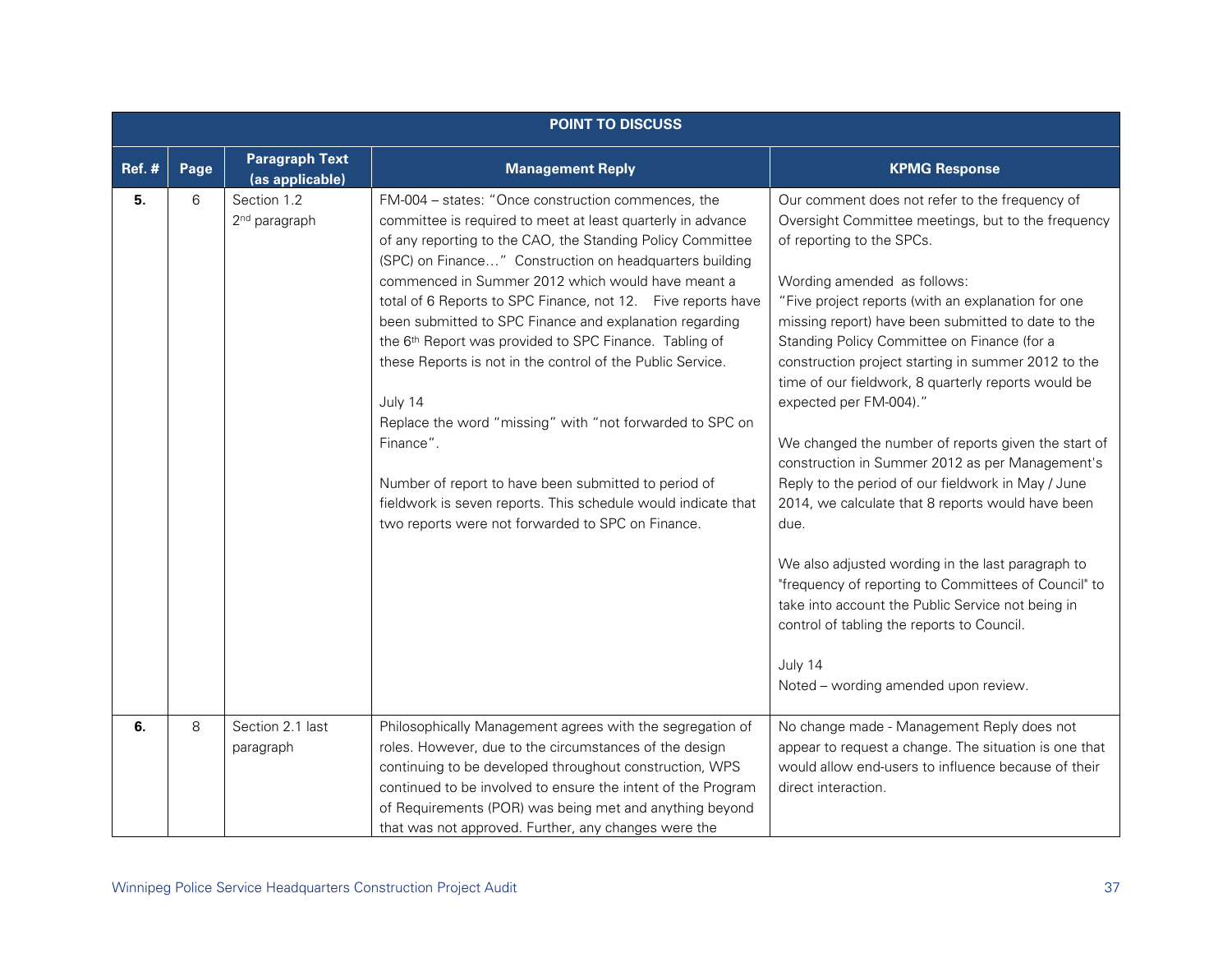|       | <b>POINT TO DISCUSS</b> |                                          |                                                                                                                                                                                                                                                                                                                                                                                                                                                                                                                                                                                                                                                                       |                                                                                                                                                                                                                                                                                                                                                                                                                                                                                                                         |  |  |  |
|-------|-------------------------|------------------------------------------|-----------------------------------------------------------------------------------------------------------------------------------------------------------------------------------------------------------------------------------------------------------------------------------------------------------------------------------------------------------------------------------------------------------------------------------------------------------------------------------------------------------------------------------------------------------------------------------------------------------------------------------------------------------------------|-------------------------------------------------------------------------------------------------------------------------------------------------------------------------------------------------------------------------------------------------------------------------------------------------------------------------------------------------------------------------------------------------------------------------------------------------------------------------------------------------------------------------|--|--|--|
| Ref.# | Page                    | <b>Paragraph Text</b><br>(as applicable) | <b>Management Reply</b>                                                                                                                                                                                                                                                                                                                                                                                                                                                                                                                                                                                                                                               | <b>KPMG Response</b>                                                                                                                                                                                                                                                                                                                                                                                                                                                                                                    |  |  |  |
|       |                         |                                          | responsibility of the Project Director to approve or not<br>approve.<br>July 14<br>See Reference No. 9 below.                                                                                                                                                                                                                                                                                                                                                                                                                                                                                                                                                         | The discussion of change management is included in<br>Section 3.4<br>July 14<br>Noted - wording amended as follows:<br>"The arrangement increased the risk that the end-<br>user could directly influence the Project scope by<br>having the ability to interact directly with the design<br>consultant and construction contractor.                                                                                                                                                                                    |  |  |  |
| 7.    | 9                       | Section 2.3                              | FM-004 states that this role is to ASSIST in the<br>establishment of a QA process and review of detailed<br>drawings and be a PROPONENT and CHAMPION of Asset<br>Management. As the manager it is within his capacity to<br>source this expertise as opposed to providing it himself.                                                                                                                                                                                                                                                                                                                                                                                 | Edits made as requested.<br>We note that Management appears to be in<br>agreement that these roles and responsibilities may<br>require the effort of more than one person.<br>Our opinion is that that these read as the roles and<br>responsibilities of the position, not of a team that the<br>incumbent might source. If is the intent for this to be<br>a team, then FM-004 should be amended to state as<br>much.                                                                                                 |  |  |  |
| 8.    | 10                      | Section 3.1                              | Section does not comment on the establishment of the<br>Asset Management Division in Corporate Finance<br>approximately 2 years ago which will serve as a key point to<br>reorganizing capital project management. Further, in regards<br>to a Project Management Manual, this has been in<br>development as advised through the quarterly scorecard<br>reporting submitted to Audit Committee, is complete and will<br>be available for use in the Fall of 2014. The City Auditor is a<br>member of the working committee overseeing the<br>development of this manual. As noted in the quarterly score<br>cards submitted to Audit Committee, lack of resources has | Edits made based on the new information provided.<br>In terms of the request for further explanation, we do<br>not state that a project management manual would<br>address the issues referred to - rather our<br>professional experience working with other municipal<br>governments tells us that a documented framework<br>is often a key determinant of achieving successful<br>project outcomes. A framework may include a<br>manual, but also typically includes training, support<br>and performance management. |  |  |  |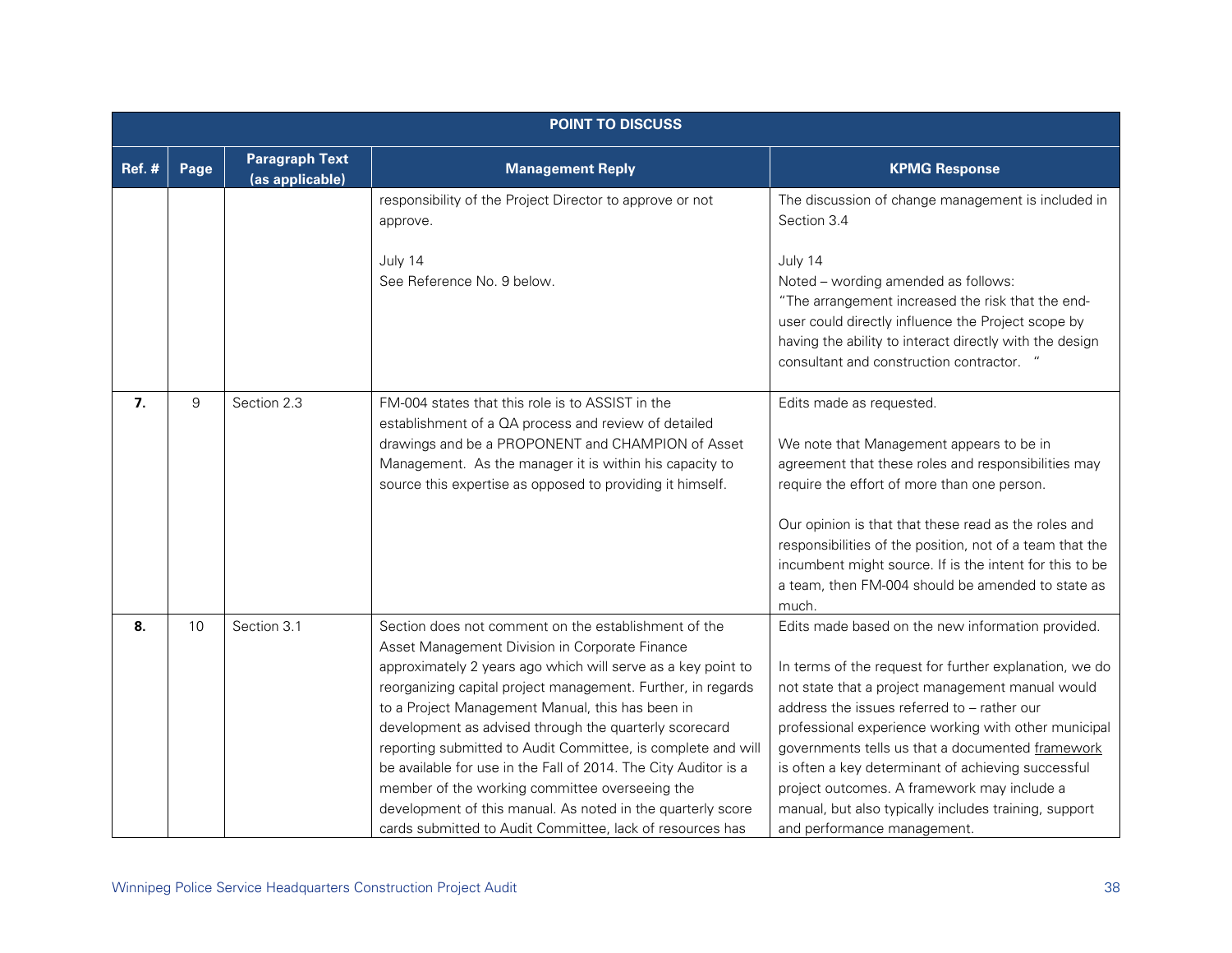|               | <b>POINT TO DISCUSS</b> |                                          |                                                                                                                                                                                                                                                                                                                                                                                                                                                                                                                                                                                                                                                                                                                                                                                                                                                                           |                                                                                                                                                                                                                                                                                                                                                                                                                                                                                                                                                                                                                                                                                                                                                                                                                                                                                                                                                                                                                                      |  |  |  |
|---------------|-------------------------|------------------------------------------|---------------------------------------------------------------------------------------------------------------------------------------------------------------------------------------------------------------------------------------------------------------------------------------------------------------------------------------------------------------------------------------------------------------------------------------------------------------------------------------------------------------------------------------------------------------------------------------------------------------------------------------------------------------------------------------------------------------------------------------------------------------------------------------------------------------------------------------------------------------------------|--------------------------------------------------------------------------------------------------------------------------------------------------------------------------------------------------------------------------------------------------------------------------------------------------------------------------------------------------------------------------------------------------------------------------------------------------------------------------------------------------------------------------------------------------------------------------------------------------------------------------------------------------------------------------------------------------------------------------------------------------------------------------------------------------------------------------------------------------------------------------------------------------------------------------------------------------------------------------------------------------------------------------------------|--|--|--|
| <b>Ref. #</b> | Page                    | <b>Paragraph Text</b><br>(as applicable) | <b>Management Reply</b>                                                                                                                                                                                                                                                                                                                                                                                                                                                                                                                                                                                                                                                                                                                                                                                                                                                   | <b>KPMG Response</b>                                                                                                                                                                                                                                                                                                                                                                                                                                                                                                                                                                                                                                                                                                                                                                                                                                                                                                                                                                                                                 |  |  |  |
|               |                         |                                          | been identified why it is taking some time to complete. The<br>previous manual dated 1992 has been in use since that date<br>and there is no evidence that a new manual would address<br>the issues that are referred to. Further explanation is<br>required. This is an unsubstantiated opinion.                                                                                                                                                                                                                                                                                                                                                                                                                                                                                                                                                                         |                                                                                                                                                                                                                                                                                                                                                                                                                                                                                                                                                                                                                                                                                                                                                                                                                                                                                                                                                                                                                                      |  |  |  |
| 9.            | 11                      | Section 3.4                              | There was a whole change order process set out in the<br>contract.<br>The process was not completely followed in that written<br>signed off change orders were not provided prior to work<br>being done. Ultimately, Project Director decided which<br>change orders were approved and not approved. However,<br>all of the stated 81 change orders didn't expand the intent of<br>the POR. The 81 change orders are reflective of going from a<br>30% design to a 100% design as well as code compliance<br>and site conditions.<br>July 14<br>Management disagrees with all of your references that the<br>user dictated requirements largely unchecked. We have<br>provided evidence of the various checks and balances that<br>were in place and it is our position that the percentage of<br>change orders that were initiated by the user were<br>approximately 3%. | Edits made to provide clarity regarding the change<br>order provision in the GMP contract.<br>We did not observe a documented change<br>management process. The change order provisions<br>of the GMP contract were not followed in many<br>cases, as the Management Reply acknowledges.<br>In addition we do not state that the intent of the POR<br>was expanded, we stated that the end-users had<br>access to be able to dictate their requirements<br>largely unchecked throughout all stages of design<br>and construction.<br>July 14<br>Noted – as discussed in Reference no. 6 above – the<br>risk or concern was the ability to influence due to<br>direct interaction; wording edits related to Reference<br>no. 6 above address this concern.<br>With respect to this section of the report, wording<br>edit made as follows:<br>"These changes included changes to accommodate<br>design that was either late or not constructible, did<br>not comply with code, as well as some change to<br>end-user requirements - " |  |  |  |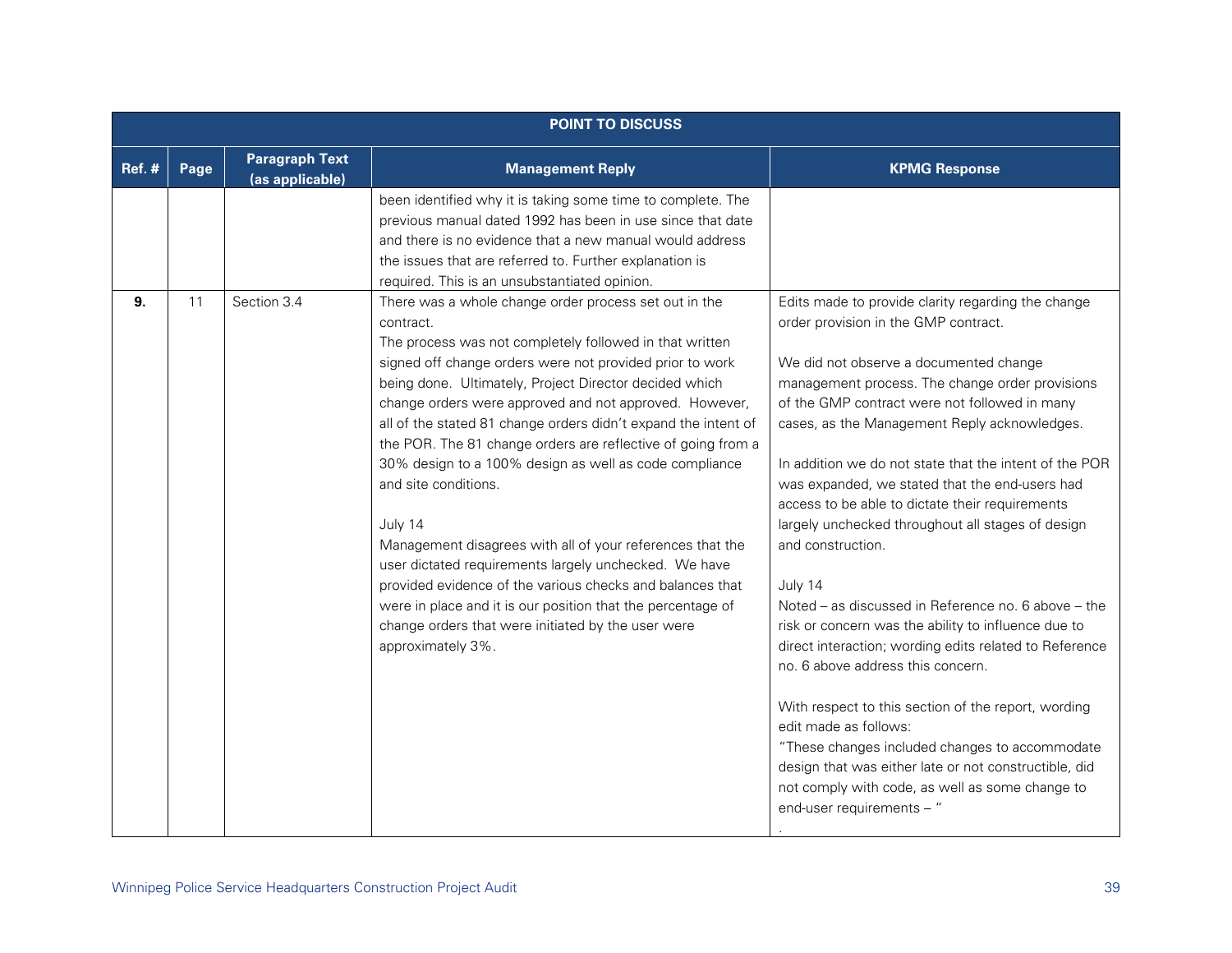|               |      |                                          | <b>POINT TO DISCUSS</b>                                                                                                                                                                                                                                                                                                                                                                                                                                                    |                                                                                                                                                                                                                                                                                                                                                                                                                                                        |
|---------------|------|------------------------------------------|----------------------------------------------------------------------------------------------------------------------------------------------------------------------------------------------------------------------------------------------------------------------------------------------------------------------------------------------------------------------------------------------------------------------------------------------------------------------------|--------------------------------------------------------------------------------------------------------------------------------------------------------------------------------------------------------------------------------------------------------------------------------------------------------------------------------------------------------------------------------------------------------------------------------------------------------|
| <b>Ref. #</b> | Page | <b>Paragraph Text</b><br>(as applicable) | <b>Management Reply</b>                                                                                                                                                                                                                                                                                                                                                                                                                                                    | <b>KPMG Response</b>                                                                                                                                                                                                                                                                                                                                                                                                                                   |
| 10.           | 13   | Section 3.5                              | The numbers in this section are inaccurate. The allowance for<br>items where the contractor could not provide pricing and the<br>City was at risk was \$5.83 million. As disclosed in the<br>December 2013 report to Council, the total cost of these<br>items was \$8.8 million, adding \$3.033 million to the project.<br>Verification of your numbers is required.                                                                                                      | Edits made to improve clarity.<br>\$5.83m is the Construction Contingency Fund, and<br>there was an additional allowance provided in the<br>GMP Contract in the form of a \$14.3m provision for<br>FFE expenditures - together these allowances total<br>\$20.13m.<br>Actual expenditure against the Construction<br>Contingency Fund was \$8.86m, and the actual<br>expenditure against the FFE provision was \$9.46m,<br>giving a total of \$18.32m. |
| 11.           | 14   | Section 3.6<br>3rd paragraph             | The comment is misleading. The numbers are not being<br>compared properly. Further, industry standard suggests<br>design fees are 8 to 12% of construction value. For this<br>project design fees represent approximately 6% of the total<br>final construction cost. The City clearly received value for<br>money in comparison to industry standard. Management has<br>previously provided this information to Audit and we note no<br>discussion of this in the Report. | Edit made to state total estimated design cost<br>\$10.9m.<br>The report is factual as of the date of our work; we<br>do not comment on value for money for the design -<br>this is beyond our scope. This section deals with the<br>management of the design consultants.<br>We make no comment on benchmark design fees as<br>this is beyond the scope of our review.                                                                                |
| 12.           | 14   | Section 3.6<br>9 <sup>th</sup> paragraph | AAR was engaged to complete the design but at that time<br>was unaware that there were missing drawings and code<br>deficiencies resulting in a longer time to complete drawings.<br>Regarding the contract date of December 23, 2011, it is<br>common City practice to date a contract with the date that<br>the contract is awarded, following approval of the award.<br>(Work commonly proceeds at this point prior to official sign-<br>offs on the contract.)         | Edits made based on Management Reply.<br>Management's comments are consistent with<br>information within our report                                                                                                                                                                                                                                                                                                                                    |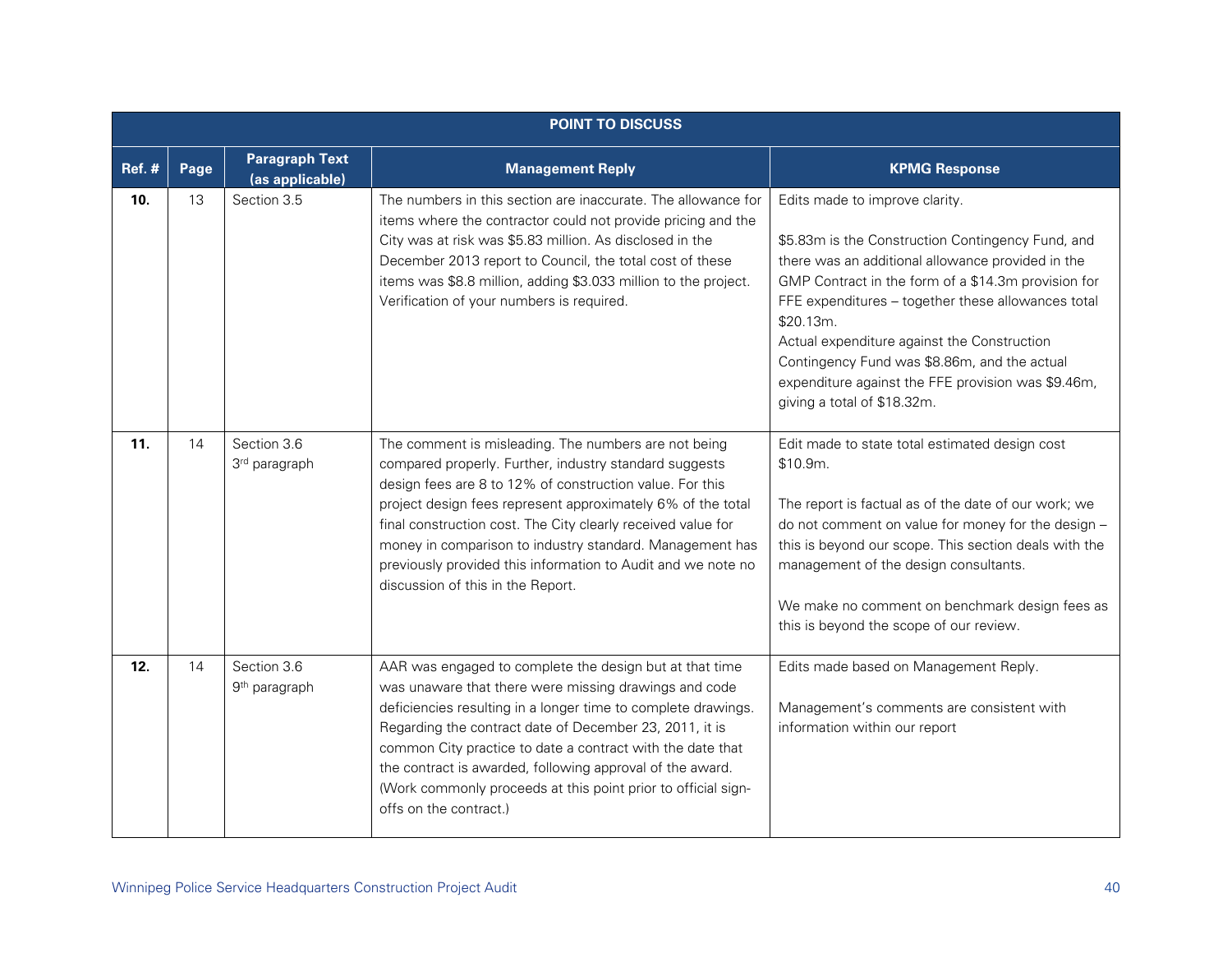|               |      |                                          | <b>POINT TO DISCUSS</b>                                                                                                                                                                                                                                                                                                                                                                                                                                                                                                                                                                                                                                                                                                                                                              |                                                                                                                                                                                                                                                                                                                                                                                                                                                                                                                                                                                                                                                                                                                                                                                                       |
|---------------|------|------------------------------------------|--------------------------------------------------------------------------------------------------------------------------------------------------------------------------------------------------------------------------------------------------------------------------------------------------------------------------------------------------------------------------------------------------------------------------------------------------------------------------------------------------------------------------------------------------------------------------------------------------------------------------------------------------------------------------------------------------------------------------------------------------------------------------------------|-------------------------------------------------------------------------------------------------------------------------------------------------------------------------------------------------------------------------------------------------------------------------------------------------------------------------------------------------------------------------------------------------------------------------------------------------------------------------------------------------------------------------------------------------------------------------------------------------------------------------------------------------------------------------------------------------------------------------------------------------------------------------------------------------------|
| <b>Ref. #</b> | Page | <b>Paragraph Text</b><br>(as applicable) | <b>Management Reply</b>                                                                                                                                                                                                                                                                                                                                                                                                                                                                                                                                                                                                                                                                                                                                                              | <b>KPMG Response</b>                                                                                                                                                                                                                                                                                                                                                                                                                                                                                                                                                                                                                                                                                                                                                                                  |
| 13.           | 14   | Section 3.6<br>10th paragraph            | For clarification, "identified with the design" should read<br>"identified with Design Co.'s design"<br>In addition to the HVAC distribution system, other examples<br>such as discovery of lack of code compliance and incomplete<br>security design should be cited.                                                                                                                                                                                                                                                                                                                                                                                                                                                                                                               | Edits made based on Management Reply.<br>The statement as it was originally made is not<br>incorrect.                                                                                                                                                                                                                                                                                                                                                                                                                                                                                                                                                                                                                                                                                                 |
| 14.           | 17   | Section 4.1<br>last paragraph            | Paragraph identifies inconsistencies in the Public Service's<br>explanations. However, the statements reported to Council<br>were accurate. Management is unaware where the<br>conclusion came from that the Project Team understood the<br>drawings to be complete in November 2011. It was generally<br>understood that the drawings were significantly less than<br>100%. It was alleged by Design Co. that the drawings were<br>100% complete. However, this degree of completeness was<br>being questioned by the contractor and various Project Team<br>and Oversight Committee members. Furthermore, if anyone<br>on the Project Team advised the Auditor that they<br>understood that the drawings were 100% complete in<br>November 2011, this understanding is inaccurate. | Edit made removing last sentence of final paragraph.<br>First sentence edited to read:<br>"In our experience, much of this risk could have<br>been mitigated by basing the GMP contract value on<br>a 100% design, "<br>We note that Management's Reply is inconsistent<br>with evidence provided to us. The statement that the<br>Project Team understood the drawings to be<br>complete in November 2011 comes from<br>correspondence from AAR to the Project Director<br>and Project Manager (footnote 15) formally<br>confirming his understanding from a meeting<br>between those individuals on November 18, 2011<br>that the "project has been completed to the 100%<br>document stage by the design team hired by the City<br>of Winnipeg and the City has full ownership of the<br>drawings" |
| 15.           | 18   | Section 4.3<br>4 <sup>th</sup> paragraph | The statement regarding the fee of \$85k being waived is<br>incorrect. The AAR letter stated that if AAR was not further<br>engaged, they would be paid \$85k for this work and if AAR<br>was further engaged, the \$85k fee would be a line item in<br>the contract fee of that engagement as opposed to waived.<br>The monthly payment schedule within the proposal of the                                                                                                                                                                                                                                                                                                                                                                                                         | Edit made - wording changed to:<br>The process that led to AAR being engaged began on<br>November 22, 2011 when AAR submitted their letter<br>proposal which included an offer to conduct a review<br>of Design Co.'s design for a fee of \$85k. The<br>proposal stipulated that this fee would be deducted                                                                                                                                                                                                                                                                                                                                                                                                                                                                                           |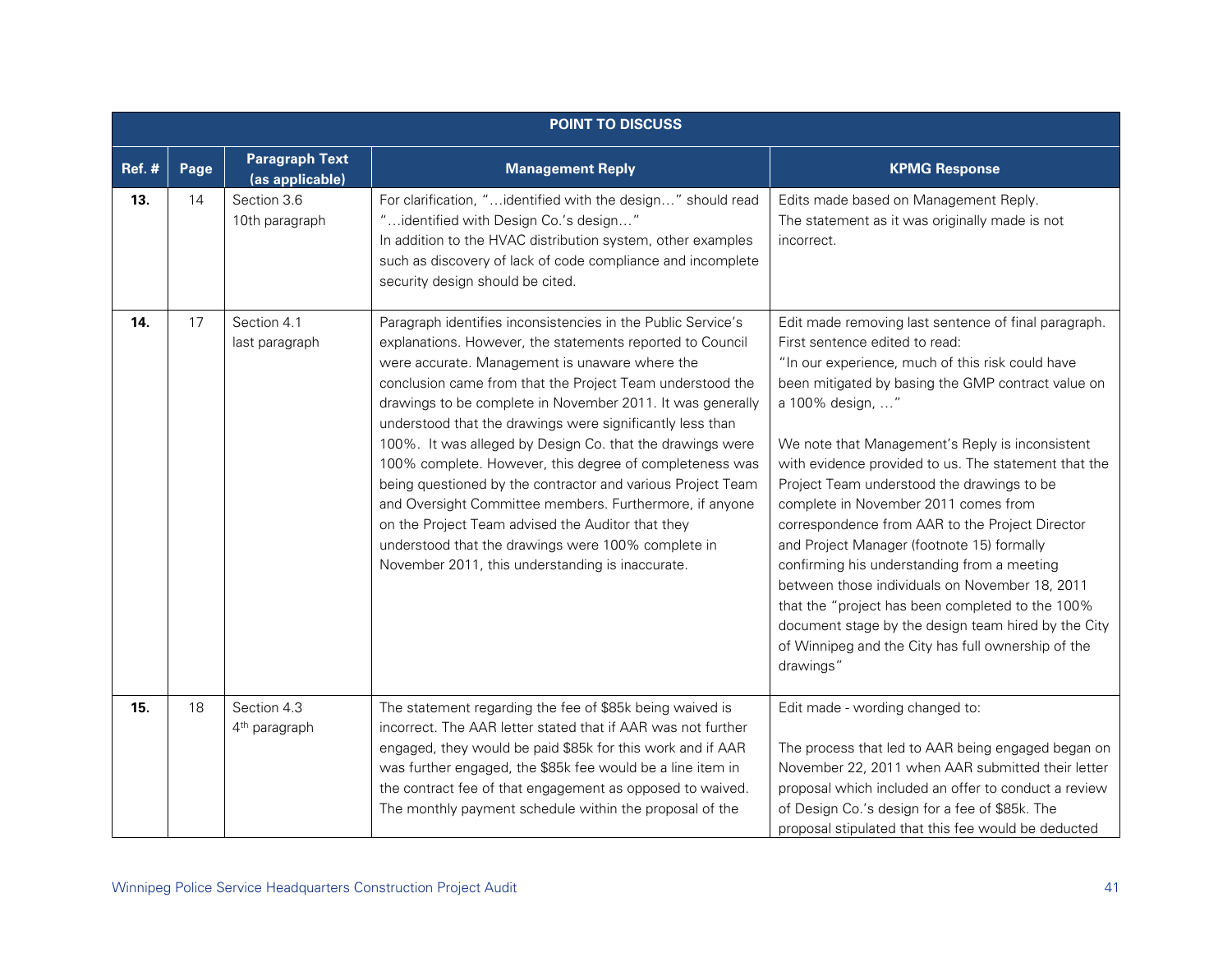|               | <b>POINT TO DISCUSS</b> |                                           |                                                                                                                                                                                                                                                                                                                                                                                                                                                                                                                                                                                                                                                                                                                                                                                                                                                                                                                                                                                                                                                                                           |                                                                                                                                                                                                                                                                                                                                                              |
|---------------|-------------------------|-------------------------------------------|-------------------------------------------------------------------------------------------------------------------------------------------------------------------------------------------------------------------------------------------------------------------------------------------------------------------------------------------------------------------------------------------------------------------------------------------------------------------------------------------------------------------------------------------------------------------------------------------------------------------------------------------------------------------------------------------------------------------------------------------------------------------------------------------------------------------------------------------------------------------------------------------------------------------------------------------------------------------------------------------------------------------------------------------------------------------------------------------|--------------------------------------------------------------------------------------------------------------------------------------------------------------------------------------------------------------------------------------------------------------------------------------------------------------------------------------------------------------|
| <b>Ref. #</b> | Page                    | <b>Paragraph Text</b><br>(as applicable)  | <b>Management Reply</b>                                                                                                                                                                                                                                                                                                                                                                                                                                                                                                                                                                                                                                                                                                                                                                                                                                                                                                                                                                                                                                                                   | <b>KPMG Response</b>                                                                                                                                                                                                                                                                                                                                         |
|               |                         |                                           | subsequent engagement included and accounted for the<br>payment of the \$85k.                                                                                                                                                                                                                                                                                                                                                                                                                                                                                                                                                                                                                                                                                                                                                                                                                                                                                                                                                                                                             | from a lump sum fee of \$2,350,000 if AAR were to<br>be subsequently awarded a "Contract Administration<br>Services" scope of work aligned to Phases 5 to 7 of<br>the Professional Consulting Services (RFP 66-2010),<br>resulting in a fee of \$2,265,000, such sum being<br>quoted as a lump sum with no breakdown against<br>the services to be provided. |
| 16.           | 19                      | Section 4.3<br>15 <sup>th</sup> paragraph | To be accurate, this paragraph should be amended regarding<br>AAR's approvals and contract awards as follows:<br>EPC approved single source negotiation not to exceed<br>\$2.6 million on December 7, 2011<br>The CFO subsequently approved the award of contract<br>$\bullet$<br>to AAR not to exceed \$2.6 million on December 23,<br>2011<br>The CFO subsequently approved an over-expenditure of<br>$\bullet$<br>the AAR contract in the amount of \$1.8 million on April<br>25, 2012:<br>This over-expenditure was necessary after design<br>$\circ$<br>was determined to be less complete than<br>believed back in December 2011.<br>This over-expenditure was approved by the CFO<br>$\circ$<br>in accordance with the authority permitted in<br>Appendix 7 of Administrative Standard FM-002.<br>Regarding last sentence, please refer to explanation in<br>Reference No. 18 regarding work proceeding prior to<br>contract execution and contract dates.<br>All contract information, including all over-expenditures, is<br>included in the quarterly reporting to SPC Finance. | Note Management's Reply paragraph reference<br>number in appears incorrect.<br>Our original observation were not at odds with<br>Management's Reply - edits made for brevity and<br>clarity                                                                                                                                                                  |
| 17.           | 19                      | Section 4.3<br>17 <sup>th</sup> paragraph | This paragraph is incorrect.<br>In fact, an over-expenditure Report for \$470K for this work<br>was approved by the CFO on May 15, 2014.<br>All contract information, including all over-expenditures, is                                                                                                                                                                                                                                                                                                                                                                                                                                                                                                                                                                                                                                                                                                                                                                                                                                                                                 | Note Management's Reply paragraph reference<br>number appears incorrect.<br>Edit made to include date of over expenditure report.                                                                                                                                                                                                                            |
|               |                         |                                           | included in the quarterly reporting to SPC Finance.                                                                                                                                                                                                                                                                                                                                                                                                                                                                                                                                                                                                                                                                                                                                                                                                                                                                                                                                                                                                                                       |                                                                                                                                                                                                                                                                                                                                                              |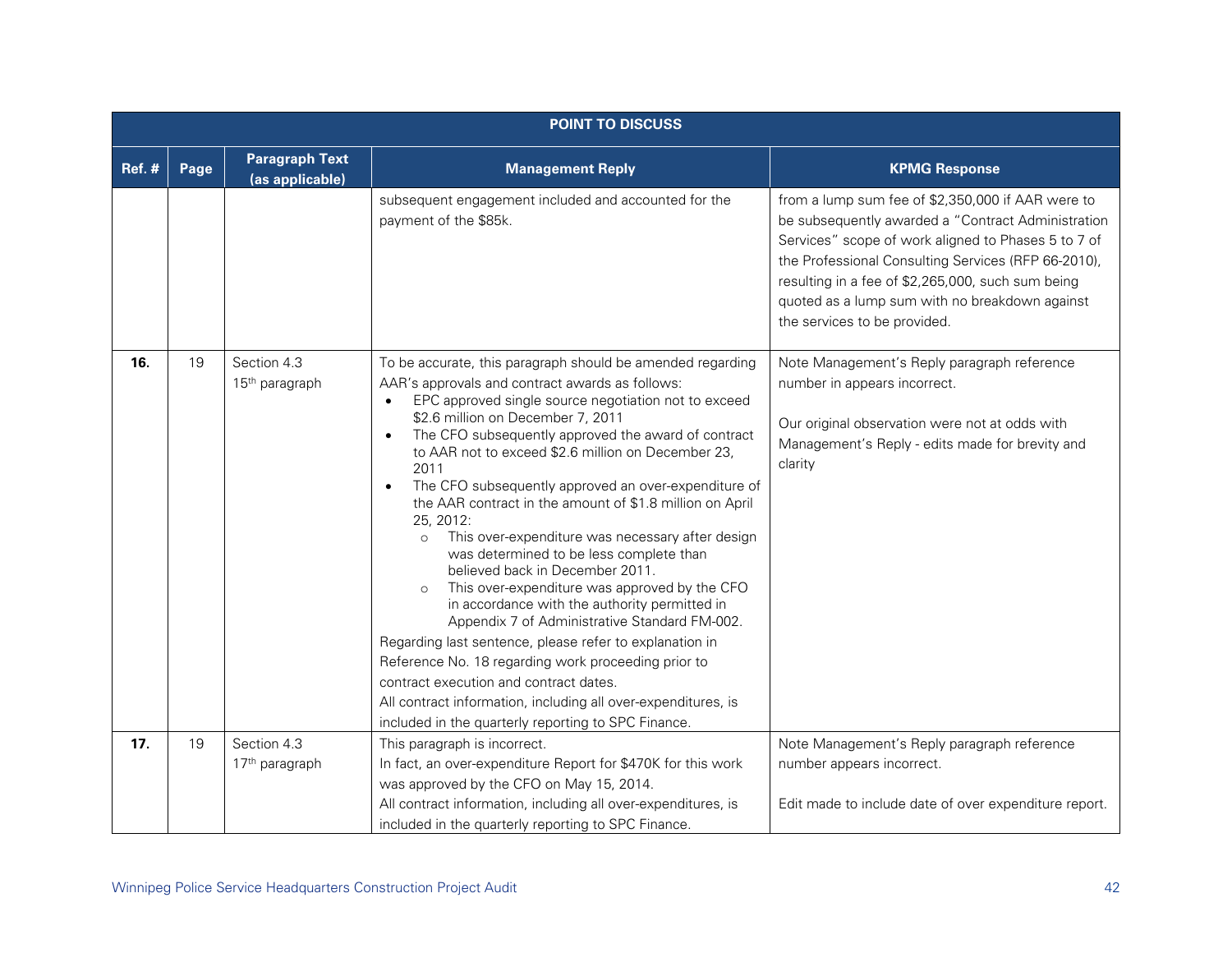|       | <b>POINT TO DISCUSS</b> |                                          |                                                                                                                                                                                                                                                                                                                                                                                                                                                                                                                                              |                                                                                                                                                                                                                                                                                                                                                                                                    |
|-------|-------------------------|------------------------------------------|----------------------------------------------------------------------------------------------------------------------------------------------------------------------------------------------------------------------------------------------------------------------------------------------------------------------------------------------------------------------------------------------------------------------------------------------------------------------------------------------------------------------------------------------|----------------------------------------------------------------------------------------------------------------------------------------------------------------------------------------------------------------------------------------------------------------------------------------------------------------------------------------------------------------------------------------------------|
| Ref.# | Page                    | <b>Paragraph Text</b><br>(as applicable) | <b>Management Reply</b>                                                                                                                                                                                                                                                                                                                                                                                                                                                                                                                      | <b>KPMG Response</b>                                                                                                                                                                                                                                                                                                                                                                               |
|       |                         |                                          |                                                                                                                                                                                                                                                                                                                                                                                                                                                                                                                                              | We note that the management reply seems to<br>contradict previous information provided in an email<br>from CFO June 19, 2014: "The CFO signed the<br>contract with AAR for \$470,000. Manager, Capital<br>Projects consulted with Legal Services and as the<br>CFO was a signature on the contract, writing and<br>submitting an OE report to CFO was judged to be<br>redundant and not required." |
| 18.   | 19                      | Section 4.3<br>18th paragraph            | Current wording suggests that over-expenditures were<br>approved incorrectly and without public disclosure. This is<br>not correct. Approval from EPC is required for the single<br>source negotiations with approval of over-expenditures for<br>this contract by the CFO being permitted pursuant to<br>Appendix 7 of Administrative Standard FM-002, provided<br>there are monies in an approved budget. Further, all contract<br>information, including all over-expenditures, is included in the<br>quarterly reporting to SPC Finance. | Note Management's Reply paragraph ref in appears<br>incorrect.<br>We believe that this point was addressed in our prior<br>edits.<br>We do not state that over-expenditures were<br>approved incorrectly and without public disclosure,<br>what we did highlight was that the over-expenditure<br>report for \$470k was not completed - clarified by<br>management's response (Ref 26 above).      |
| 19.   | 20                      | Section 4.5<br>2 <sup>nd</sup> paragraph | The quote from this memo is incomplete. The complete<br>quote should be included.                                                                                                                                                                                                                                                                                                                                                                                                                                                            | Following discussion - edit made to remove quote<br>and describe the consultation timing and relevant<br>advice arising from the consultation.                                                                                                                                                                                                                                                     |
| 20.   | 21                      | Section 4.6.1                            | With respect to an assignment, this is permitted under C15<br>of the General Conditions of the contract. The City required<br>Caspian to submit a revised organization chart establishing<br>that all expertise provided by the CAJV was satisfied with the<br>Caspian personnel only. The evaluation committee confirmed<br>that Caspian held sufficient qualification. Thereafter, a formal                                                                                                                                                | No change made.<br>The issue we raised was not whether the City<br>established if Caspian were qualified, the issue is<br>that the City assigned the contract to Caspian<br>without revisiting the evaluation scoring (not just                                                                                                                                                                    |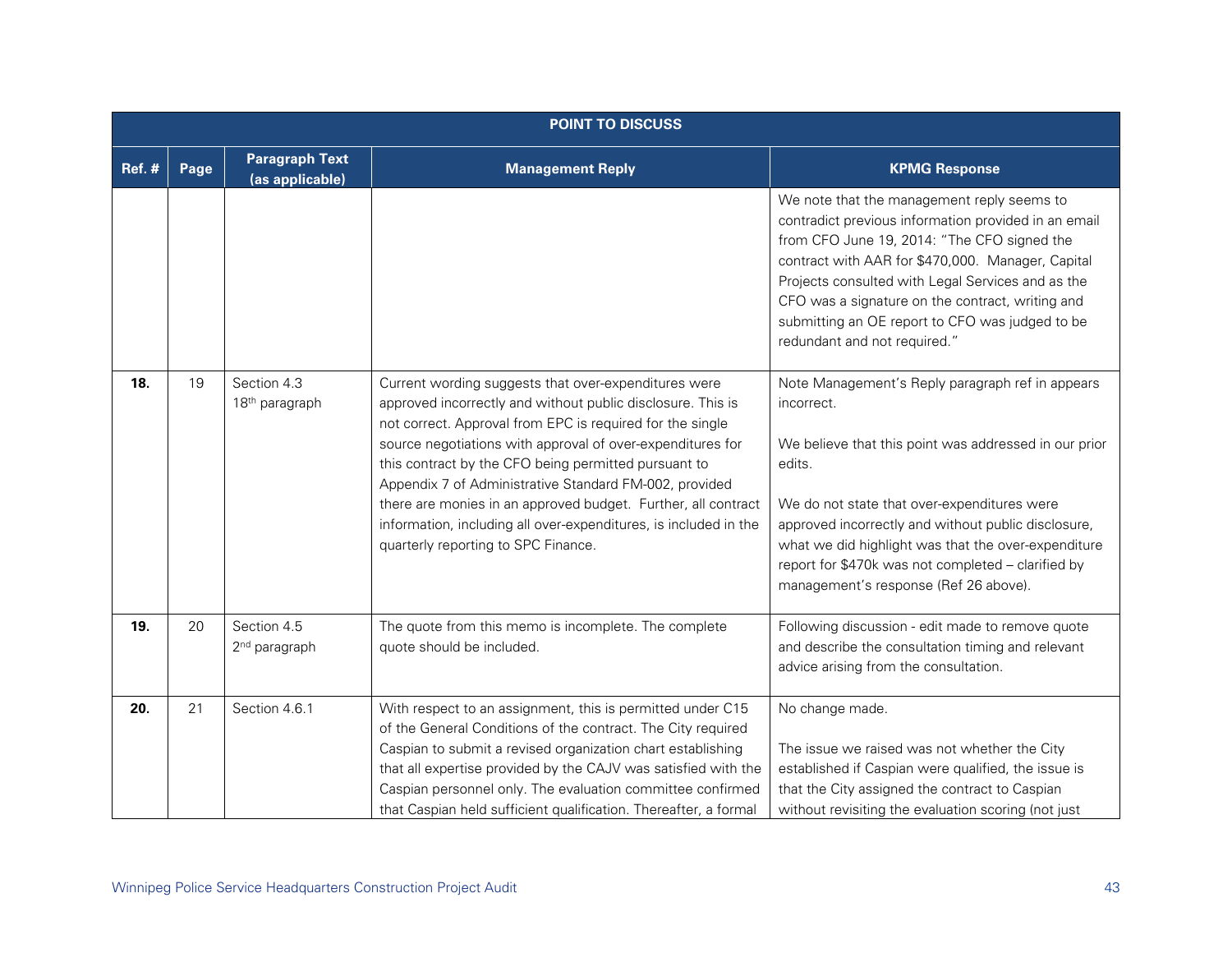|               | <b>POINT TO DISCUSS</b> |                                          |                                                                                                                                                                                                                                                                                                                                                                          |                                                                                                                                                                                                                                                                                                    |
|---------------|-------------------------|------------------------------------------|--------------------------------------------------------------------------------------------------------------------------------------------------------------------------------------------------------------------------------------------------------------------------------------------------------------------------------------------------------------------------|----------------------------------------------------------------------------------------------------------------------------------------------------------------------------------------------------------------------------------------------------------------------------------------------------|
| <b>Ref. #</b> | Page                    | <b>Paragraph Text</b><br>(as applicable) | <b>Management Reply</b>                                                                                                                                                                                                                                                                                                                                                  | <b>KPMG Response</b>                                                                                                                                                                                                                                                                               |
|               |                         |                                          | assignment report was submitted to the CAO. An<br>assignment agreement was entered into June 2011.<br>July 14                                                                                                                                                                                                                                                            | financial) against other qualified contractors who<br>submitted bids.<br>July 14                                                                                                                                                                                                                   |
|               |                         |                                          | At the point of the request for assignment, the City was<br>already in contract with CAJV and accordingly reevaluating<br>against the other bidders would not be appropriate. The<br>options open to the City are to refuse the assignment,<br>terminate the contract, or confirm that they can comply with<br>the contract. Please revise you commentary appropriately. | Noted - edits made for clarity as follows:<br>"At that point with a contract in place, we<br>understand the City's options were to refuse the<br>assignment, terminate the contract, or confirm that<br>the party can comply with the contract. We<br>understand that the City required "          |
| 21.           | 32                      | Appendix B                               | Dates for lain Day reading 2010 to 2011, should be Feb 2012<br>to Feb 2014.<br>July 14<br>During 2010 through 2011, Iain Day served as Corporate<br>liaison to the project.                                                                                                                                                                                              | Edit made as requested.<br>City to clarify - what was lain Day's Project role<br>during 2010 and 2011? He had described<br>involvement in the Project to us in our interview<br>during 2010 and 2011 but did not provide specific<br>dates.<br>July 14<br>Edit made based on information provided. |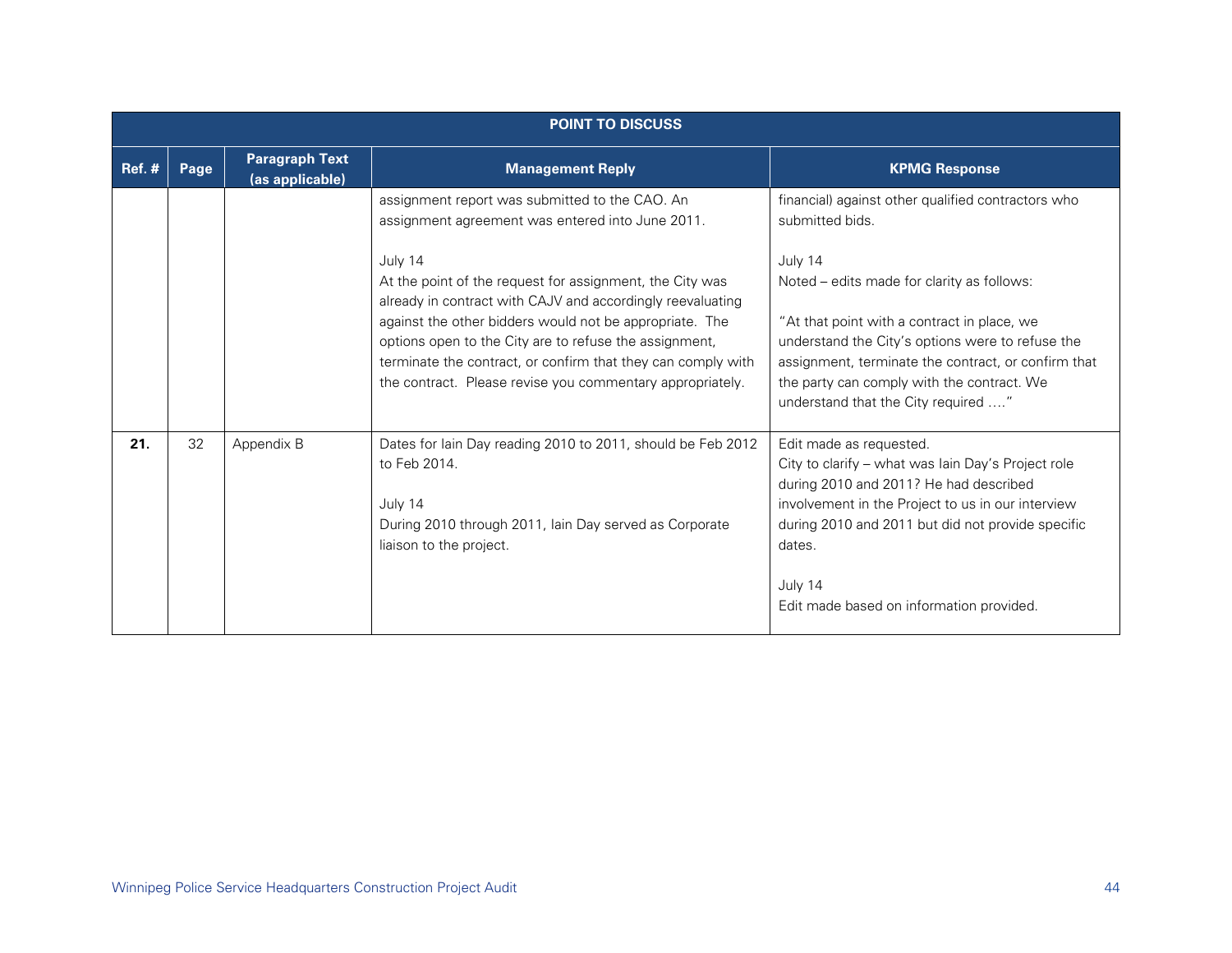| <b>Recommendation Number and Title</b>                                         | <b>Audit Recommendations</b>                                                                                                                                                                                                                                                                                                                                                                                                                                                                                                                                                                                                                                                                                                                                                                       | <b>Priority</b> |
|--------------------------------------------------------------------------------|----------------------------------------------------------------------------------------------------------------------------------------------------------------------------------------------------------------------------------------------------------------------------------------------------------------------------------------------------------------------------------------------------------------------------------------------------------------------------------------------------------------------------------------------------------------------------------------------------------------------------------------------------------------------------------------------------------------------------------------------------------------------------------------------------|-----------------|
| <b>1. PROJECT OVERSIGHT &amp; GOVERNANCE</b>                                   |                                                                                                                                                                                                                                                                                                                                                                                                                                                                                                                                                                                                                                                                                                                                                                                                    |                 |
| 1.1 Major Capital Project Steering<br><b>Committee Terms of Reference</b>      | Administrative Directive FM-004 ("FM-004") sets out the requirement for a Major Capital<br>Project Steering Committee, however, the terms of reference of this committee should be<br>revisited. In particular, it is important that the role, responsibilities and accountabilities of the<br>committee, its members and other participants are clear and documented in writing; that the<br>membership of the committee is appropriate; and that there is a requirement for detailed<br>meeting minutes to be prepared, circulated and retained which clearly identify what issues or<br>information have been presented, which project team members participated in the meeting,<br>and what decisions were made by the committee and communicated to and/or requested<br>from the project team | Moderate        |
| 1.1 Management Response                                                        | Management agrees with this recommendation. On March 4, 2014, the CFO mandated that<br>minutes be recorded for the meetings of these Committees. FM-004 will be amended to<br>appropriately address this recommendation.                                                                                                                                                                                                                                                                                                                                                                                                                                                                                                                                                                           |                 |
| 1.2 Clarity of Reporting Requirements<br>for Projects to Committees of Council | We recommend that further clarity is provided regarding the required format, content and<br>frequency of capital project reporting to the Committees of Council. If major capital projects<br>for buildings (as opposed to infrastructure) are to report to the Standing Policy Committee on<br>Downtown Development, Heritage and Riverbank Management, then an amendment is<br>required to FM-004 which currently requires reporting to the Standing Policy Committee on<br>Infrastructure Renewal and Public Works.                                                                                                                                                                                                                                                                             | Lower           |
| 1.2 Management Response                                                        | Management agrees with this recommendation. Reports to Standing Policy Committees<br>other than Finance are in respect of over-expenditure and additional budget requests. Where<br>warranted, over-expenditure reports should be directed to the appropriate Standing Policy<br>Committee, which could be other than Infrastructure Renewal and Public Works and on<br>Downtown Development, Heritage and Riverbank Management. FM-004 will be amended to<br>appropriately clarify this in FM-004.                                                                                                                                                                                                                                                                                                |                 |
| 1.3 Clarity of Department Deemed<br>"Responsible for the Project               | We recommend that clarification be provided regarding which City department is deemed as<br>being "responsible for the Project" under the terms of FM-004 - the department delivering<br>the Project is not necessarily the budget holder or the end-user department and there may be<br>conflicting expectations of "control over the project" if clear guidance is not provided.                                                                                                                                                                                                                                                                                                                                                                                                                 | Moderate        |

# **Management Response to Draft Audit Report Recommendations**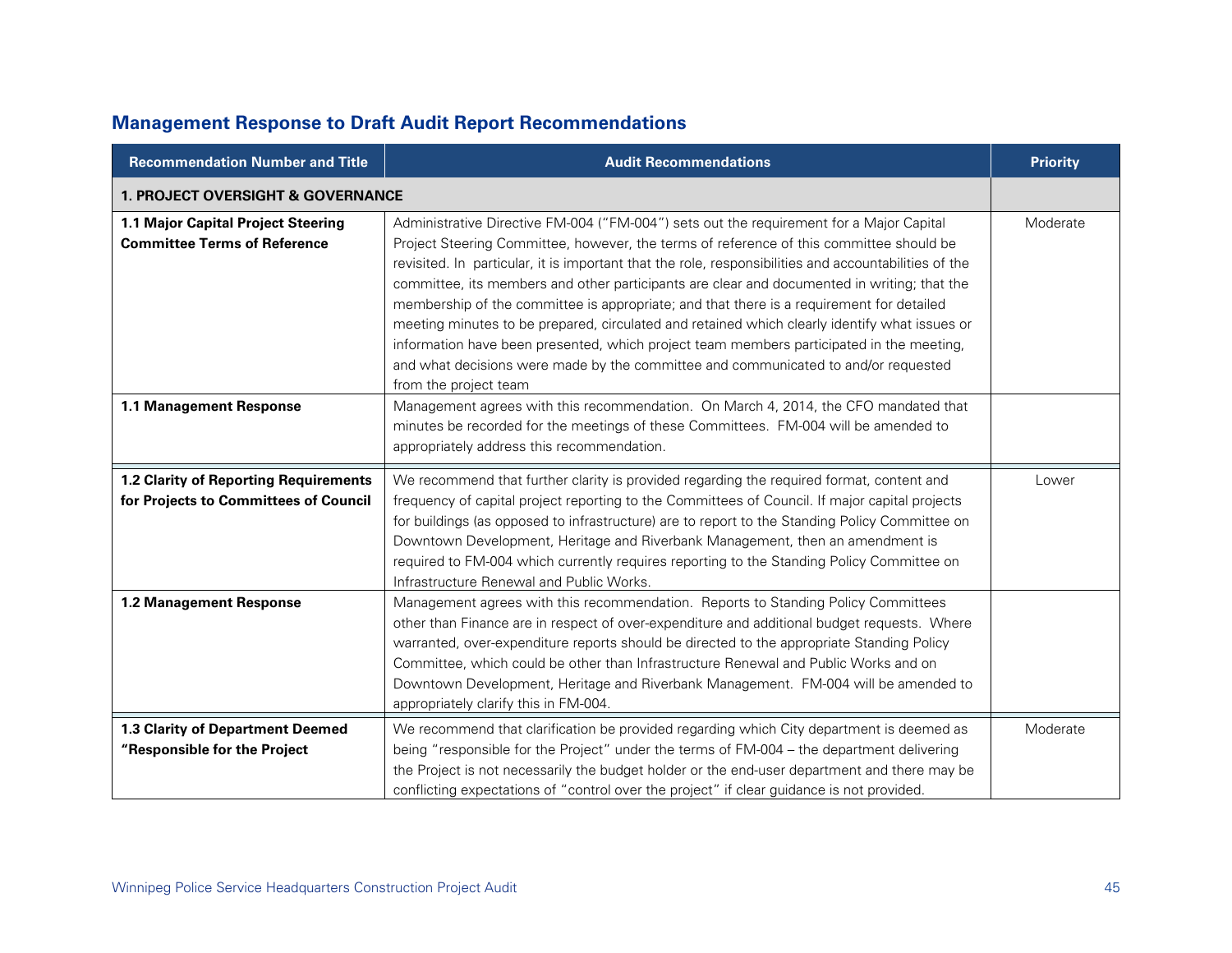| <b>Recommendation Number and Title</b>                                 | <b>Audit Recommendations</b>                                                                                                                                                                                                                                                                                                                                                                                                                                                                                                                                                                                                                                                | <b>Priority</b> |
|------------------------------------------------------------------------|-----------------------------------------------------------------------------------------------------------------------------------------------------------------------------------------------------------------------------------------------------------------------------------------------------------------------------------------------------------------------------------------------------------------------------------------------------------------------------------------------------------------------------------------------------------------------------------------------------------------------------------------------------------------------------|-----------------|
| 1.3 Management Response                                                | Management agrees with this recommendation. The relevant department delivering the<br>project will align with the department having the capital budget - the budget holder. In almost<br>all cases, this is the current practice.                                                                                                                                                                                                                                                                                                                                                                                                                                           |                 |
| 1.4 Committees of Council Terms of<br>Reference                        | To help promote improved governance and accountability, consideration should be given to<br>adding to the terms of reference for the relevant Committee(s) of Council the responsibility for<br>monitoring the frequency of reporting by departments delivering major capital projects and<br>report to Council when there is a failure to report on the status of a major capital project on the<br>agreed upon reporting frequency.                                                                                                                                                                                                                                       | Lower           |
| <b>1.4 Management Response</b>                                         | Current responsibility for receipt of Major Capital Project status reports rests with Standing<br>Policy Committees on Finance and Infrastructure Renewal and Public Works. FM-004 also<br>outlines that Standing Policy Committees on Finance and Infrastructure Renewal and Public<br>Works can direct reporting other than quarterly. As well, the Public Service currently reports<br>monthly to the Standing Policy Committee on Finance the status of Major Capital Projects'<br>status reporting, including the scheduled time of future reporting. Any changes to Committee<br>governance and terms will be directed by Council and the Public Service will comply. |                 |
| 1.5 Ability of Committees of Council<br>to Provide Effective Oversight | In order to help ensure that oversight by Committees of Council is effective, consider whether<br>Committees or Council should have access to independent specialist subject matter expertise<br>in the future to provide advice related to major capital projects and assist with the<br>interpretation of complex reporting to help mitigate the risk of potentially misleading,<br>incomplete or inaccurate information being submitted.                                                                                                                                                                                                                                 | Moderate        |
| 1.5 Management Response                                                | The Public Service makes its best efforts to present accurate and complete information to<br>Council. The Public Service engages independent specialist subject matter expertise to<br>ensure a full consideration of the relevant subject has been explored. However, considering<br>this recommendation, the Public Service will attempt to more clearly articulate risks associated<br>with these projects. The Public Service does and will comply with any direction from Standing<br>Policy Committees and Council to engage independent specialist subject matter expertise,<br>when requested.                                                                      |                 |
| 1.6 Delegation of Authority for<br><b>Contract Over-Expenditure</b>    | Consideration should be given to revising the process to approve over-expenditures, and the<br>related delegated authorities, such that contracts may only be able to be extended within the<br>limits of the budget for that particular scope or service line item; an acceptable tolerance<br>should be provided prior to requiring Council approval, and the request should include a cash-                                                                                                                                                                                                                                                                              | High            |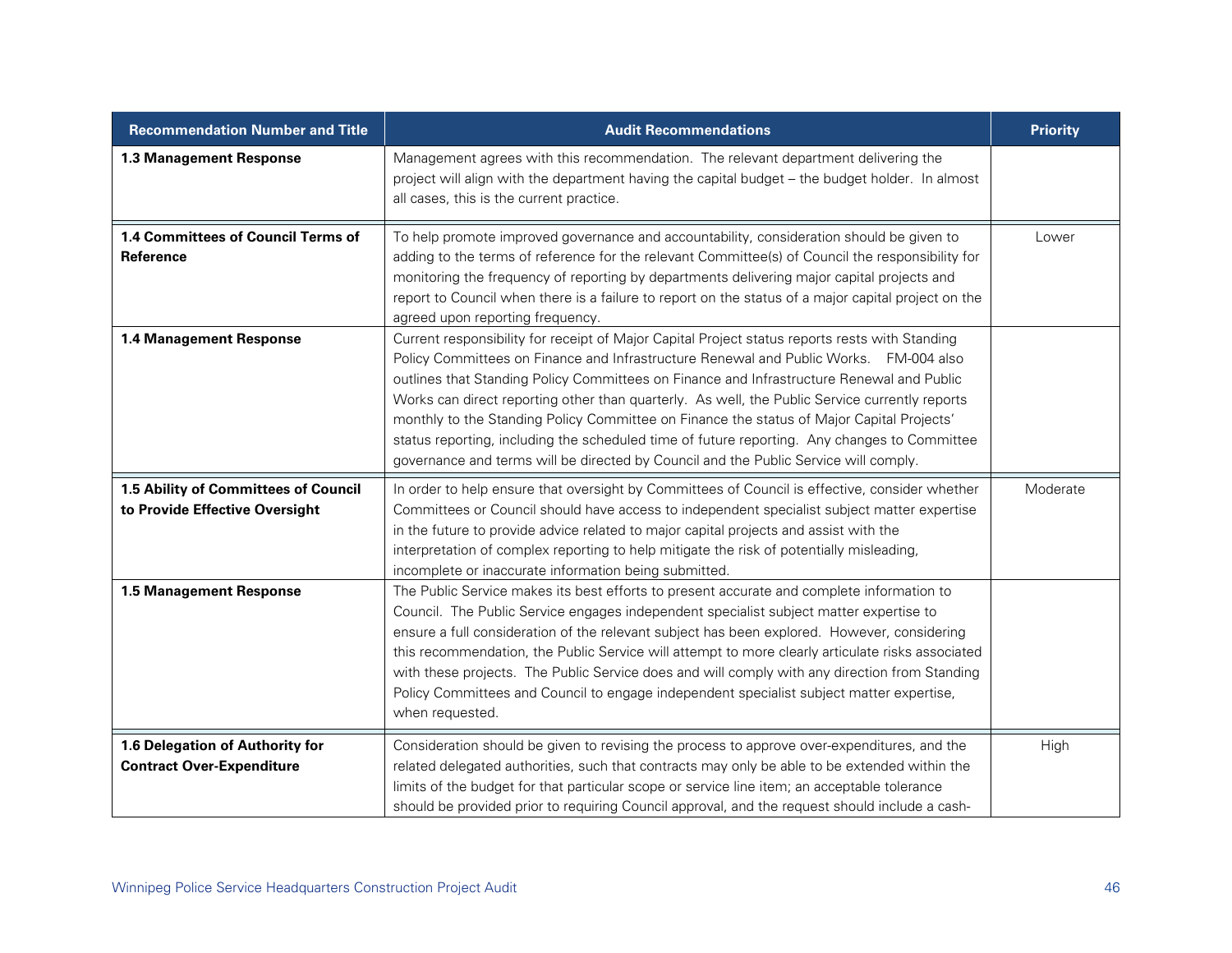| <b>Recommendation Number and Title</b>                                                             | <b>Audit Recommendations</b>                                                                                                                                                                                                                                                                                                                                                                                                                                                                                                                                                                                                                                                                                                                                                                                                                                                                                                                                                                                                                                                                                  | <b>Priority</b> |
|----------------------------------------------------------------------------------------------------|---------------------------------------------------------------------------------------------------------------------------------------------------------------------------------------------------------------------------------------------------------------------------------------------------------------------------------------------------------------------------------------------------------------------------------------------------------------------------------------------------------------------------------------------------------------------------------------------------------------------------------------------------------------------------------------------------------------------------------------------------------------------------------------------------------------------------------------------------------------------------------------------------------------------------------------------------------------------------------------------------------------------------------------------------------------------------------------------------------------|-----------------|
|                                                                                                    | flow forecast that shows that there are funds available within the scope or service line item's<br>project budget.                                                                                                                                                                                                                                                                                                                                                                                                                                                                                                                                                                                                                                                                                                                                                                                                                                                                                                                                                                                            |                 |
| 1.6 Management Response                                                                            | This process has been in place for an extended period of time, operates well, and is controlled<br>by the Council approved budget. This information is included in the quarterly reporting to<br>Standing Policy Committee on Finance.<br>Management believes that the current reporting to SPC on Finance achieves the intention of<br>this recommendation.                                                                                                                                                                                                                                                                                                                                                                                                                                                                                                                                                                                                                                                                                                                                                  |                 |
| 1.7 Capital Project Reporting                                                                      | To help promote improved governance and transparency, consideration should be given to the<br>development of a standard major capital project report format for presentation to the Director<br>of the "responsible department" and the relevant Oversight Committee for each major capital<br>project. FM-004 outlines a reporting format that can serve as the basis upon which to build.<br>The revised standard report format (in conjunction with recommendation 3.3 below) should<br>cover the basic information required for an oversight body and/or key stakeholder to<br>understand the status of a project, including: a baseline schedule with progress to date;<br>progress against key milestones; detailed budget breakdown with cost incurred and<br>committed cost to date and forecast total estimated cost taking into account<br>approved/pending scope changes and trends; cash flow over time compared to the original<br>business case cash flow; key environmental, health and safety data (as applicable), and the<br>status of key risks and issues identified and being monitored. | High            |
| 1.7 Management Response                                                                            | FM-004 includes a standard reporting template, which includes financial projections and the<br>majority of these items, for Major Capital Project reporting to Standing Policy Committee on<br>Finance. Management believes that the current standard reporting template achieves the<br>intention of this recommendation.                                                                                                                                                                                                                                                                                                                                                                                                                                                                                                                                                                                                                                                                                                                                                                                    |                 |
| 2. PROJECT ROLES & RESPONSIBILITIES                                                                |                                                                                                                                                                                                                                                                                                                                                                                                                                                                                                                                                                                                                                                                                                                                                                                                                                                                                                                                                                                                                                                                                                               |                 |
| 2.1 Segregate & Define End-User and<br><b>Project Manager Roles and</b><br><b>Responsibilities</b> | Where a major capital project involves both PPD as well as other City department(s) as end-<br>user and/or budget holder, the City should clarify their respective project-related roles and<br>responsibilities to ensure appropriate segregation of the project manager and end-user<br>representative roles.                                                                                                                                                                                                                                                                                                                                                                                                                                                                                                                                                                                                                                                                                                                                                                                               | High            |
| 2.1 Management Response                                                                            | Management agrees.                                                                                                                                                                                                                                                                                                                                                                                                                                                                                                                                                                                                                                                                                                                                                                                                                                                                                                                                                                                                                                                                                            |                 |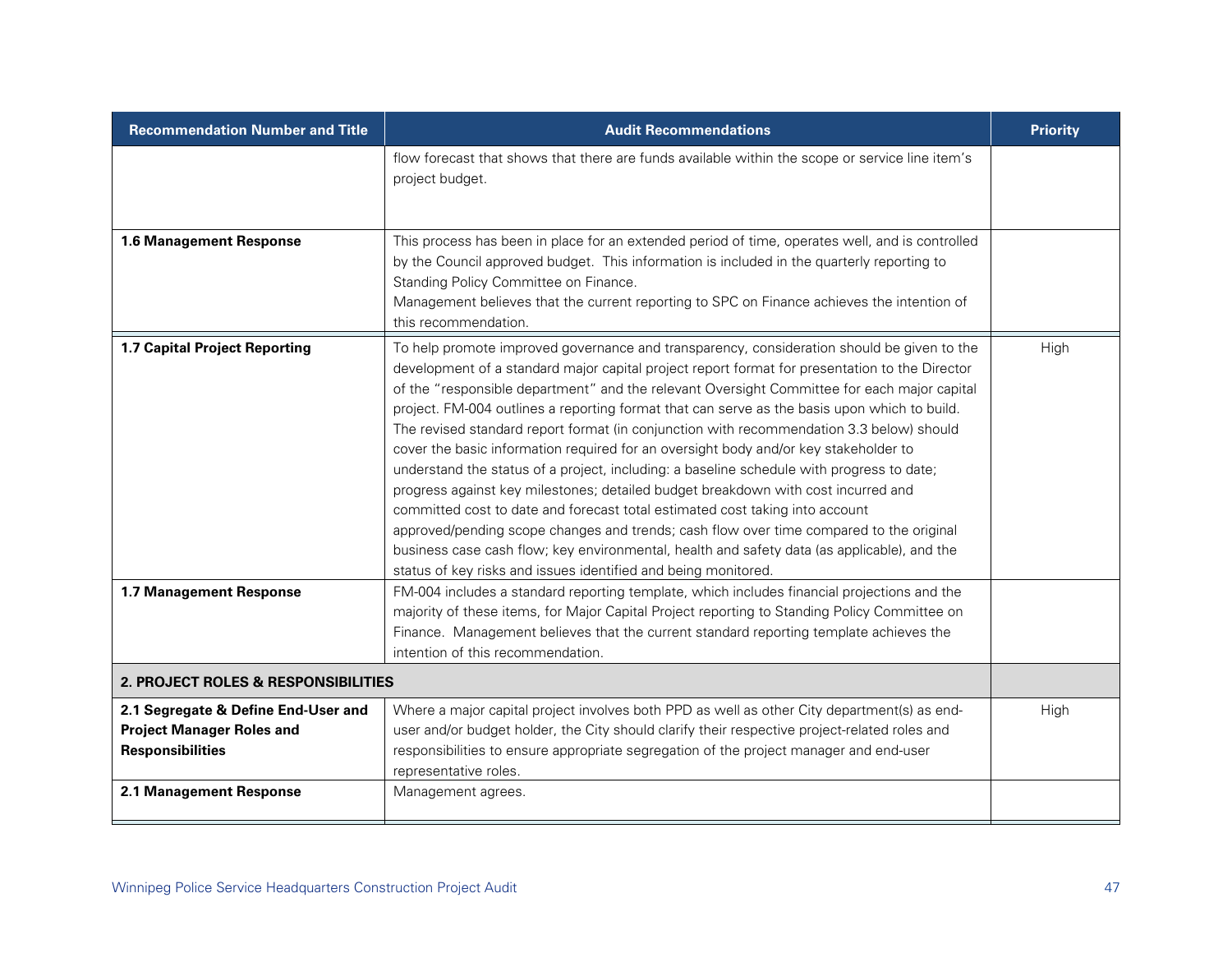| <b>Recommendation Number and Title</b>                                     | <b>Audit Recommendations</b>                                                                                                                                                                                                                                                                                                                                                                     | <b>Priority</b> |
|----------------------------------------------------------------------------|--------------------------------------------------------------------------------------------------------------------------------------------------------------------------------------------------------------------------------------------------------------------------------------------------------------------------------------------------------------------------------------------------|-----------------|
| 2.2 Competencies of Project<br><b>Managers and Project Director</b>        | The City should document the required competencies and capabilities of a "Project Manager"<br>and "Project Director" to ensure that individuals fulfilling these key roles are suitably qualified<br>and experienced in the successful delivery of projects of similar scope and complexity                                                                                                      | High            |
| 2.2 Management Response                                                    | Management agrees with this recommendation. This will require an industry scan through<br>Human Resources, along with a competency and education development plans; this requires<br>additional budget to implement, as well as salary adjustments to compete with private<br>industry.                                                                                                          |                 |
| 2.3 Role and Responsibilities of the<br><b>Manager of Capital Projects</b> | Consideration should be given to whether the currently defined required roles and<br>responsibilities for the position of Manager of Capital Projects require more than one individual<br>given the workload and the required competencies, qualifications and experience necessary<br>for this role to be effective (should consider in conjunction with recommendations 3.1 and 3.3<br>below). | Moderate        |
| 2.3 Management Response                                                    | Management agrees. The Capital Projects Administration audit identified additional resourcing<br>was required for this area. This will require an additional budget allocation.                                                                                                                                                                                                                  |                 |
| <b>3. PROJECT MANAGEMENT MATURITY</b>                                      |                                                                                                                                                                                                                                                                                                                                                                                                  |                 |
| 3.1 Resources to deliver the Project<br><b>Management Manual</b>           | Resources should be committed to allow the City to complete the implementation of the 2008<br>Capital Project Management Audit - specifically the update of the Project Management<br>Manual (should consider in conjunction with recommendation 3.3 below).                                                                                                                                     | Lower           |
| 3.1 Management Response                                                    | Management agrees with this recommendation. A draft Project Management Manual has<br>been developed and will be available for use in September. The additional resourcing for this<br>division will require an additional budget allocation (see Recommendation 2.3).                                                                                                                            |                 |
| 3.2 Project Management Training &<br><b>Development</b>                    | Address the formal training and development needs of the City's internal project managers.<br>Given that in our experience, a capable Engineer may not necessarily be a capable project<br>manager, consider requiring the Project Management Professional ("PMP") designation for<br>major capital project managers.                                                                            | Moderate        |
| 3.2 Management Response                                                    | Management agrees with this recommendation and will further review an enhanced training<br>and development program. Planning is underway for such a program.                                                                                                                                                                                                                                     |                 |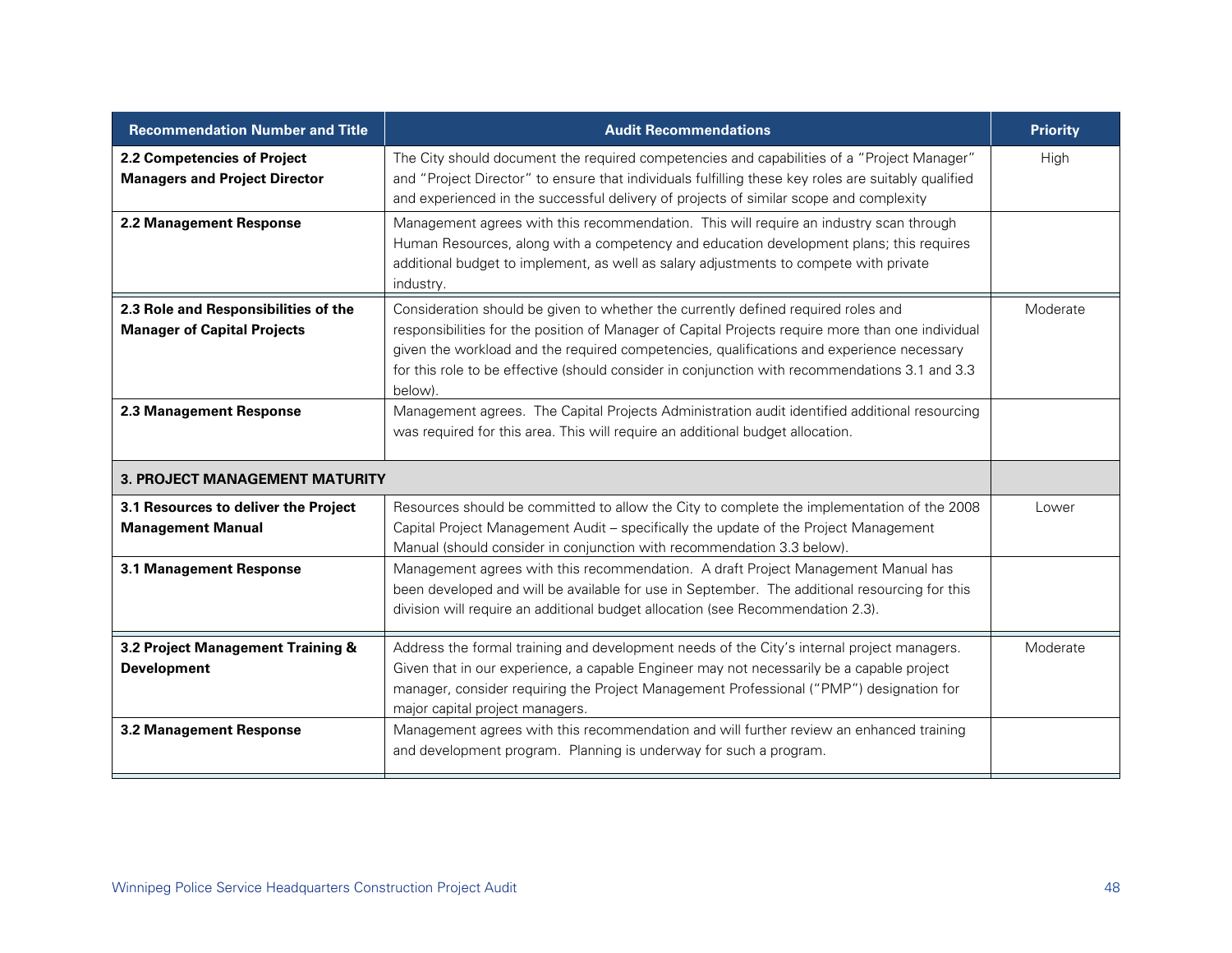| <b>Recommendation Number and Title</b> | <b>Audit Recommendations</b>                                                                                                                                                                                                                                                                                                                                                                                                                                                                                                                                                                                                                                                     | <b>Priority</b> |
|----------------------------------------|----------------------------------------------------------------------------------------------------------------------------------------------------------------------------------------------------------------------------------------------------------------------------------------------------------------------------------------------------------------------------------------------------------------------------------------------------------------------------------------------------------------------------------------------------------------------------------------------------------------------------------------------------------------------------------|-----------------|
| 3.3 Project Management Framework       | To align with other municipal governments, the City should evaluate options for ensuring that<br>its internal project managers have access to a documented project management governance<br>and control framework and/or a project management centre support function. The leading<br>practice in this area is for a project management centre to provide training, support and<br>infrastructure (policy, process, procedure, templates, etc.) that internal project managers<br>require to successfully deliver major capital projects. As part of a documented project<br>management governance and control framework, the City should develop and implement<br>guidance for: | High            |
| 3.3 Management Response                | Management agrees with this recommendation. It will investigate this further and will provide<br>Council with a report on implementation. This applies to all of the following sub-<br>recommendations of this recommendation.                                                                                                                                                                                                                                                                                                                                                                                                                                                   |                 |
| 3.3.1                                  | Schedule management, including addressing contractor baseline schedule development and<br>reporting obligations and the project management team's schedule monitoring and analysis<br>requirements.                                                                                                                                                                                                                                                                                                                                                                                                                                                                              |                 |
| 3.3.1 Management Response              | See 3.3                                                                                                                                                                                                                                                                                                                                                                                                                                                                                                                                                                                                                                                                          |                 |
| 3.3.2                                  | Risk management, including the requirement: to maintain a live project risk register and risk<br>mitigation plans; for regular, periodic reporting of the status of key risks and issues; to link the<br>project contingency allowance to identified and quantified risks; and to develop rules that<br>govern the draw-down/use of the project contingency allowance.                                                                                                                                                                                                                                                                                                           |                 |
| 3.3.2 Management Response              | See 3.3                                                                                                                                                                                                                                                                                                                                                                                                                                                                                                                                                                                                                                                                          |                 |
| 3.3.3                                  | Change management, including reporting on the status and value of pending and/or approved<br>project change notice requests; and standard change management procedures with which<br>consultants and contractors will have to comply.                                                                                                                                                                                                                                                                                                                                                                                                                                            |                 |
| 3.3.3 Management Response              | See 3.3                                                                                                                                                                                                                                                                                                                                                                                                                                                                                                                                                                                                                                                                          |                 |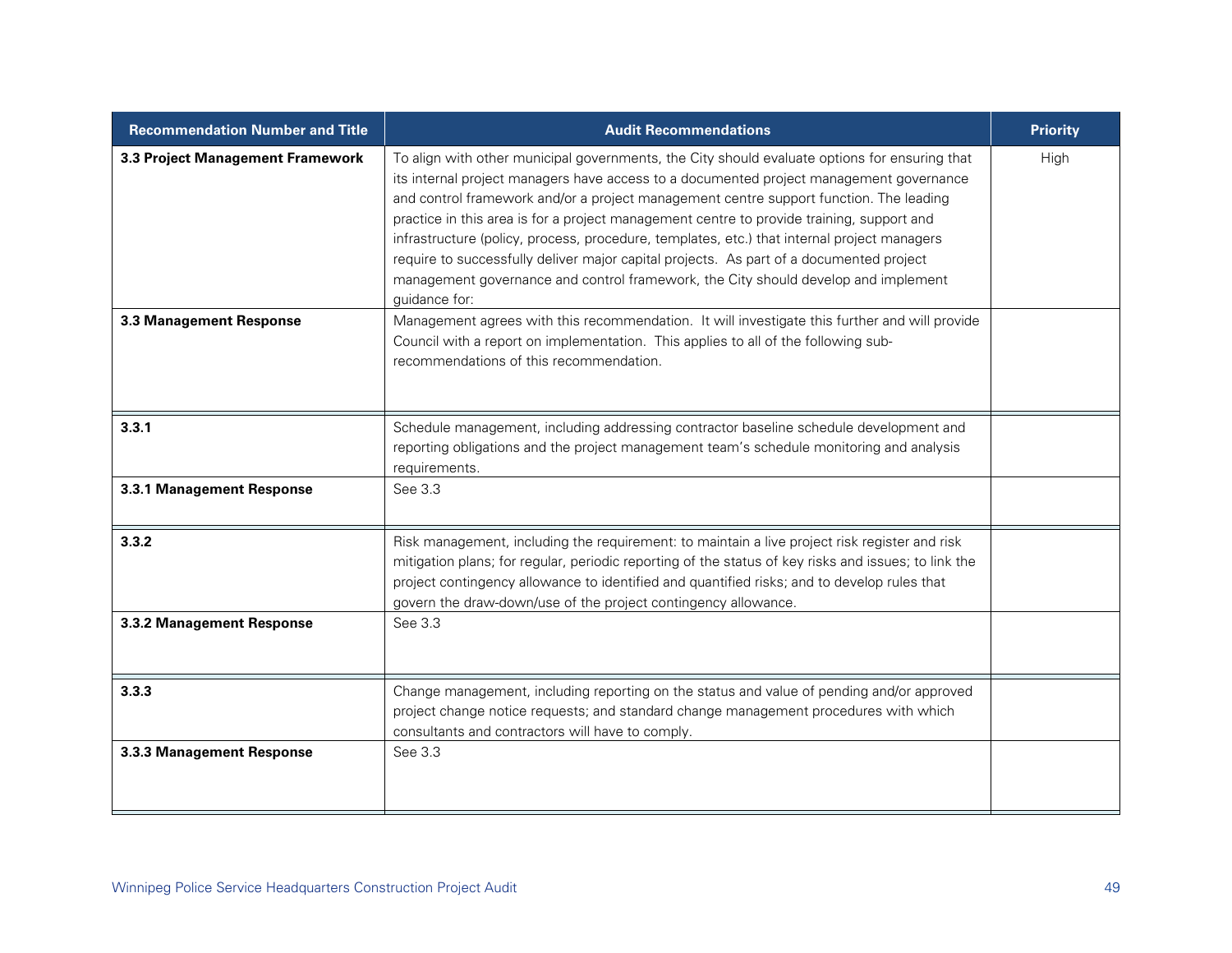| <b>Recommendation Number and Title</b>    | <b>Audit Recommendations</b>                                                                                                                                                                                                                                                                                                                                                                                                                                                 | <b>Priority</b> |
|-------------------------------------------|------------------------------------------------------------------------------------------------------------------------------------------------------------------------------------------------------------------------------------------------------------------------------------------------------------------------------------------------------------------------------------------------------------------------------------------------------------------------------|-----------------|
| 3.3.4                                     | Budget and contingency management, including: clear definition and communication of the<br>various "class estimates" for projects and guidance on appropriate contingency allowances for<br>each; and explicit definition of required categories of cost such as FFE, IT infrastructure,<br>design fees, other fees, internal charges, escalation, etc. to reduce the risk of<br>misinterpretation of what is included in budget line items/areas, and what is not included. |                 |
| 3.3.4 Management Response                 | See 3.3                                                                                                                                                                                                                                                                                                                                                                                                                                                                      |                 |
| 3.3.5                                     | Contract management, including: addressing the need for a contract strategy stage gate to<br>determine the most appropriate contracting strategy for a given project in a transparent<br>manner on the basis of evaluation of project specific risks and objectives; and the need to<br>develop the City's capacity to successfully manage and deliver non-traditional contract<br>strategies                                                                                |                 |
| 3.3.5 Management Response                 | See 3.3                                                                                                                                                                                                                                                                                                                                                                                                                                                                      |                 |
| 3.3.6                                     | Design management, including: the requirement for project managers to proactively monitor<br>the progress and quality of design against a contractual design schedule; and to help ensure all<br>internal project managers understand the important difference between design development<br>and design change.                                                                                                                                                              |                 |
| 3.3.6 Management Response                 | See 3.3                                                                                                                                                                                                                                                                                                                                                                                                                                                                      |                 |
| 4. PROCUREMENT & CONSTRUCTION CONTRACTING |                                                                                                                                                                                                                                                                                                                                                                                                                                                                              |                 |
| <b>4.1 Procurement Compliance</b>         | Clarify accountability for who is required to ensure compliance with both the City's Materials<br>Management Policy and the Agreement on Internal Trade. Consider revising the guidelines<br>and the process to document delegated authorities to execute contracts on behalf of the City<br>to better mitigate the risk of non-compliance.                                                                                                                                  | Lower           |
| <b>4.1 Management Response</b>            | The City already has an established process whereby Legal Services and Materials<br>Management monitor this. Regarding delegated authorities, FM-002 currently lists<br>delegations of authority. Execution of contracts pursuant to the Materials Management Policy<br>is included in the Execution of Documents By-law; there is a link to this By-law in FM-002.                                                                                                          |                 |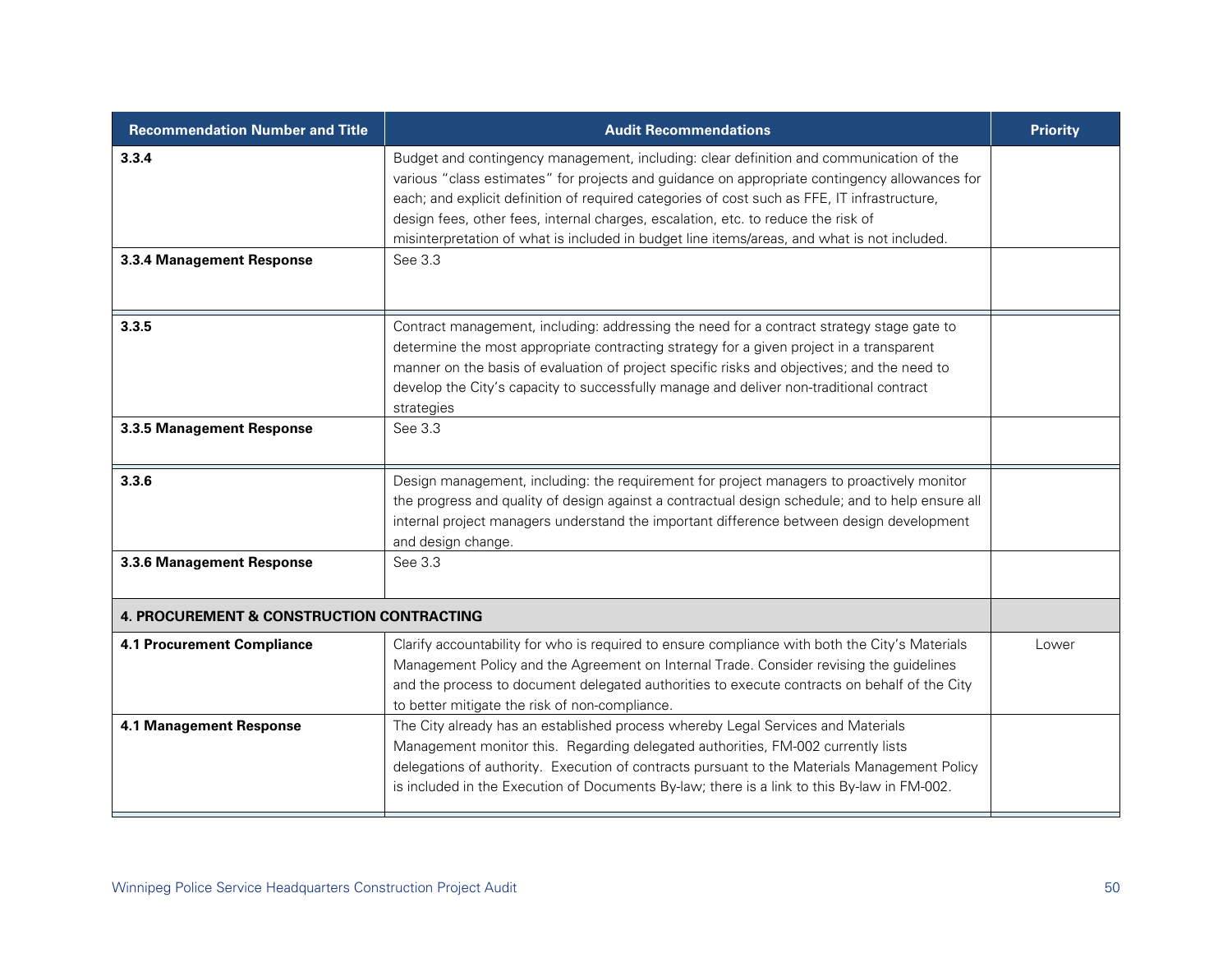| <b>Recommendation Number and Title</b>                                                                   | <b>Audit Recommendations</b>                                                                                                                                                                                                                                                                                                                                                                                                                                                                                                                                                                                    | <b>Priority</b> |
|----------------------------------------------------------------------------------------------------------|-----------------------------------------------------------------------------------------------------------------------------------------------------------------------------------------------------------------------------------------------------------------------------------------------------------------------------------------------------------------------------------------------------------------------------------------------------------------------------------------------------------------------------------------------------------------------------------------------------------------|-----------------|
| 4.2 Procurement & Contract<br><b>Management Roles &amp; Responsibilities</b><br>4. 2 Management Response | Consider developing and implementing a procurement and contract management RACI Chart<br>(responsible, accountable, consulted and informed) to provide guidance to the various process<br>participants and to help improve the quality and consistency of the required documentation for<br>procurement and contract management (including contract variations) and to ensure that<br>consultants and contractors are not engaged outside of contract or outside of the City's<br>procurement rules and obligations.<br>Management will investigate the development and implementation within the City context. | Moderate        |
|                                                                                                          |                                                                                                                                                                                                                                                                                                                                                                                                                                                                                                                                                                                                                 |                 |
| 4.3 Restrict Ability to Single Source<br><b>Contracts</b>                                                | Consider implementing either additional oversight over the use or the formal approval of single<br>source contracts in order to reduce the likelihood of any potential abuse of the single sourcing<br>provisions. As well, consider the need for additional training or more explicit guidance on the<br>application of the provisions of both the City's Materials Management Policy and<br>Administrative Standard FM-002 (notably Appendix 1).                                                                                                                                                              | High            |
| <b>4.3 Management Response</b>                                                                           | Further to a previous audit recommendation, the Acting CAO approved that effective March 1,<br>2014, the CAO's authority to approve single source contracts was reduced to \$1 million. As<br>well, the City will explore opportunities to enhance existing training programs.                                                                                                                                                                                                                                                                                                                                  |                 |
| <b>4.4 Assignment of Contracts</b>                                                                       | Revisit the City's Materials Management Policy to ensure that solicitations awarded to a joint<br>venture cannot subsequently simply be assigned to a constituent entity within that joint<br>venture without a rescoring or new public solicitation being performed                                                                                                                                                                                                                                                                                                                                            | Lower           |
| <b>4.4 Management Response</b>                                                                           | Under the Materials Management Policy, assignments are permitted through a formalized<br>process that ensures that the assignee has the appropriate qualifications and resources to<br>perform the work under the contract.                                                                                                                                                                                                                                                                                                                                                                                     |                 |
| <b>4.5 Standardized Construction</b><br><b>Contracts</b>                                                 | Develop and implement a suite of standard construction contracts for the City's preferred<br>contract strategies to ensure that more robust terms and conditions are developed and<br>implemented, and appropriate training is developed and provided to internal project managers<br>and team members to protect the City's interests and manage its retained risks.                                                                                                                                                                                                                                           | High            |
| <b>4.5 Management Response</b>                                                                           | The Public Service currently maintains a suite of standard contracts for all goods and services,<br>including construction. A review to include more robust terms and conditions will be<br>undertaken. The training of internal project managers and team members is ongoing and will<br>be enhanced to include more specifics to ensure quality in the management of projects.                                                                                                                                                                                                                                |                 |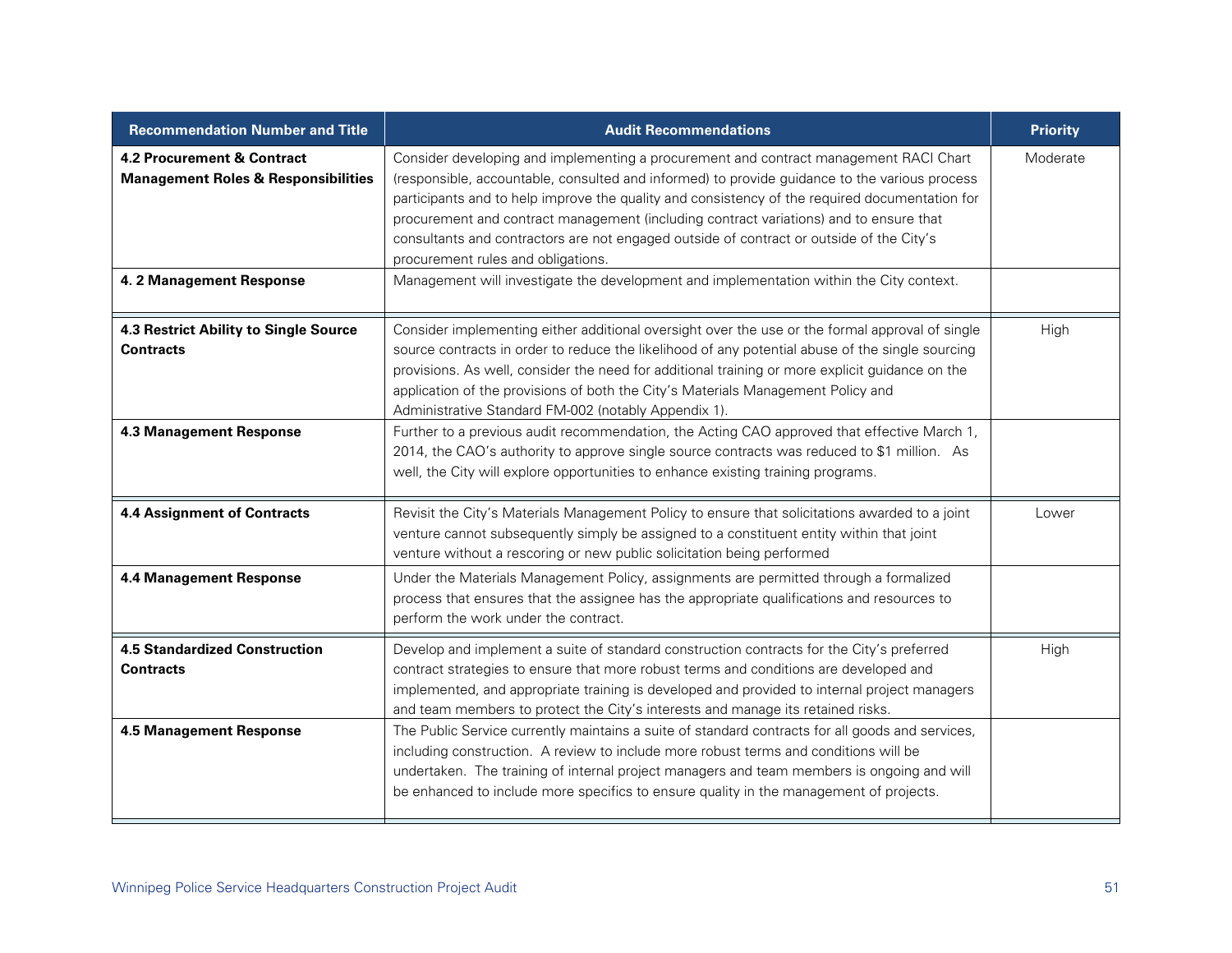| <b>Recommendation Number and Title</b> | <b>Audit Recommendations</b>                                                                                                                                                                                                                                                                                                                                                       | <b>Priority</b> |
|----------------------------------------|------------------------------------------------------------------------------------------------------------------------------------------------------------------------------------------------------------------------------------------------------------------------------------------------------------------------------------------------------------------------------------|-----------------|
| <b>4.6 Procurement Guidance</b>        | Develop improved procurement guidance to mitigate the risk of unfair practices (whether<br>intentional or otherwise) being performed by the evaluation team – such as one person being<br>responsible for performing and documenting any bidder contact to ensure that clarification<br>requests are either provided to all or only short-listed proponents following bid opening. | Lower           |
| 4.6 Management Response                | As a result of a previous audit, the Public Service has further strengthened the existing<br>process of ensuring all parties involved in a solicitation process are provided information<br>equally. Materials Management is the gatekeeper of any clarifications requested during an<br>evaluation process.                                                                       |                 |